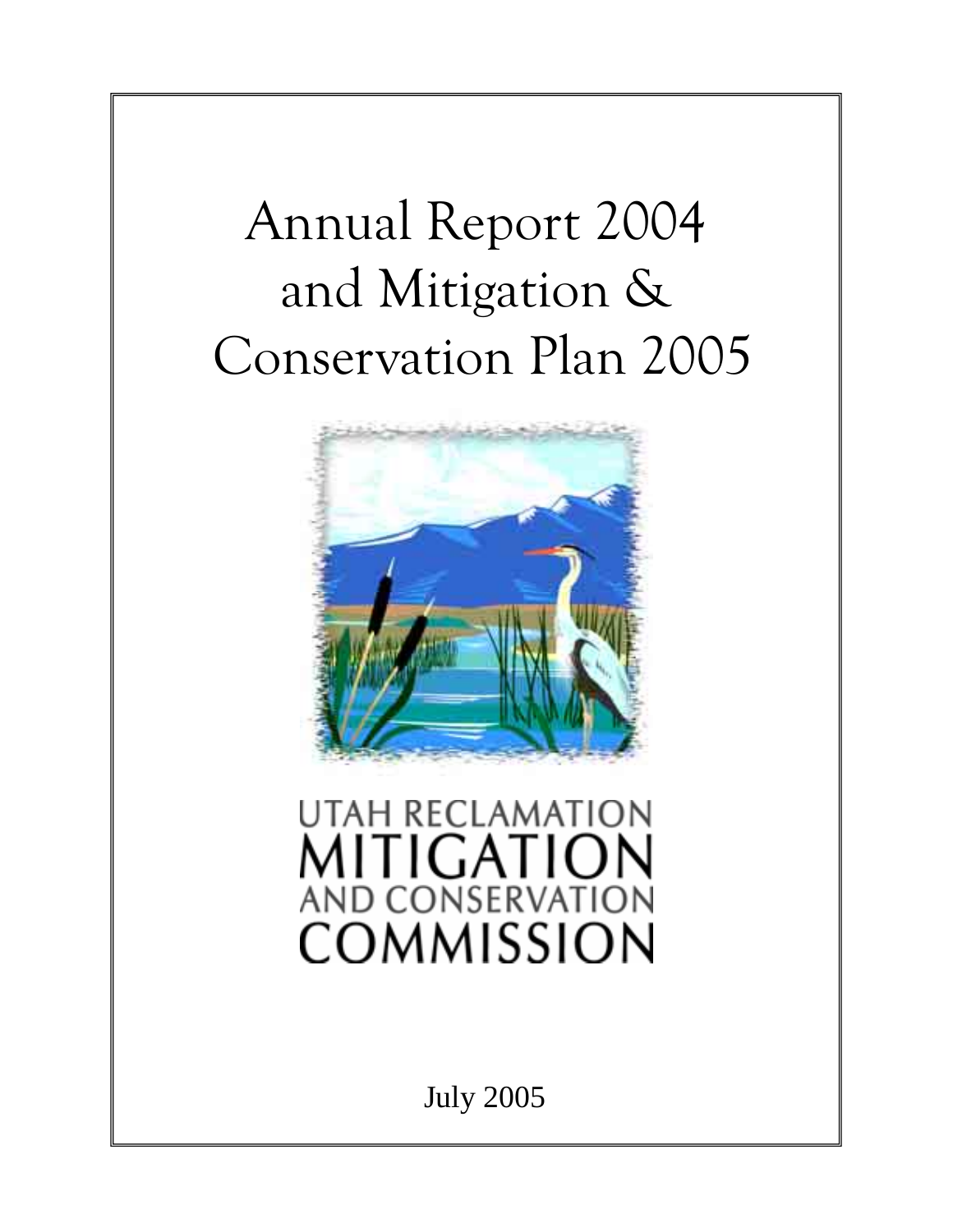# Fiscal Year 2004 Annual Report and Fiscal Year 2005 Mitigation & Conservation Plan

Adopted July 2005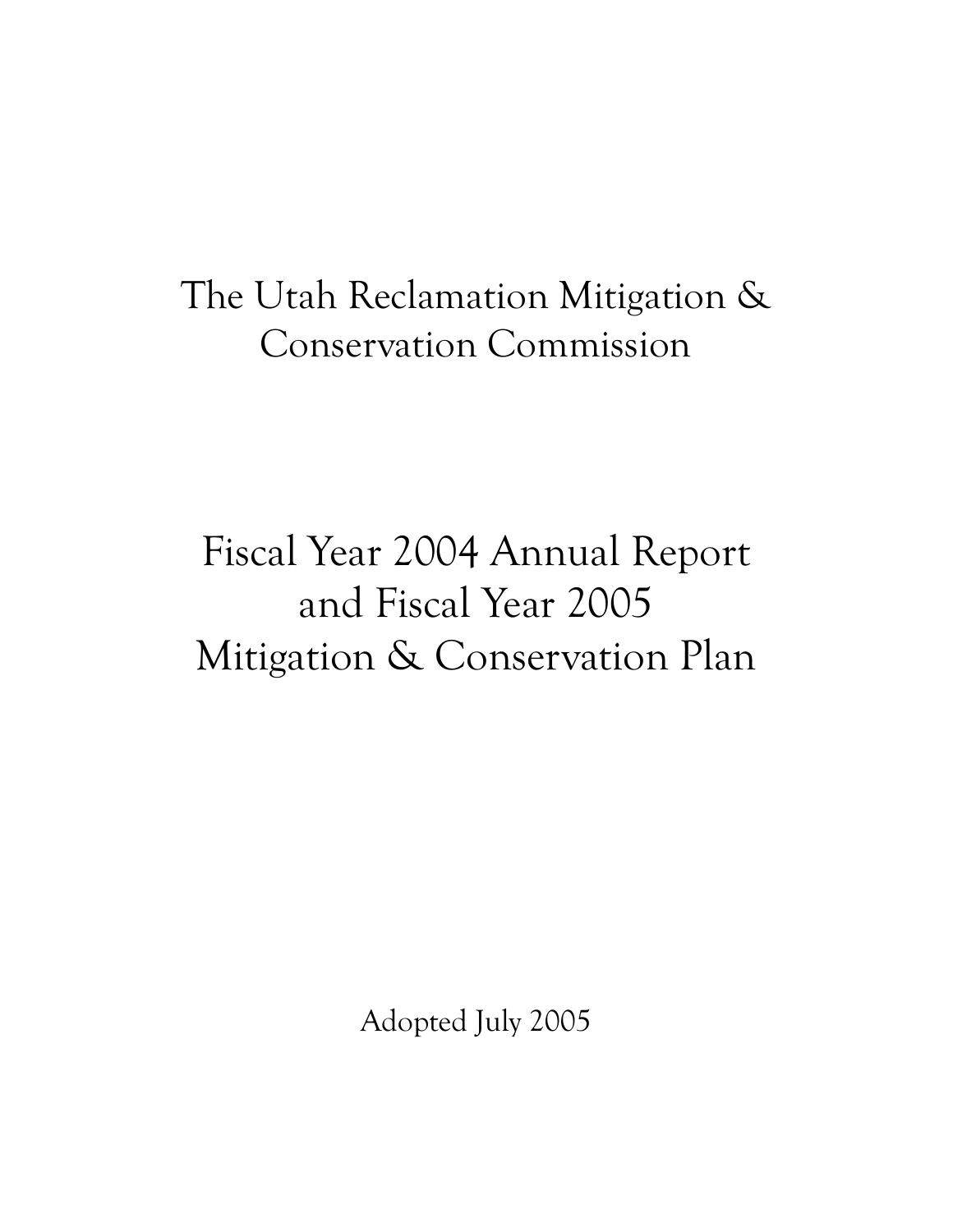# **Table of Contents**

| Aquatic and Riparian Habitat Restoration-Diamond Fork  11      |
|----------------------------------------------------------------|
|                                                                |
|                                                                |
|                                                                |
|                                                                |
|                                                                |
|                                                                |
|                                                                |
|                                                                |
|                                                                |
|                                                                |
| Strawberry Aqueduct & Collection System Wetland Mitigation  17 |
|                                                                |

*\*Italicized program elements are those for which substantial change is planned*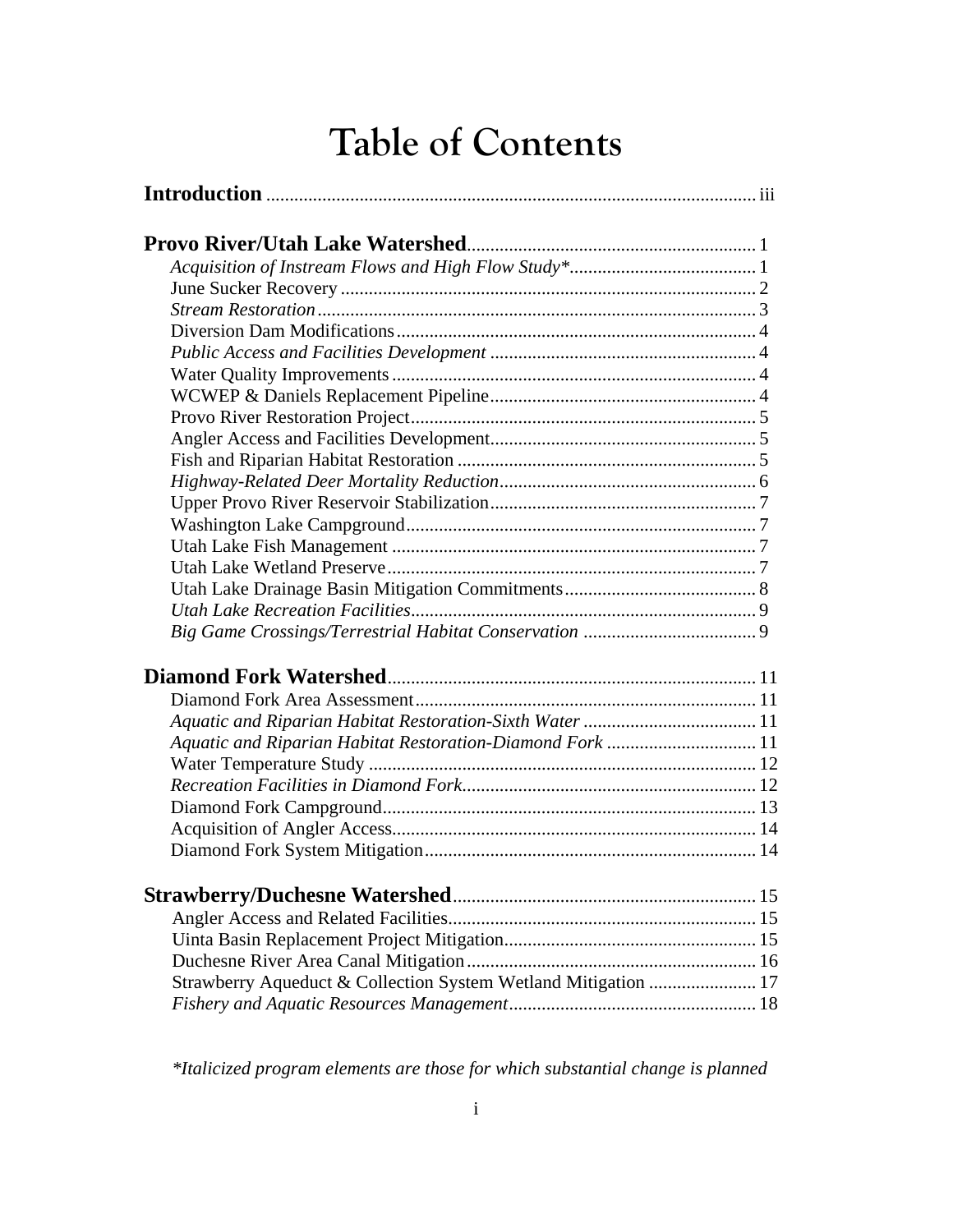Strawberry/Duchesne Watershed cont.

| Strawberry Area Assessment, Watershed & Wildlife Habitat Restoration* 18 |  |
|--------------------------------------------------------------------------|--|
|                                                                          |  |
|                                                                          |  |
|                                                                          |  |
|                                                                          |  |
|                                                                          |  |
|                                                                          |  |
| Watershed Stabilization, Wildlife Enhancement & Access Management  21    |  |
|                                                                          |  |
|                                                                          |  |
|                                                                          |  |
| Restoration & Management of Commission-Acquired Properties  24           |  |
|                                                                          |  |
|                                                                          |  |
|                                                                          |  |
|                                                                          |  |
|                                                                          |  |
|                                                                          |  |
|                                                                          |  |
|                                                                          |  |
|                                                                          |  |
|                                                                          |  |
|                                                                          |  |
|                                                                          |  |
|                                                                          |  |
|                                                                          |  |
|                                                                          |  |

### **Appendix A Financial Supplement: Fiscal Year 2004**

## **Appendix B Five-Year Budget & Schedule: Fiscal Year 2005**

## **Appendix C Comment Letters and Responses**

*\*Italicized program elements are those for which substantial change is planned*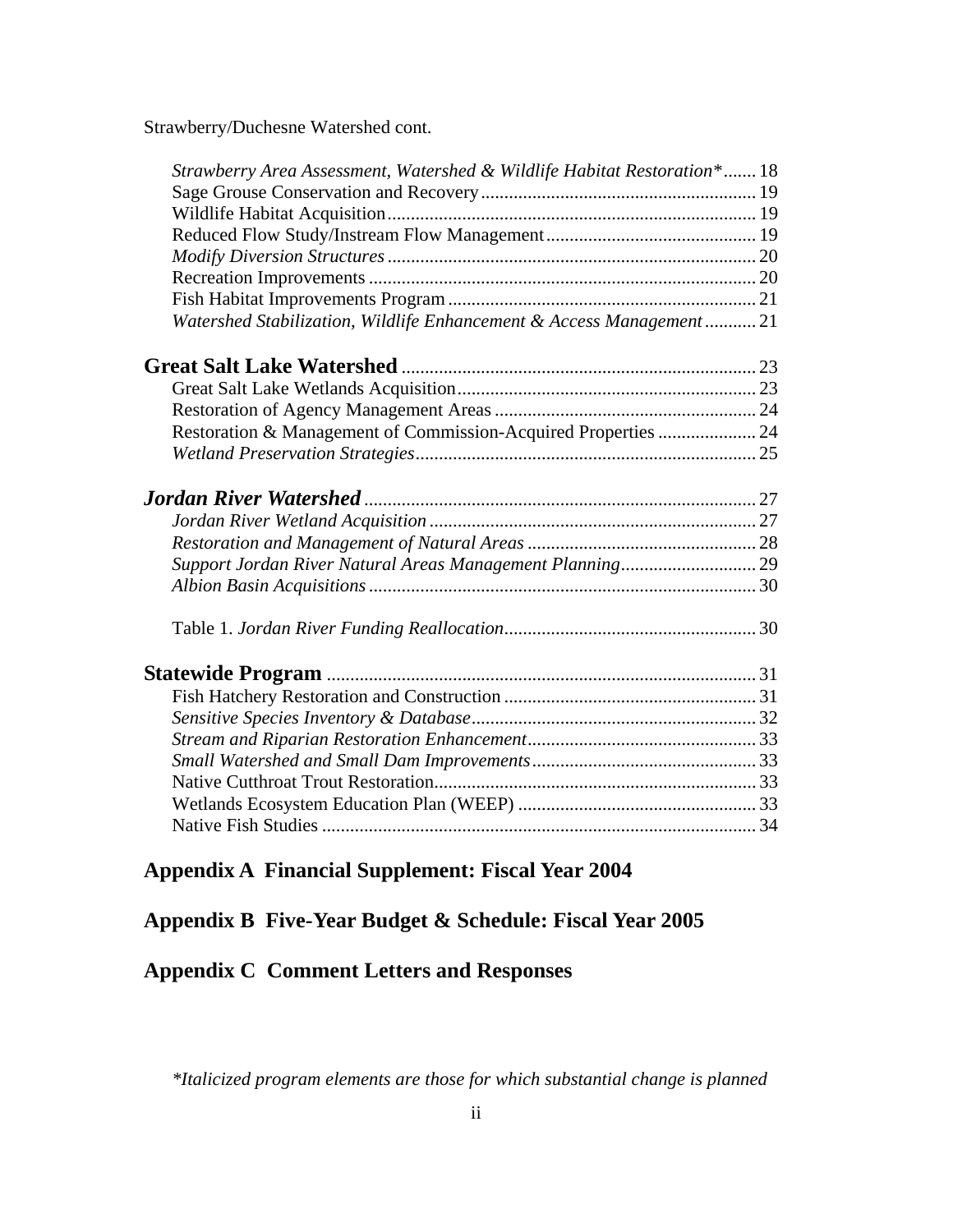# **Introduction**

The Utah Reclamation Mitigation and Conservation Commission (the Commission) was authorized under the Central Utah Project Completion Act of 1992 (CUPCA). That act set terms and conditions for completing the Central Utah Project (CUP), which diverts, stores and delivers large quantities of water from numerous Utah rivers to meet the needs of Utah's citizens.

 The Commission, organized in July 1994 as an independent agency within the executive branch of the Federal government, is charged with planning and funding implementation of the environmental program mandated by CUPCA. CUPCA requires the Commission to implement a mitigation program concurrently with completion of CUP water development features.

 In accordance with CUPCA, the Commission adopts a comprehensive plan that establishes its program priorities for a five-year period. The plan must undergo a comprehensive review every five years to ensure statutory mitigation requirements are met. The first Mitigation and Conservation Plan was adopted in 1996 and a comprehensive revision was conducted in 2001.

 This document contains both a report of project progress through September 2004, as well as a plan for fiscal years 2005 through 2009. As such, this document includes Commission proposed program and project changes. Appendix A provides financial information through September 30, 2004 for our fiscal year 2004 Annual Report. Appendix B provides the Commission's fiscal year 2005 five-year budget and schedule. Appendix C contains letters of comment on the draft version of this document and our incorporated responses.

 CUPCA directs the Commission to focus on four key factors to implement its Plan: an ecosystem approach, public involvement, measures based on best available scientific knowledge, and partnerships. Projects are carried out through contracts and agreements with State and Federal natural resources agencies, Tribal governments, universities, and nonprofit organizations in Utah. The Commission is authorized to spend approximately \$170 million (1991 dollars) (somewhat less than 10% of the approximately \$2 billion authorized for the CUP) to carry out the mitigation program. Annual funding depends on congressional appropriations.

 The Commission proposes to continue its focus on riparian, wetland and other wildlife habitat restoration in several key watersheds in central Utah. These watersheds are the Provo River/Utah Lake, Strawberry/Duchesne, Diamond Fork and Great Salt Lake watersheds. The Commission will also continue to implement a few projects throughout the state that address conservation or restoration of fish and wildlife resources lost to CUP.

 This Annual Report and Mitigation and Conservation Plan, as well as many of the studies and decisions referenced in this document, are available on the Commission's website at www.mitigationcommission.gov.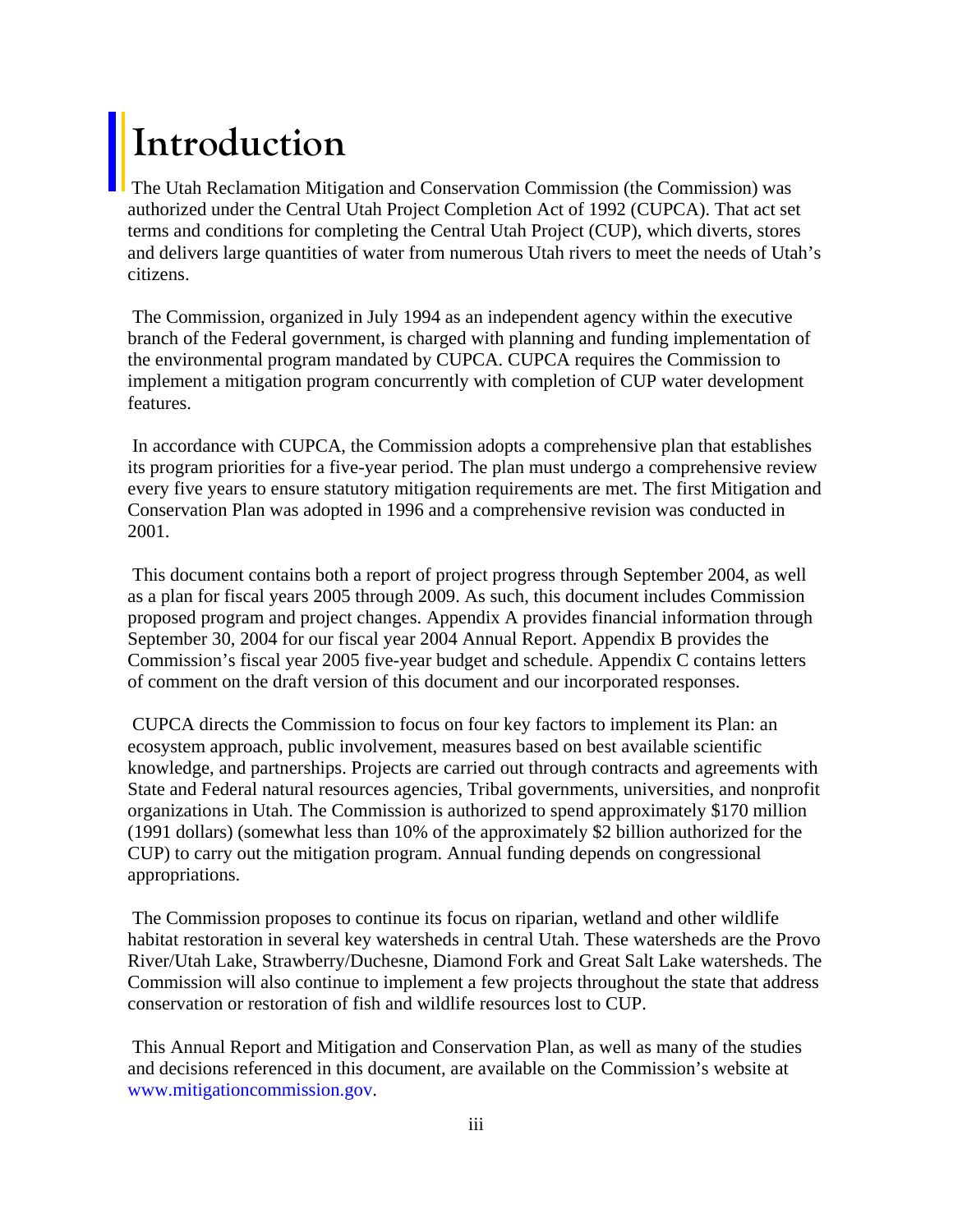*The following is organized into watersheds primarily affected by the Bonneville Unit of the Central Utah Project. Listed program elements represent specific actions the Commission has taken since 1994 (when the Commission was created), is taking, or will take to meet CUPCA mitigation obligations. Proposed substantial changes to program elements are described in shaded text.* 

## **Provo River/Utah Lake Watershed**

#### *Lower Provo River*

**Acquisition of Instream Flows and High Flow Study** Acquire and provide additional instream flows in the lower Provo River; study problems of high flows in the river.

**Implementation to Date & Future Actions** The Commission is working with the Central Utah Water Conservancy District to acquire water rights in the lower Provo River. To date the District and Commission have acquired about 3,300 acre feet of water. A change application was filed that allows just over 1,000 acre feet to be used for instream flow purposes. This was accomplished during 2002.

Change applications<sup>1</sup> have not yet been filed on the other lower Provo River shares, so additional instream flows have therefore not been realized. Given competing demands and increased cost of water since passage of CUPCA, it is unlikely that funding authorized for purchasing water will be sufficient to fulfill the statutory goal of establishing a 75 cfs instream flow. Since 1994, the Commission and District have endeavored to acquire water and water rights; but, to date only approximately 3,300 acre-feet have been acquired from willing sellers.

Recognizing the increasing cost and decreasing availability of water rights on the willing seller market to achieve this objective, the Commission believes that providing minimum instream flows of 75 cfs will not be achievable solely through purchase of water rights on a willing seller basis. The Commission, District and Department of the Interior have therefore incorporated the objective of providing minimum instream flows of 75 cfs into the planning for the Utah Lake Drainage Basin Water Delivery System (ULS). The ULS Final Environmental Impact Statement (EIS) was issued September 30, 2004. Records of Decision were issued December 22, 2004 and January 27, 2005. Constructing and operating the ULS Proposed Action will provide an average of 16,000 acre-feet of supplemental water annually to be delivered to Utah Lake via the lower Provo River and will help accomplish the goal of providing a 75 cfs minimum instream flow in the lower Provo River. $<sup>2</sup>$ </sup>

Utah Reclamation Mitigation & Conservation Commission Annual Report & Plan 1

<sup>&</sup>lt;sup>1</sup>The water has been acquired through the purchase of shares in several mutual water companies. Changing the use of this water from irrigation to instream flows requires approval by the water company. This approval has not yet been obtained on most of the shares acquired from various canal companies and is under negotiation. 2

 $^{2}$ ULS will provide supplemental water for the lower Provo River in years when water is conveyed from Strawberry Reservoir to Utah Lake for purposes of making the CUP exchange to Jordanelle Reservoir, as part of the Municipal and Industrial System. This supplemental flow supply would be available in about 70% of the years. More information is available on the supplemental flow pattern in the Bonneville Unit Definite Plan Report 2004 Supplement, Water Supply Appendix, Volume 5, Chapter 6, Table P-8b-ii.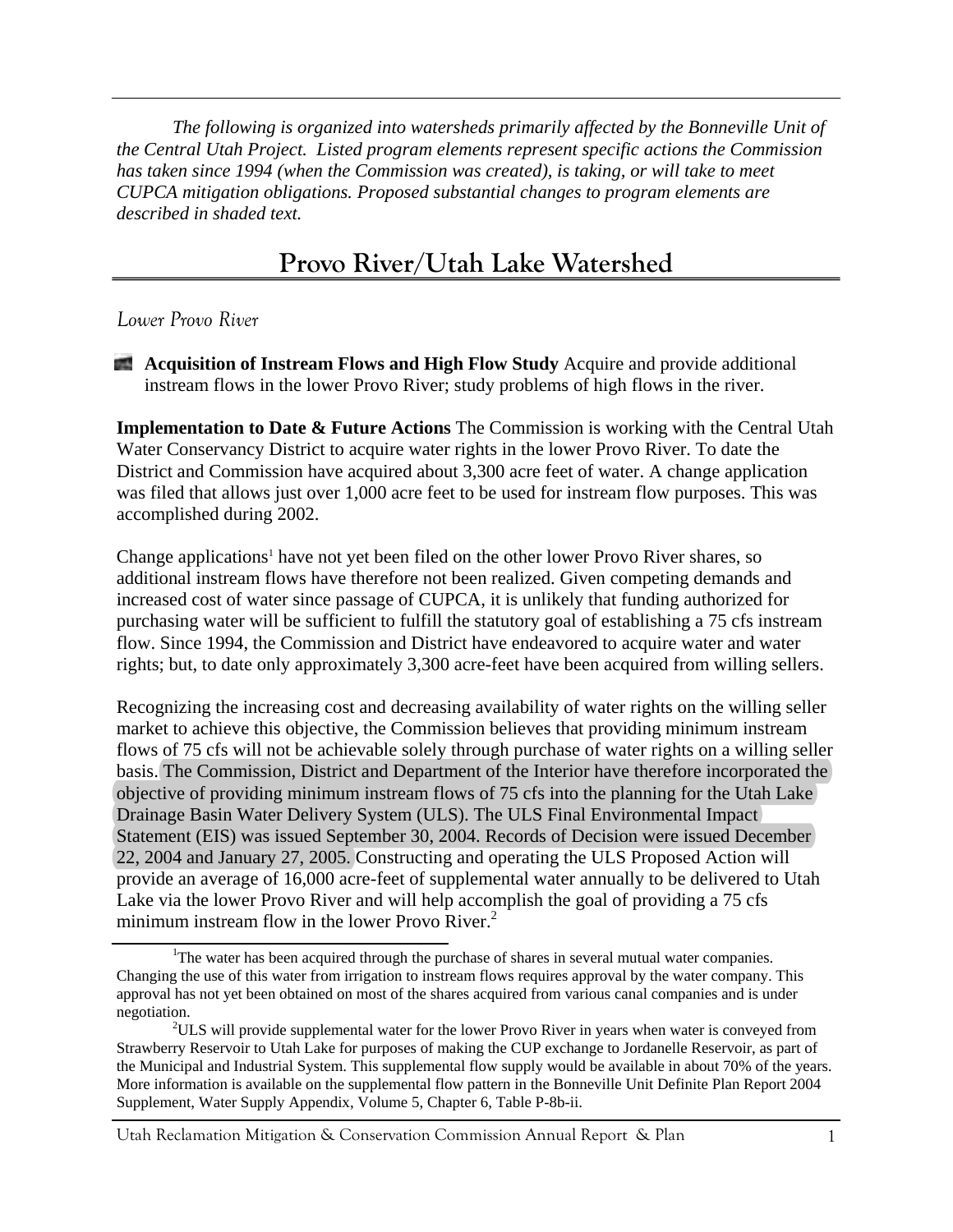The Commission will contribute \$15 million of (fiscal year 2005) authorization under Section 302(a) of CUPCA, plus additional funds to be allocated under Section 202(c) of CUPCA, toward payment of the proportionate share of the cost of those specific ULS facilities used to deliver instream flow water. Approximately \$2.1 million of authorization will remain available for purchase of water rights, if they become available.

Regarding the *high flow study*, in 2004 the Commission and CUWCD completed the first phase of a comprehensive study to determine relationships among flow levels and aquatic habitat and other geomorphic and ecological functions on the Provo River System. The study area extends from Jordanelle Dam downstream to Utah Lake. Data developed from the study will be used to assess CUP operation effects on aquatic habitats. Study results were used in the National Environmental Policy Act (NEPA) analysis to assess potential impacts of ULS alternatives.

**June Sucker Recovery** Support development of the June Sucker Recovery Implementation Program and help fund implementation of the June Sucker Recovery Plan. Develop an education program that focuses on the June sucker.

**Implementation to Date & Future Actions** In 1995, the Commission funded the U.S. Bureau of Reclamation to conduct studies required under the U.S. Fish and Wildlife Service's 1994 Biological Opinion.<sup>3</sup> In 1996 and 1997, the Commission cost-shared with the U.S. Bureau of Reclamation, U.S. Department of the Interior, Central Utah Water Conservancy District (CUWCD) and Provo River Water Users Association for the second and third year of studies. The Commission has contributed \$166,000 toward completion of these studies.

Additionally, studies funded under the Commission's Utah Lake Fish Management program element are primarily directed at June sucker. In May, 1994 the Commission signed its first agreement with the Utah Division of Wildlife Resources to fund such studies.

The Commission has also participated with the June Sucker Flow Workgroup to redraft the June Sucker Recovery Plan, for which a final document was approved by the U.S. Fish and Wildlife Service in June 1999. The Commission also is participating in efforts to implement a June Sucker Recovery Implementation Program (JSRIP).<sup>4</sup> In its 1999 Record of Decision for the Diamond Fork System, the Mitigation Commission and other joint lead agencies committed to support development and implementation of such a program.

<sup>&</sup>lt;sup>3</sup>This Biological Opinion was required in partial fulfillment of the environmental review process for the Deer Creek Reservoir/Jordanelle Reservoir Operating Agreement. The U.S. Fish and Wildlife Service issued a Biological Opinion on the Provo River Project in 1994 under authority of the Endangered Species Act. The Biological Opinion found that operation of the Provo River Project may jeopardize continued existence of the June sucker. A reasonable and prudent alternative was identified for the Provo River Project. The alternative required the Federal government to provide minimum instream flows during a 3-year period and to complete studies during the 3-year period to define various flow-related aspects of June sucker life history requirements and habitat needs. 4

<sup>&</sup>lt;sup>4</sup>The Recovery Implementation Program is expected to provide 1) identification of all threats to June sucker, not just Provo River spawning and nursery flows; 2) reasonable certainty of meeting the goals for participants; and, 3) shared recovery by all stakeholders. Participants include the U.S. Fish and Wildlife Service, U.S. Bureau of Reclamation, Mitigation Commission, Utah Department of Natural Resources, Central Utah Water Conservancy District, Provo River Water Users Association, Provo Reservoir Water Users Company, and an environmental/outdoor interests representative.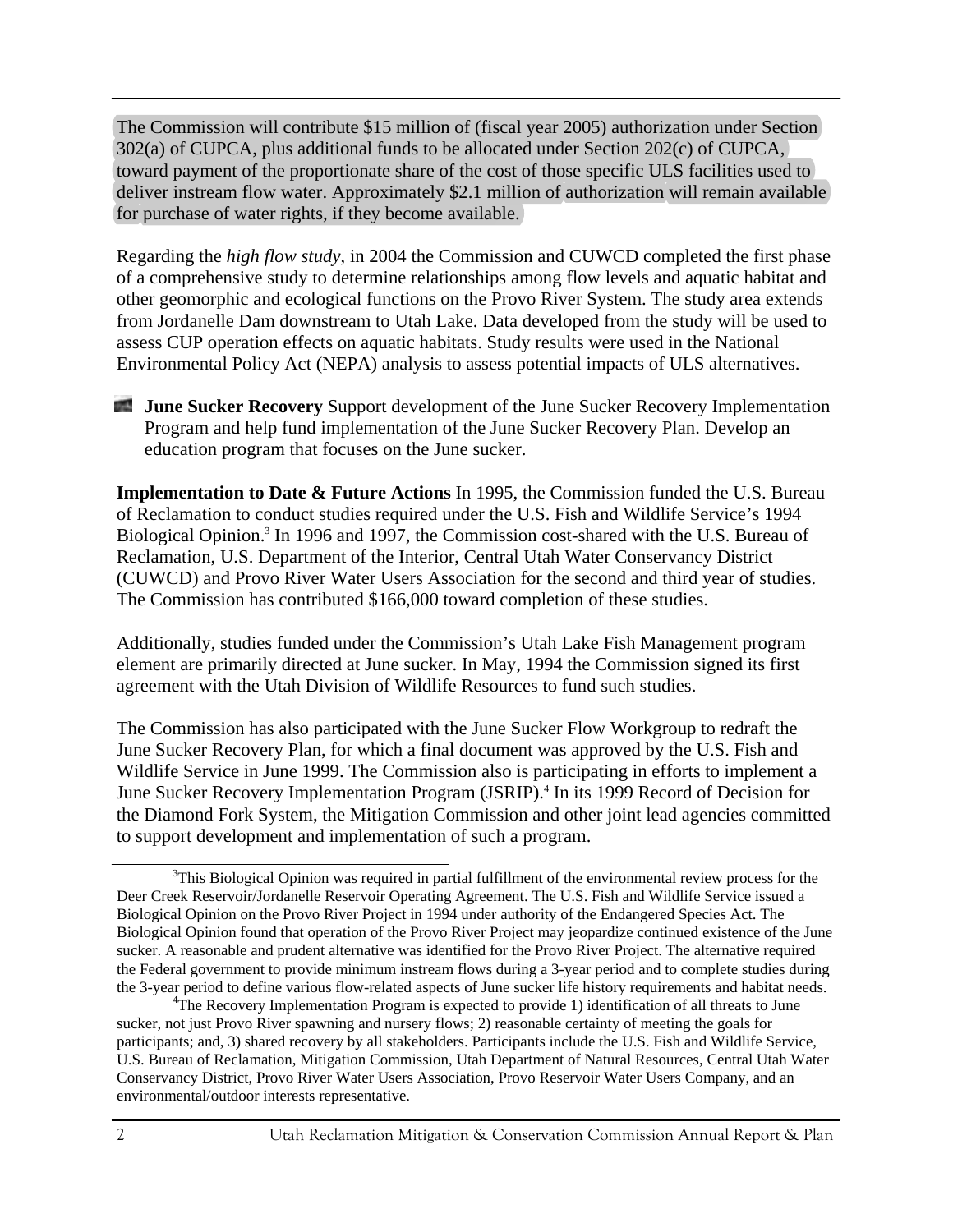A draft environmental assessment on federal agency participation in the June Sucker Recovery Implementation Plan was issued in late 2001. The Final Environmental Assessment was issued in April 2002. A Decision Notice and Finding of No Significant Impact was issued by the Mitigation Commission. The agreement to support and implement the JSRIP was signed by all participants.

The JSRIP is ongoing. The Commission has contributed an estimated \$1,005,000 directly toward recovery of the June sucker. The Commission's funds have been used for June sucker brood stock development and management.

Several other Commission program elements support June sucker recovery. To date, the Commission has committed about \$6,100,000 to these other programs that also may benefit June sucker recovery. See sections of this report discussing the following program elements: *Acquisition of Instream Flows and High Flow Study*; *Utah Lake Fish Management*; *Stream Restoration and Diversion Dam Modification*; and *Fish Hatchery Restoration and Construction*. The Commission also committed funds to help fund operation and maintenance of Red Butte Dam and Reservoir, which supports a population of June sucker.

Activities for June sucker local involvement and education will be supported by the Commission through its commitments and contributions to the JSRIP.

**Stream Restoration** Plan and implement stream restoration projects along the lower Provo River.

#### **Implementation to Date & Future**

**Actions** Lower Provo River stream restoration is part of the June Sucker Recovery Plan. A study of potential habitat improvement alternatives, initiated under the June Sucker Recovery Implementation Program, was completed in 2002. Analysis of completed studies is ongoing to determine feasibility of habitat alterations in the lower Provo River for June sucker spawning, incubation and rearing.

The Commission intends to commit its funds and staff resources to the analysis, planning and implementation of potential projects to restore habitat in the lower Provo River in close coordination with the JSRIP over the next five years.



June sucker habitat re-establishment project area map showing study area reach designations. Source: "June Sucker Habitat Enhancement Alternatives in the Lower Provo River and its Interface with Utah Lake Final Report, June 2002"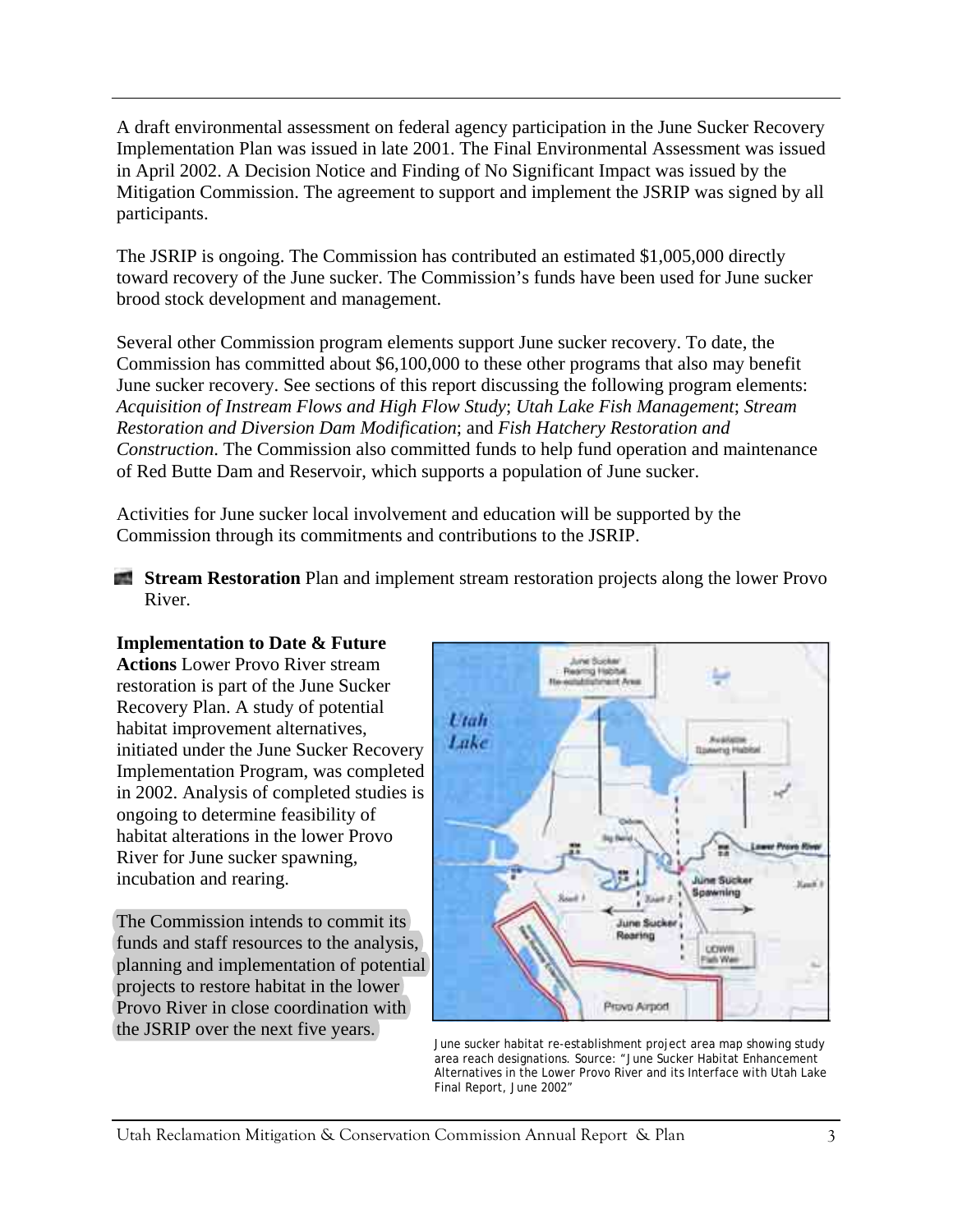**Diversion Dam Modifications** Plan and implement diversion dam modifications along the lower Provo River.

**Implementation to Date & Future Actions** A study to evaluate diversion dams on the lower Provo River for potential modification was completed in 2002, and the final report is available from the Commission. No diversions have yet been modified, but planning began in 2004 on a project that may result in combining and/or eliminating one or more diversions on the lower Provo River. Funds available through a grant from the U.S. Fish and Wildlife Service will be partnered with funds from the Commission to implement this project, if feasible alternatives will be developed and agreement reached by all affected parties. In 2005 and beyond, the Commission intends to develop a partnership with the CUWCD, Department of the Interior and others to rehabilitate, modify or replace other diversion structures on the Provo River downstream of Murdock Dam.

**Public Access and Facilities Development** Acquire and/or develop and improve public access and facilities along the lower Provo.

**Implementation to Date & Future Actions** No Commission funds have been spent on this program element to date. The Commission will implement this element in concert with the *Stream Restoration* and *June Sucker Recovery* program elements in the lower Provo River watershed to support an integrated approach to habitat restoration and public access.

**Water Quality Improvements** Implement water quality improvement measures along the lower Provo River.

**Implementation to Date & Future Actions** Water quality measures on the lower Provo River, affected by the operation of the hydroelectric plant on Deer Creek Reservoir, were put in effect in 2003. Measures included entrainment of additional air into releases through hydroelectric turbines in the dam outlet to increase dissolved oxygen concentrations in discharged water.

#### *Middle Provo*

**WCWEP and Daniels Replacement Pipeline** Implement Wasatch County Water Efficiency Project (WCWEP) and the Daniels Replacement Pipeline Project, which will restore stream flows in 26 miles of streams in the Strawberry Valley. *The funding component for this program element has been completed.*

**Implementation to Date & Future Actions** CUPCA authorized construction of this project by the Central Utah Water Conservancy District, in cooperation with Department of the Interior, Daniels Irrigation Company and Wasatch County Special Service Area No. 1. Under CUPCA, the Commission was authorized to contribute funds, which had also been authorized for the Commission to acquire water rights in the Daniels area for constructing WCWEP, if WCWEP and Daniels Replacement Pipeline Projects were integrated. The Final Environmental Impact Statement for the WCWEP and Daniels Replacement Pipeline Project was issued November 22, 1996. The Commission and Department of the Interior each issued records of decision in March 1997 that integrated the two projects.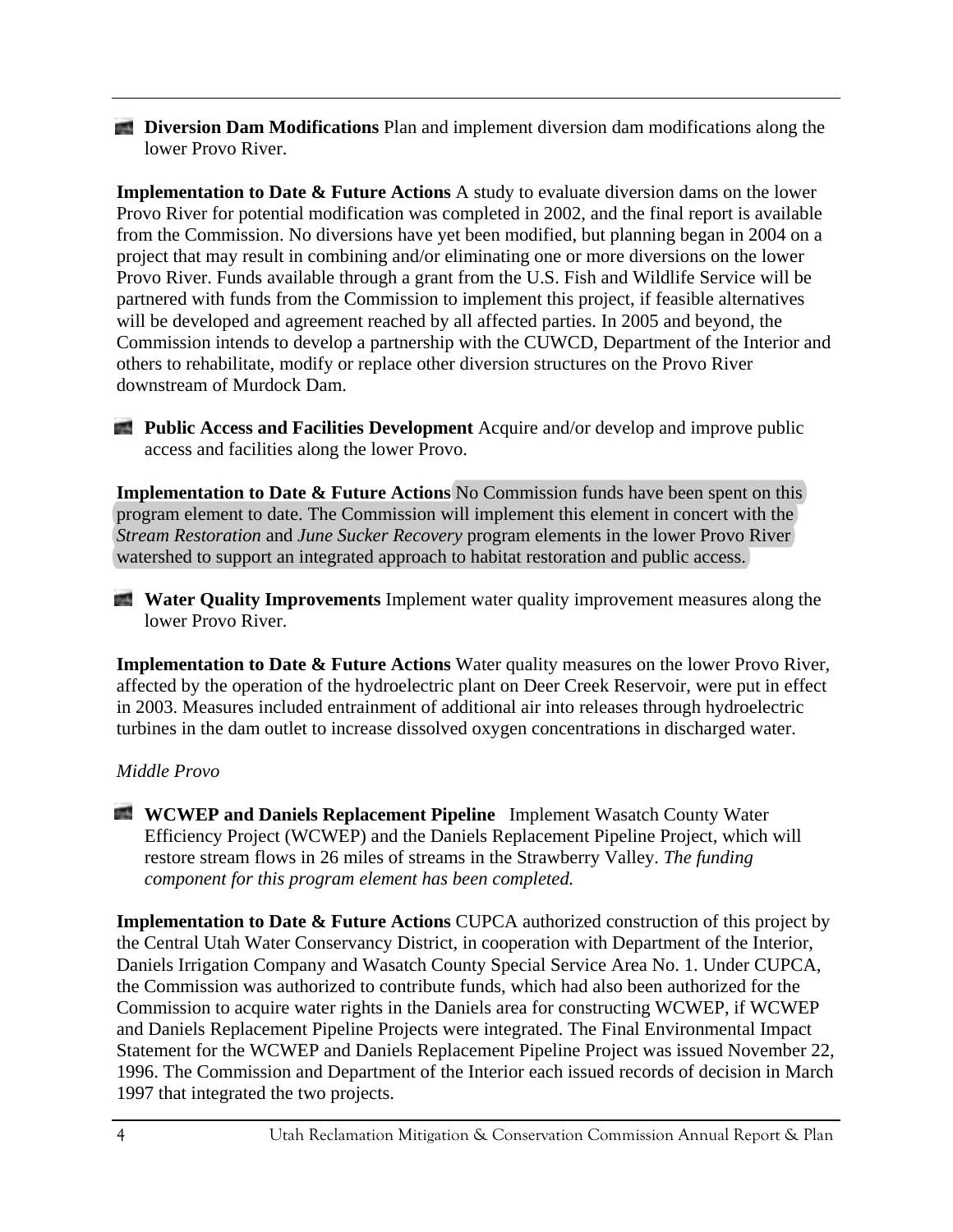An agreement between the Commission and the District was signed in March 1997, in which the District agreed to assume all responsibility for construction, operation, maintenance and repair of the project, thus relieving the Commission of liability for long-term operation and maintenance of the Daniels Replacement Pipeline, the project feature that allows for stream mitigation to occur in the upper Strawberry River system.

The District entered into contracts for WCWEP construction in 1998 and work was completed in 2001. Streamflows were restored to the upper Strawberry River and tributaries in 2001 and 2002. The Commission assisted the District in dam removal and wetland creation from formerly-used irrigation reservoirs in the upper Strawberry River drainage in 2002. Rehabilitation of removed portions of the canals and headcuts created during the 100+ years of Daniels Diversion operation was completed in 2003. This project achieved 9,225 out of the required 34,090 mitigation credits (27%) for the Strawberry Aqueduct and Collection System Aquatic Mitigation Plan.

#### *Provo River Restoration Project*

**Angler Access and Facilities Development** Complete angler access requirements along the middle Provo River as part of the Provo River Restoration Project (PRRP). Develop and implement plans for angler access and similar recreational facilities in partnership with concerned entities along the middle Provo River.

**Implementation to Date & Future Actions** Acquisition of angler access and property for the PRRP has been underway for several years. The Bureau of Reclamation and Commission have purchased about 95 percent of the acreage needed; the U.S. Bureau of Reclamation had previously acquired about 200 acres. Public access is available to about 10 miles along the river; access is still needed along about one mile. The Commission is committing \$1.5 million that was formerly identified for Jordan River wetlands acquisition (CUPCA Section 311(c)) to completing PRRP acquisitions. (See further discussion of the Jordan River Watershed beginning on page 27.) The Commission will use remaining authorization of CUPCA Section 309(a)(4) as needed to complete acquisitions for the PRRP.

Access to the middle Provo River corridor will be provided from seven angler-access parking areas. Six of the seven sites have been constructed and the last site is scheduled for construction in 2006. All of the angler-access parking areas include restrooms and interpretive displays, and two to three sites will include accessible fishing platforms. The Education and Interpretation program element will be completed in 2005.

**Fish and Riparian Habitat Restoration** Restore riparian and fish habitat along the middle Provo River in accordance with the Riverine Habitat Restoration Alternative described in the PRRP Record of Decision. Additionally, modify diversion dams to bypass instream flows and cooperate with the U.S. Bureau of Reclamation to complete wetland mitigation measures for the Municipal and Industrial System.

**Implementation to Date & Future Actions** The Final Environmental Impact Statement for the PRRP was issued in December 1997 and a Record of Decision was signed by the Commission

Utah Reclamation Mitigation & Conservation Commission Annual Report & Plan 5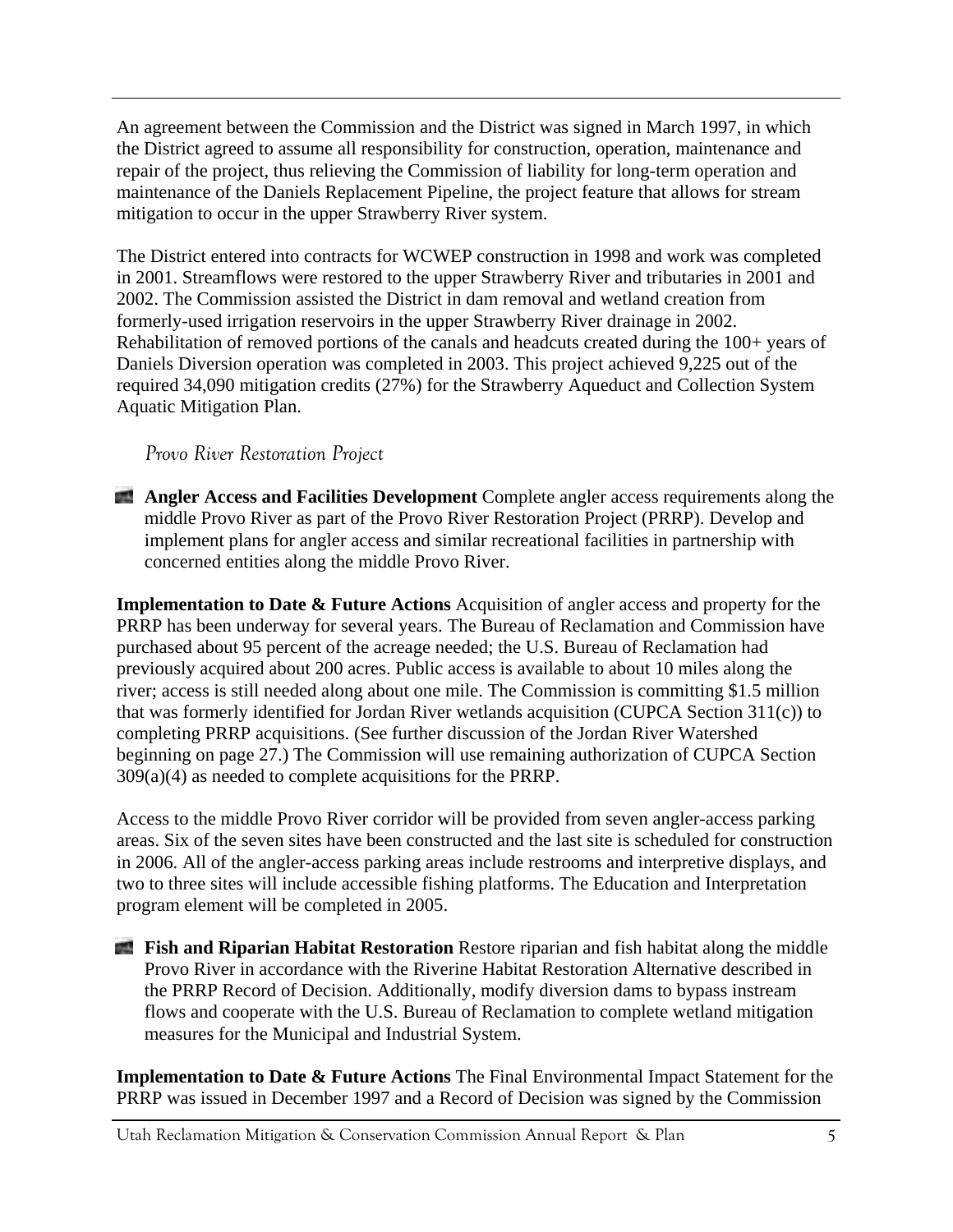on February 23, 1998. Department of the Interior issued its Record of Decision on April 1, 1998. The Riverine Habitat Restoration Alternative (the Proposed Action) was selected.

Baseline monitoring of riparian habitat, physical features, sensitive species, neotropical migratory birds, and related studies are underway. Construction of a pilot project upstream of the new Highway 40 river crossing was completed in 1999. The pilot project reconstructed about a mile of main Provo River channel, 2 miles of secondary channel, and numerous wetland features. In 2000, river restoration between Highway 40 and River Road was completed. In 2001, work began on a 2-mile reach, which was completed in early 2002. Crews reconstructed about 0.9 miles of river upstream of the pilot project in 2002. In 2003, work began on the river



from Midway Lane down to the Heber Valley Railroad crossing. This reach was completed late in 2004 and included the extension of Spring Creek, a tributary of the Provo River. Also in 2004, about 0.5 miles of river downstream of the Heber Valley Railroad trestle were restored. Construction is anticipated to be completed by summer, 2007.

The Commission is committing \$2 million formerly identified for Jordan River fish habitat restoration (CUPCA Section 311(a) - \$1,500,000) and riparian habitat restoration (CUPCA Section 311(b) - \$500,000) to PRRP habitat restoration. (See further discussion of the Jordan River Watershed beginning on page 27.) The Commission will utilize about \$2 million of CUPCA Section 307(2) authorization to complete the PRRP restoration program.

#### *Upper Provo*

**Highway-Related Deer Mortality Reduction** Identify and implement permanent solutions to mitigate for deer mortality caused on highways around Jordanelle Reservoir.

**Implementation to Date & Future Actions** The Commission had budgeted \$1 million during this plan period to complete this mitigation measure; however, consultation with the Utah Division of Wildlife Resources and U. S. Fish and Wildlife Service resulted in a joint decision to cease evaluating at-grade "deer crosswalks" on U.S. Highway 40 as a viable mitigation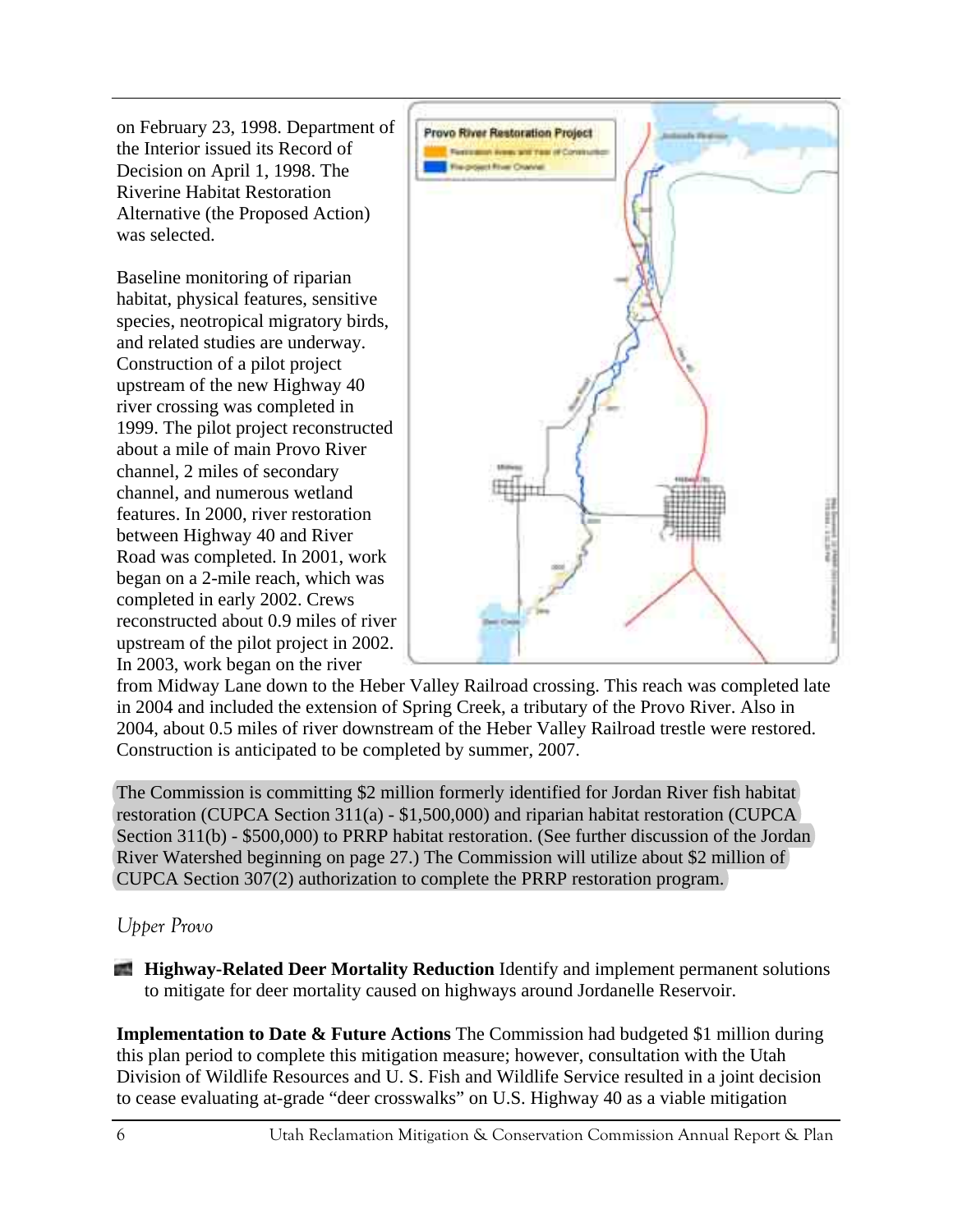measure. The Commission, U.S. Fish and Wildlife Service, and Utah Division of Wildlife Resources have determined the most appropriate solution for mitigating impacts to deer and other big game is through off-site mitigation. The Utah Division of Wildlife Resources is currently identifying high priority big game ranges in the area for acquisition and subsequent management for wildlife habitat values.

**Upper Provo River Reservoir Stabilization** Stabilize lakes in the upper Provo River Drainage. *The funding component for this program element has been completed*.

**Implementation to Date & Future Actions** Each of the 12 lakes in the upper Provo River drainage were rehabilitated and stabilized between 1994 and 1999. Trails and other recreational facilities were also constructed.

**Washington Lake Campground** Construct campground and trail head at Washington Lake. *The funding component for this program element has been completed.* 

**Implementation to Date & Future Actions** The Forest Service prepared an Environmental Assessment and Finding of No Significant Impact (FONSI) in 1992. The Commission adopted the Forest Service's Environmental Assessment and issued its own FONSI in 1997. Construction of Washington Lake Campground began in July of 1997 and was completed in September of 1999. The campground opened in the summer of 2000.

#### *Utah Lake*

**Utah Lake Fish Management** Develop an aquatics resource management plan for Utah Lake and support measures to aid recovery of the Utah Lake ecosystem.

**Implementation to Date & Future Actions** The Commission has committed more than \$325,000 since 1994 to fund Utah Lake fish management plan studies for native species and sport fish needs. Measures to aid June sucker recovery and other Utah Lake ecosystem components will be based on study recommendations.

**Utah Lake Wetland Preserve** Establish the Utah Lake Wetland Preserve in Goshen Bay and Benjamin Slough near Utah Lake.

**Implementation to Date & Future Actions** The Utah Lake Wetland Preserve is being established and, in accordance with requirements of CUPCA, will be managed by the Utah Division of Wildlife Resources to protect migratory birds, wildlife habitat, and wetland values. The Utah Lake Wetland Preserve Land Acquisition and Protection Plan was completed in 1995. An Environmental Assessment and Finding of No Significant Impact for establishing the Preserve were finalized in May of 1996.

The Commission and numerous partners executed a Memorandum of Agreement (MOA) in December 1996. This MOA identifies responsibilities and coordination among parties to the agreement - The Nature Conservancy, Utah Division of Wildlife Resources, U.S. Department of the Interior, Bureau of Reclamation, Bureau of Land Management, and Fish and Wildlife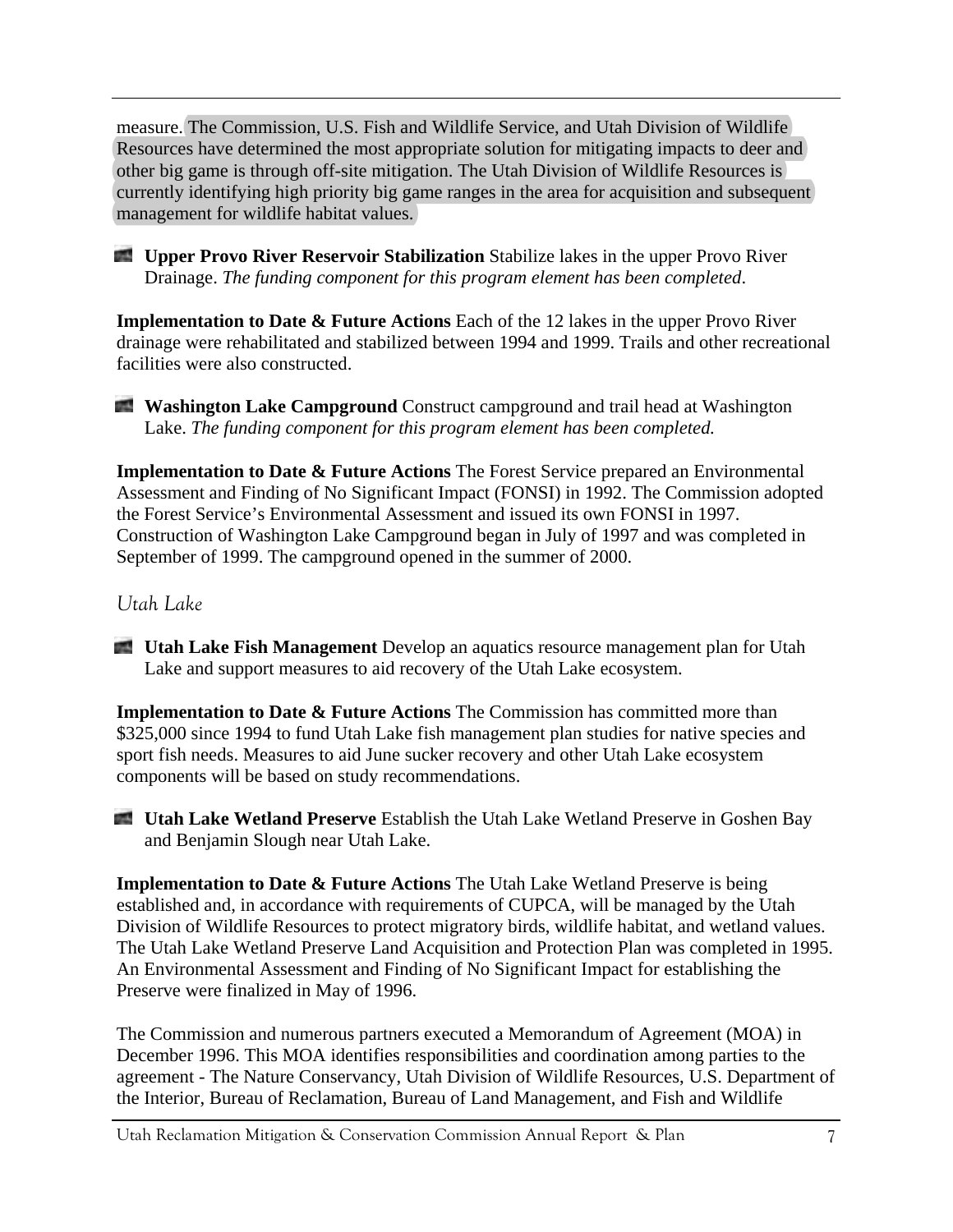Service - for future acquisitions and management at the Utah Lake Wetland Preserve. The core of the Preserve's Goshen Bay unit has been the priority acquisition area. Core properties tie into properties owned by other state and federal agencies that were cooperators during development of the Utah Lake Wetland Preserve Plan.

The Preserve contains about 21,750 acres. About 14,195 acres are under management of project cooperators (Mitigation Commission, 5,526 acres; Bureau of Land Management, 4,150 acres; State of Utah, 4,500 acres; and Utah County, 19 acres). The rest is privately owned. Development of a Preserve Plan, which will assure management in accordance with CUPCA and substantive requirements of the National Wildlife Refuge System Administration Act of 1966, was initiated in 2002. This effort continued in 2004 and included opportunities for public involvement. Based on the finalized plan, an operation and management agreement among Department of the Interior, U.S. Fish and Wildlife Service, Utah Division of Wildlife Resources and the Commission will be developed.

**Utah Lake Drainage Basin Mitigation Commitments** Mitigate negative impacts to fish and wildlife caused by the Utah Lake Drainage Basin Water Delivery System.

**Implementation to Date & Future Actions** The Central Utah Water Conservancy District, Department of the Interior, and Commission initiated informal scoping for the Utah Lake Drainage Basin Water Delivery System (ULS) with a public open house on September 28, 2000. A public scoping meeting regarding water needs and assessments was conducted in October 2001. Planning continued throughout 2003. A Final Environmental Impact Statement was issued on September 30, 2004, and Records of Decision issued December 22, 2004 and January 27, 2005. The Commission is responsible for carrying out environmental mitigation measures committed to during the environmental analysis. Commitments include:

- $\approx$  Continue to acquire water shares from irrigation companies to provide flows in the lower Provo River to meet the 75 cfs target flow.
- ≈ Provide 3,300 acre-feet of irrigation company shares of water to flow unregulated toward the 75 cfs target flow in the lower Provo River.
- ≈ Provide 10 acres of the 85 acre Mona Springs Wetland Unit which was acquired for protection of the wetlands complex for mitigation of 1.03 acres of non-jurisdictional permanent wetland loss and 0.27 acres of temporary wetland impacts.
- ≈ Initiate a study to determine the feasibility of providing fish passage or removing the Fort Field Diversion Dam on the lower Provo River for June sucker spawning and rearing; implement if feasible.
- ≈ Monitor Ute ladies'-tresses orchid in Spanish Fork Canyon for a number of years (to be determined jointly by the District, Mitigation Commission and Fish and Wildlife Service) similar to the pre-operation study in Diamond Fork.
- ≈ If post-operation monitoring results in measured parameters exceeding pre-set critical values for Ute ladies'-tresses orchid populations in Spanish Fork Canyon, management guidelines presented in the 1999 Diamond Fork Biological Opinion may be implemented to compensate for impacts.
- ≈ To offset potential impacts on leatherside chub, Joint-Lead Agencies will support the Utah Division of Wildlife Resources in evaluating population and habitat status, or determining threats and/or identifying conservation actions that could protect and where appropriate enhance leatherside chub habitat.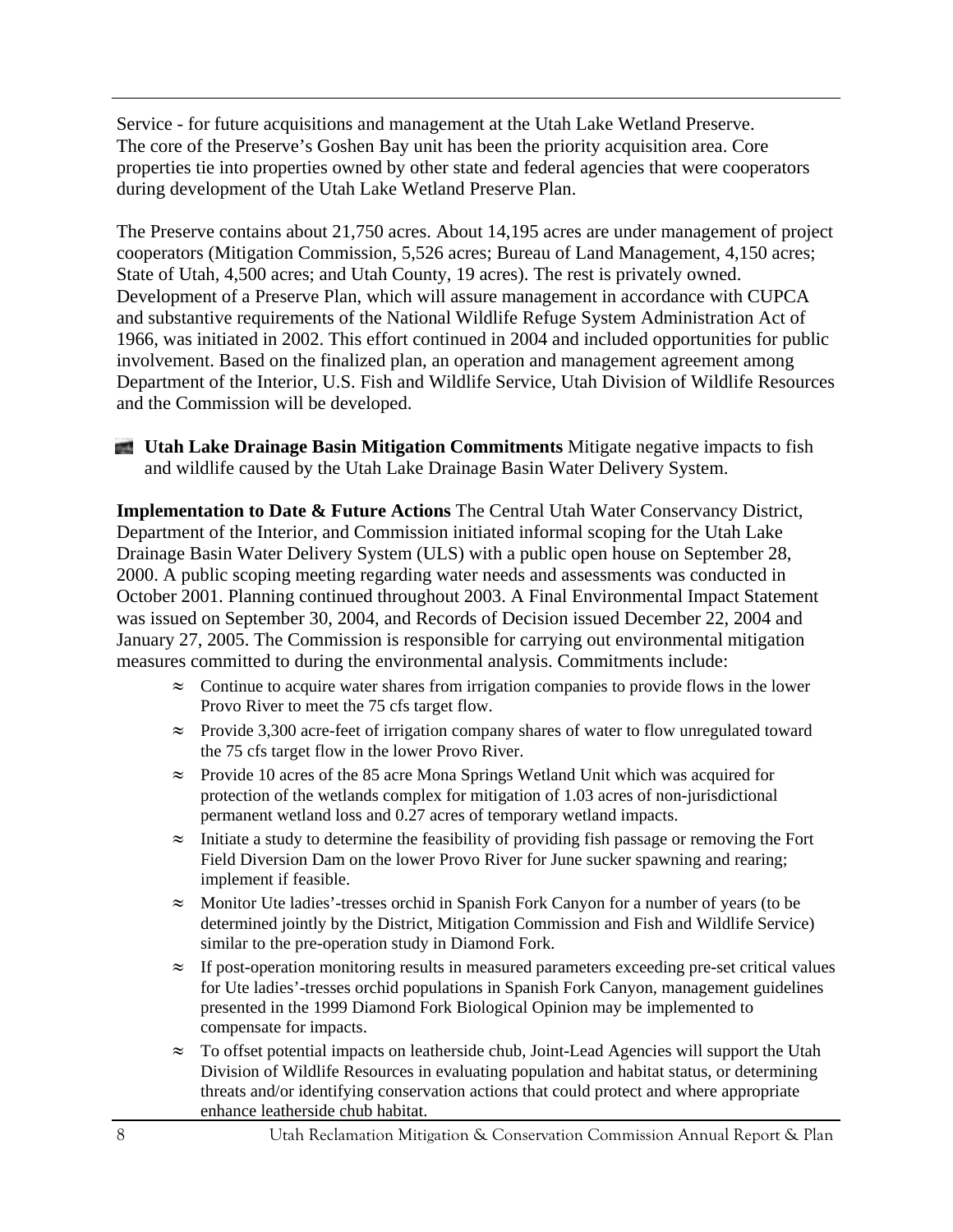**Utah Lake Recreation Facilities** This is a new program element the Commission is adopting to expend remaining authorized funds (\$852,800 as of October 1, 2004) for recreation improvements around Utah Lake (CUPCA Section 312(a)). This program element is directed at utilizing this authorization to replace, modify, expand or construct recreation facilities directly associated with efforts to restore riverine and floodplain habitats of the lower Provo River, or Lower Hobble Creek, at or near its interface with Utah Lake. Like the *Stream Restoration* and *Public Access and Facilities Development* elements already described, this program element is being merged with efforts that support implementation of the June Sucker Recovery Implementation Program for the lower Provo River, lower Hobble Creek and Utah Lake. The "Utah Lake Interpretation" program element identified in prior plans will be integrated as a component of this program element.

**Terrestrial Habitat Conservation** This is a new program element the Commission is adopting. Section 305(b) of CUPCA authorized the Commission to construct big game crossings and wildlife escape ramps along various Wasatch Front canals in Utah County that were expected to be used as part of the Irrigation & Drainage System of the Bonneville Unit. However, the Utah Lake System FEIS Proposed Action would not utilize any of these canals as Bonneville Unit facilities. Additionally, such measures have not proven to be necessary on the canals, or at least as high a priority as other actions the Commission could take to conserve wildlife habitat and big game populations. The Commission is reallocating this authorization (about \$1.1 million as of October 1, 2004) to other mitigation that will provide greater benefit to such resources, such as acquisition and/or restoration of sagebrush-steppe vegetative communities along the southern Wasatch Front.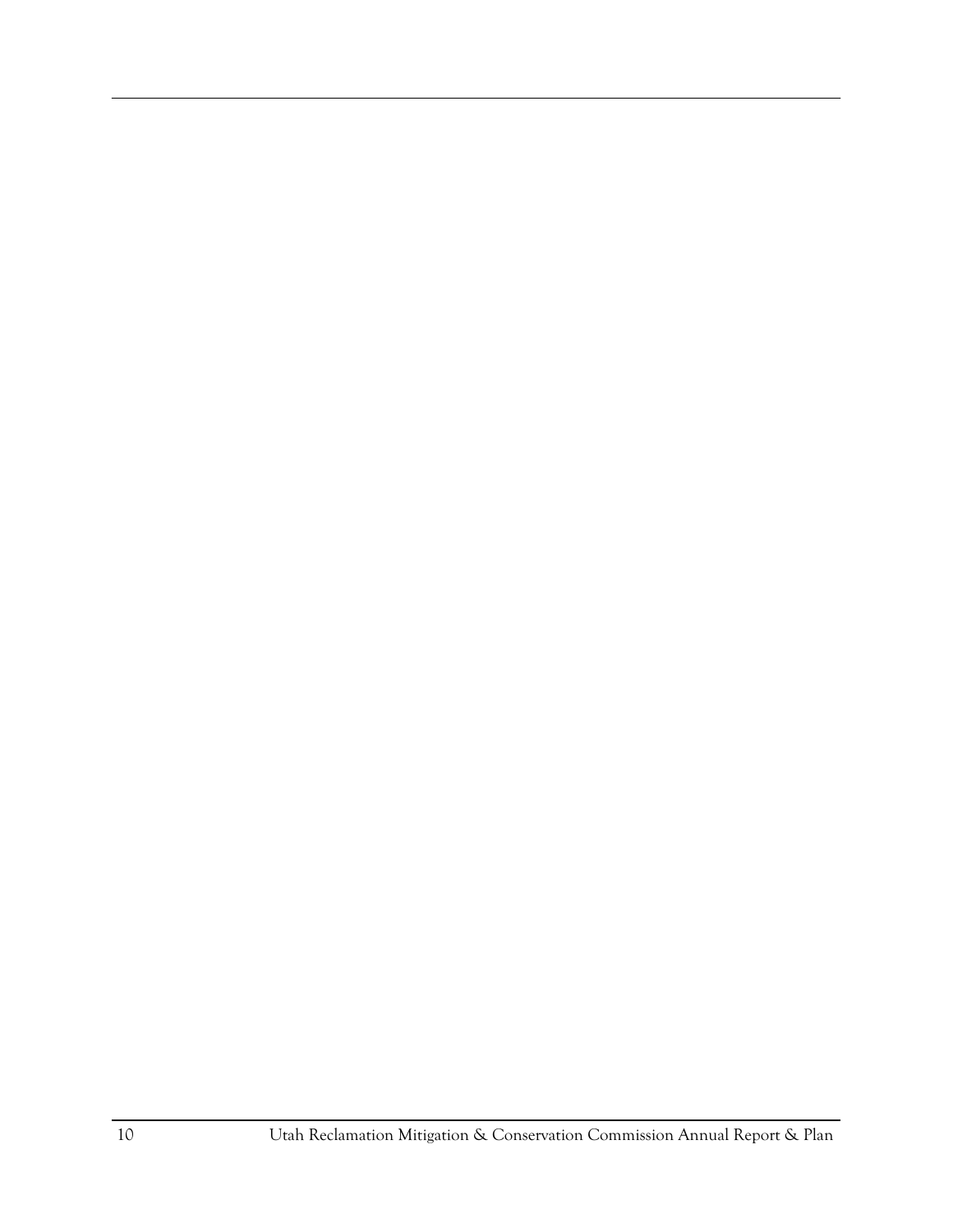## **Diamond Fork Watershed**

**Diamond Fork Area Assessment** Evaluate the Diamond Fork watershed to identify desired resource conditions and achieve objectives. *The funding component for this program element has been completed.* 

**Implementation to Date & Future Actions** The Area Assessment, completed in September 2000, identified resources at risk of, and current and historic resources and resource conditions, operating outside a properly functioning condition, as well as opportunities to correct trends away from a properly functioning condition. These opportunities provide the foundation for Commission and Forest Service restoration and mitigation projects in Diamond Fork.

- **Aquatic and Riparian Habitat Restoration Diamond Fork** Develop a monitoring program to measure responses to flow changes produced by the completed Diamond Fork System. Develop an aquatic and riparian habitat restoration plan for Diamond Fork from Diamond Fork pipeline outlet to the Spanish Fork River.
- **Aquatic and Riparian Habitat Restoration Sixth Water Develop (and implement as** appropriate) an aquatic and riparian habitat restoration plan for Sixth Water from the West Portal to the Sixth Water Aqueduct.

**Implementation to Date & Future Actions** The Commission funded the Forest Service to develop a conceptual aquatic and riparian habitat restoration plan. The Forest Service assessed baseline conditions, including channel pattern, geology and riparian vegetation, and completed a draft preliminary restoration plan. This plan makes recommendations for aquatic and riparian

habitat structural and hydraulic improvements within the Sixth Water riverine system. As part of restoration planning and prior to committing any funds to on-the-ground projects, the Commission will develop a monitoring program to evaluate responses of stream and riparian conditions to new reduced flow regimes produced by the completion of the Diamond Fork water delivery system.





The Forest Service also developed a conceptual aquatic and riparian habitat restoration plan for Diamond Fork with Commission funding. The planning area extends from Monks Hollow to the Spanish Fork River. The plan defined a range of alternative solutions for Diamond Fork Creek restoration considering potential

Utah Reclamation Mitigation & Conservation Commission Annual Report & Plan 11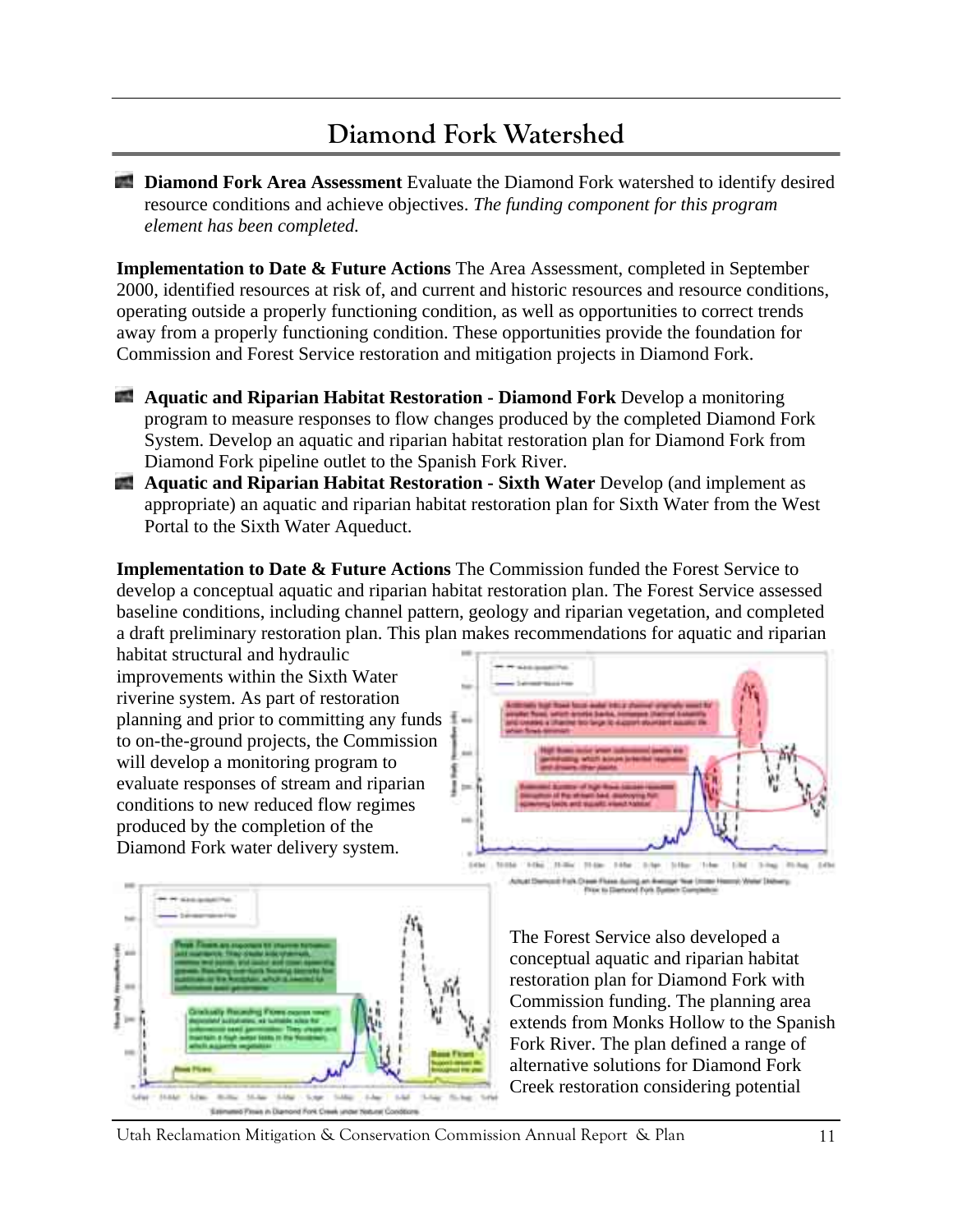interactive effects of the pending Utah Lake Drainage Basin Water Delivery System, the Diamond Fork Pipeline, and watershed management objectives. The conceptual plan identifies factors that created undesirable conditions and makes recommendations for management, structural, and hydrologic changes to rehabilitate the system. During plan development, the Commission worked closely with the Forest Service, consultants, and other resource agencies.

The Sixth Water and Diamond Fork conceptual restoration plans developed in the mid-1990s were predicated on completing the then-designed Diamond Fork System and subsequently completing the Bonneville Unit. However, because the previously planned Monks Hollow Dam and Reservoir were not built, the conceptual restoration plans are in need of re-analysis.

In the 1999 Record of Decision for the Diamond Fork Project, the Commission committed to develop a monitoring program to evaluate responses of stream and riparian conditions to reduced flow regimes produced by the now completed Diamond Fork System. This planning effort was initiated late in 2004 and will carry on for the next several years. The Commission proposes an adaptive approach to monitoring and then implementing stream and riparian restoration measures in the Sixth Water and Diamond Fork corridors. Some on-the-ground projects may be carried out during the first few years of Diamond Fork System operations, when and where exceptional conditions require immediate intervention.

**Water Temperature Study** Develop and implement a water quality and water temperature monitoring program in Diamond Fork as identified in the 1984, 1990, and 1999 NEPA documents for the Diamond Fork water delivery system.

**Implementation to Date & Future Actions** The Commission, Department of the Interior, Fish and Wildlife Service, Utah Division of Wildlife Resources, and Central Utah Water Conservancy District agreed in 1997 that water quality monitoring was still a valid environmental commitment. The Commission entered into a cooperative agreement with the Central Utah Water Conservancy District to implement the program in 1997 and at that time added additional water quality parameters to be monitored. Monitoring continued through 2001, at which time the need for continued monitoring of certain parameters was evaluated and found to be unnecessary. Monitoring of several parameters (e.g. temperature, dissolved oxygen, pH etc.) occurs regularly and continues through 2004. With construction of the Diamond Fork System complete, monitoring needs will be reviewed and adjusted to meet post-construction conditions.

**Recreation Facilities in Diamond Fork** Construct recreation facilities compatible with conservation of natural resources.

**Implementation to Date & Future Actions** The 1988 Definite Plan Report for the Bonneville Unit identified the construction of recreation facilities in Diamond Fork as a project feature of the Diamond Fork System. In October 2000, the Spanish Fork Ranger District of the Uinta National Forest and the Mitigation Commission drafted a Conceptual Recreation Master Plan to update and reaffirm project recreation components. The Conceptual Recreation Master Plan tiered off the Diamond Fork Area Assessment that made Diamond Fork resources management recommendations. Conceptual Recreation Master Plan elements and status are as follows: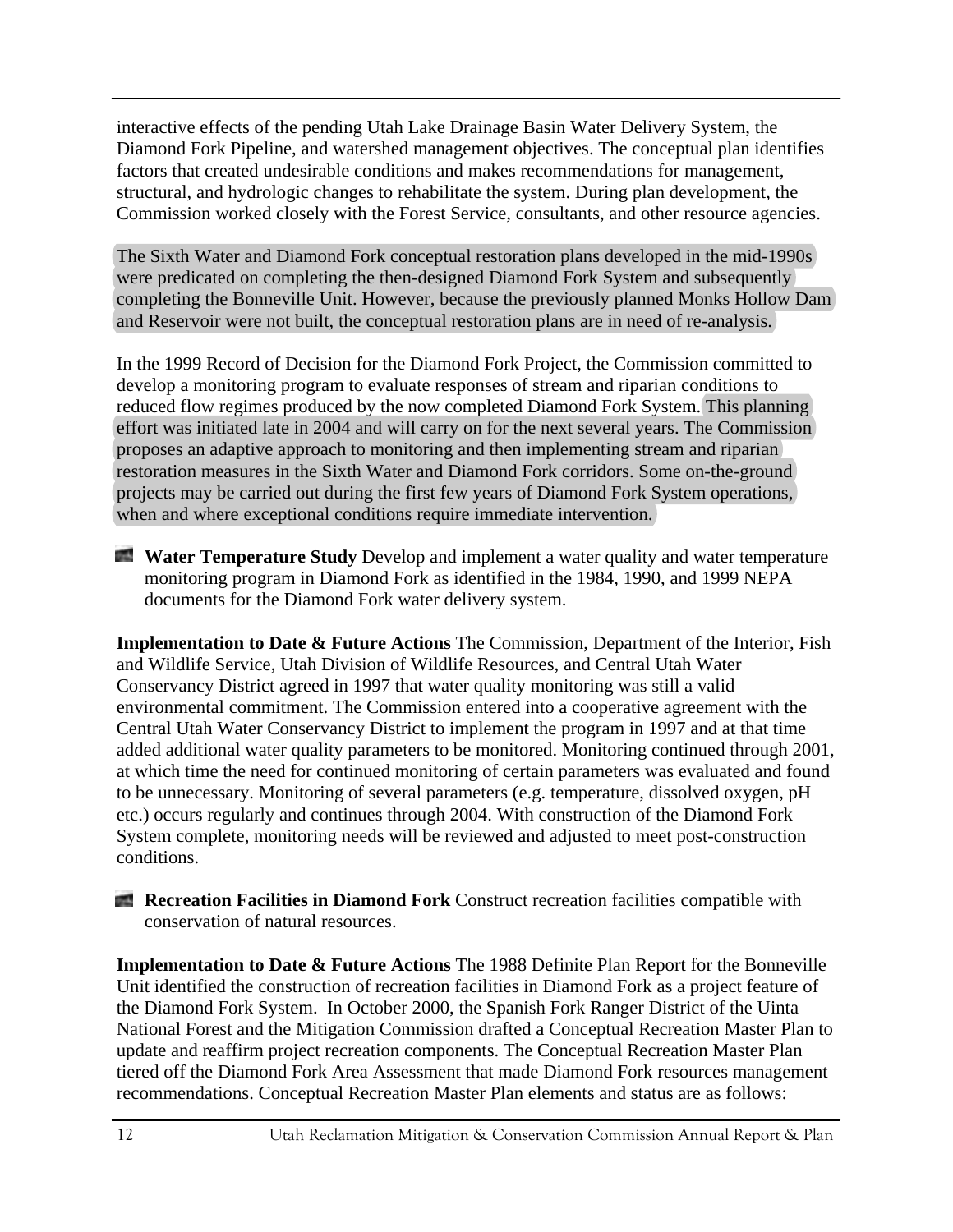*Replace the Diamond and Palmyra Campgrounds*. *Group-site Campground*. (See program element described below.) Construction of the new campground was completed in 2000. As part of the decision to reconstruct the Diamond and Palmyra Campgrounds it was also decided to relocate group-site facilities to a more appropriate location.

*Day-Use Areas and Trailhead Improvements.* The Spanish Fork Ranger District completed construction of a day-use area at Red Ledges and trailhead improvements at Monks Hollow, Dry Canyon, Three Forks and Sawmill Hollow.

*Angler-Access*. Parking areas for angler-access have been constructed at 11 sites from Spanish Fork to Monks Hollow and restrooms are available at 7 sites from Diamond Fork Campground to Sawmill Hollow.

*Dispersed Camping Management.* Dispersed camping has been closed from Spanish Fork to Sawmill Hollow. Dispersed camping sites above Sawmill Hollow have been inventoried and closed where resource damage is occurring or hardened to prevent future resource damage.

*Education and Interpretive.* The Spanish Fork Ranger District has developed an education and interpretive program as part of the Diamond Campground. Additional education and interpretive opportunities will be evaluated.

The Commission is reallocating remaining unexpended funds, if any, from this program to restoration planning, implementation and monitoring in Diamond Fork and Sixth Water, and/or to willing seller acquisitions of desirable wildlife habitats in Diamond Fork and Sixth Water.

**Diamond Fork Campground** Rehabilitate the existing campground in Diamond Fork. Construct new group site campground. *The funding component for this program element has been completed.* 

**Implementation to Date & Future Actions** The Spanish Fork Ranger District of the Uinta National Forest and the Commission issued decisions in December 1998 to rehabilitate and combine the existing Diamond and Palmyra campgrounds, yet reduce the capacity by approximately 33 percent. Construction on the Diamond Fork campground began in September 1999 and was completed in the summer of 2000. Individual campsites and loops within the 100 year flood plain were moved to a higher terrace to protect riparian vegetation and facilitate future stream restoration efforts. Sections of the campground impacting wild turkey roosting habitat were closed and reclaimed. Group-site facilities were removed from the campground in order to be reconstructed in a more suitable location.

Planning for the group-site facility began in the fall of 1999. A draft environmental assessment was issued in May 2003 and a revised draft was issued in August 2004, which evaluates environmental effects of potential group-site locations. The Commission and Forest Service issued their Decision Notices in November and December 2004, respectively. The selected group-site is a heavily disturbed area in the vicinity of Monks Hollow. Construction at this site is anticipated to begin in late Spring 2006.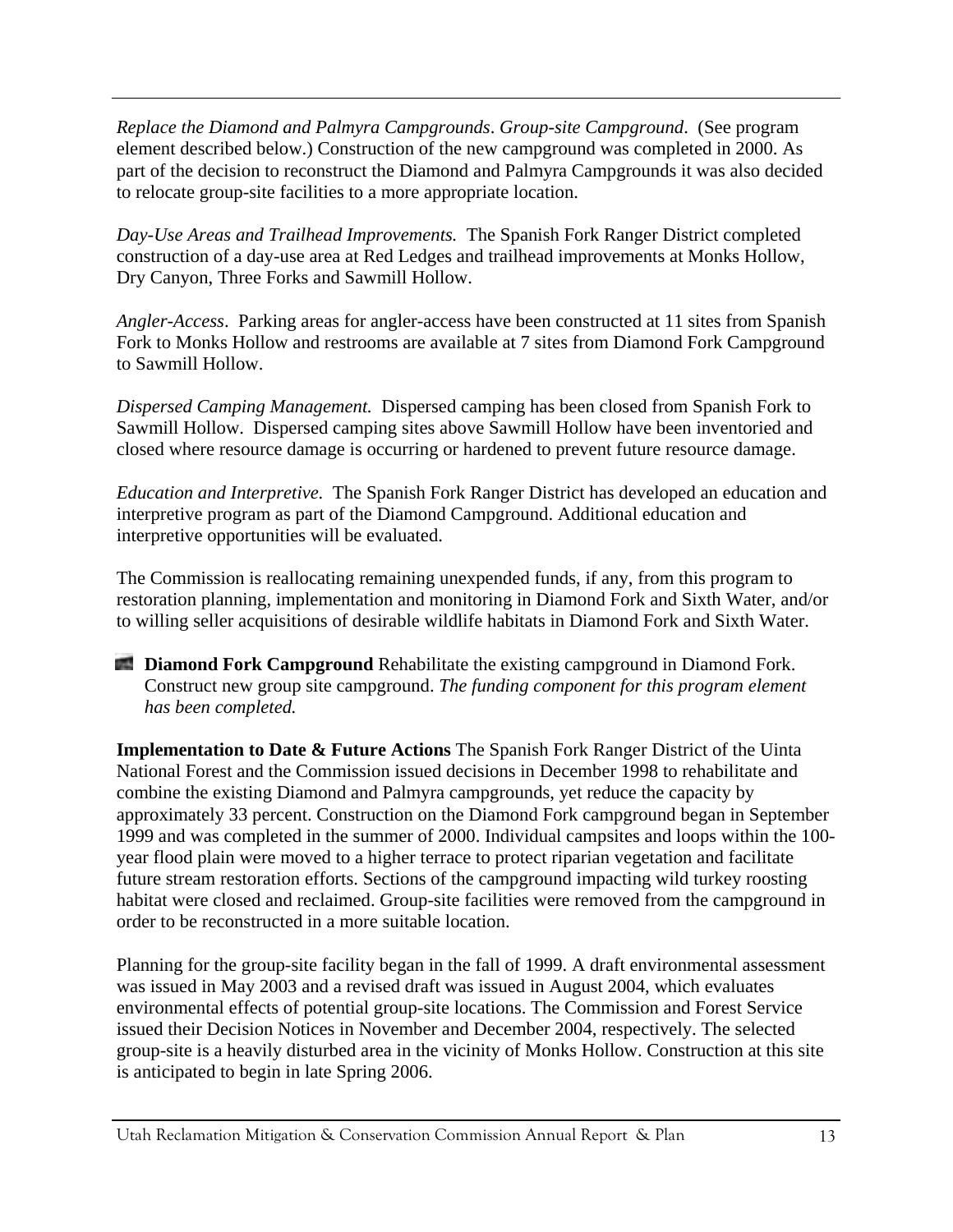**Acquisition of Angler Access** Acquire contiguous public access on lower Diamond Fork and develop appropriate facilities. *The funding component for this program element has been completed.* 

**Implementation to Date** Less than 4 acres of land along Diamond Fork remains to be acquired from private property owners; however, additional upland habitat adjacent to riparian areas could be acquired if an owner indicated willingness to sell and appropriate funding were identified.

The Commission and Bureau of Reclamation developed an interim management agreement with the U.S. Forest Service to conduct initial management-related improvements such as fencing and weed control. Progress continued in 2003-2004 with construction of three miles of fencing to minimize trespass grazing, management of water rights, and weed control.

**Diamond Fork System Mitigation** Implement mitigation measures required by completion of the Diamond Fork System.

**Implementation to Date** Mitigation commitments will be implemented as identified in the Record of Decision of the 1999 Final Supplement to the 1984 Environmental Impact Statement for the Diamond Fork System. The Final Supplement and Record of Decision were issued in 1999. Following a Value-Engineering review of the decision, several minor modifications were identified that reduced environmental impacts and construction costs. The Commission, Central Utah Water Conservancy District, and Department of the Interior prepared an environmental assessment to evaluate impacts of these modifications.

A decision was made in August 2000 to adopt the environmental assessment's Proposed Action Modifications. The Commission's environmental commitments consist of: monitoring Uteladies' tresses following project construction; supporting development and implementation of June Sucker Recovery Implementation Program; and, monitoring stream channel responses to altered flow regimes following completion and operation of the Diamond Fork tunnel and pipeline. The Commission initiated a multi-agency coordination group in late 2004 to coordinate, plan, and implement monitoring and mitigation over the next five years.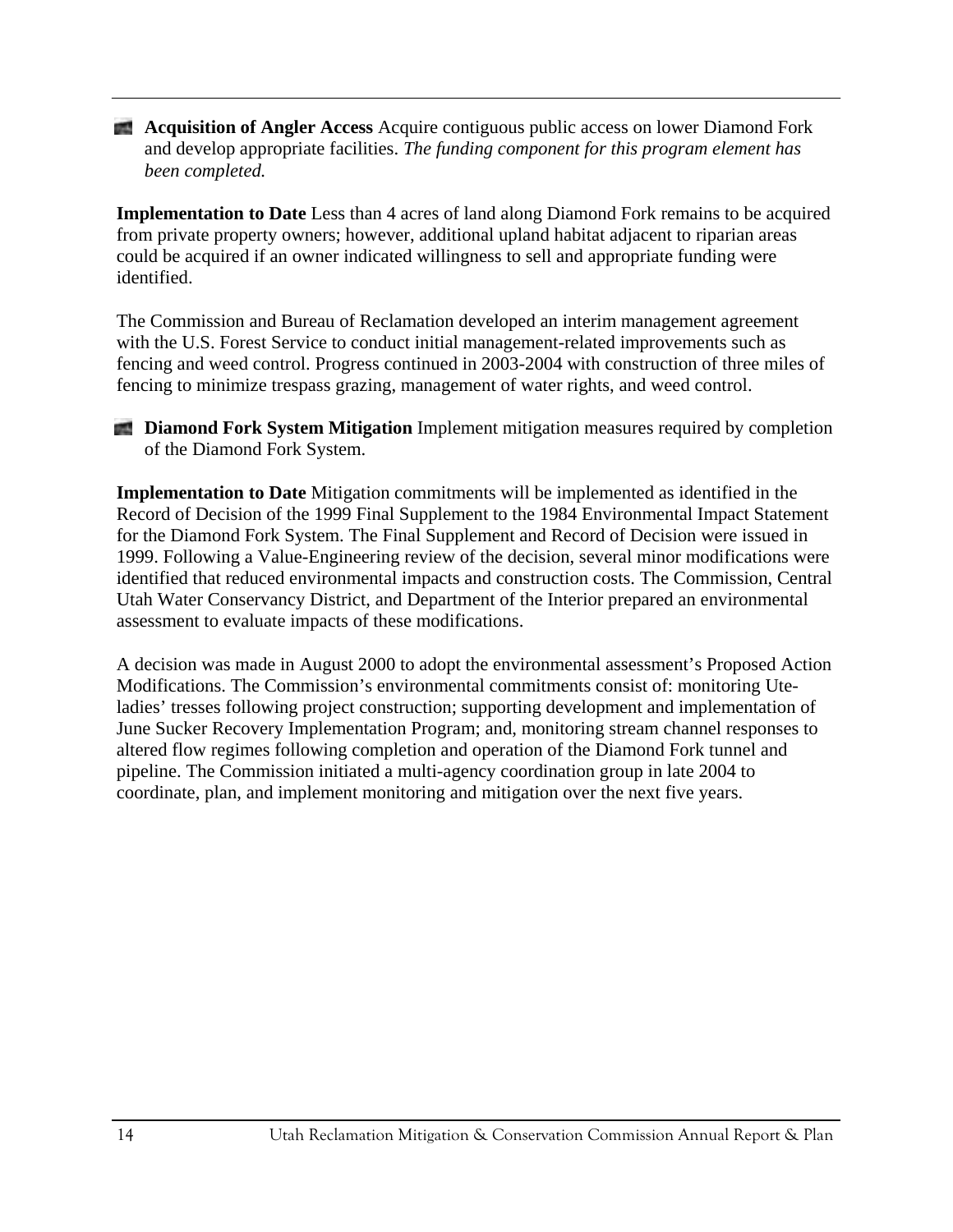## **Strawberry/Duchesne Watershed**

**Angler Access and Related Facilities** Acquire public access and develop operating agreements, small parking areas and other facilities on the West Fork, North Fork and main stem of the Duchesne River, the middle and lower Strawberry River, Currant Creek and Rock Creek. Develop maps and other useful guides.

**Implementation to Date & Future Actions** The 1988 Aquatic Mitigation Plan for the Strawberry Aqueduct and Collection System (SACS) of CUP's Bonneville Unit identified acquisition of approximately 51 miles of stream access on the Duchesne, West Fork Duchesne, Currant Creek, Strawberry River and Rock Creek to provide partial mitigation for lost angling opportunities resulting from construction and operation of the Strawberry Aqueduct and Collection System. Angler access was to be acquired where instream flows were provided.

This angler access acquisition program element is nearly complete. During 2004, the Commission and Bureau of Reclamation completed final acquisitions on Currant Creek with the purchase of approximately 0.5 river miles of property. Remaining acquisitions include a onemile section on the Strawberry River below Soldier Creek Dam, and five reaches on the main stem of the Duchesne River totaling approximately 1.5 miles.

The primary focus of the angler-access program is now shifting from acquisition to management. In cooperation with the Utah Division of Wildlife Resources, efforts are focused on implementing Operating Agreements, including environmental compliance, removing debris from acquired properties, installing fencing, weed control and constructing parking areas.

The Commission is committing \$1.5 million formerly identified for Jordan River wetlands acquisition (CUPCA Section  $311(c)$ ) to complete SACS mitigation. (See Table 1 on Page 30 for more details).

**Uinta Basin Replacement Project Mitigation** Implement fish and wildlife mitigation features of the Uinta Basin Replacement Project.

**Implementation to Date & Future Actions** The Uinta Basin Replacement Project, which was authorized by Section 203 of the Central Utah Project Completion Act, is located within Duchesne County near the towns of Altamont, Upalco, and Roosevelt, within the Uinta Basin of northeastern Utah. The Central Utah Water Conservancy District is implementing the Project. The Commission is responsible for mitigating project impacts to fish, wildlife and wetland habitats. Funding for mitigation measures is provided under Title II of CUPCA through the U.S. Department of the Interior. The Final Environmental Assessment was prepared by the District and was signed by the Department of the Interior in October 2001. Project construction began in 2003.

The Project's purpose is to provide additional early and late season irrigation water, provide municipal and industrial water supplies, and to modify and operate water management facilities for environmental purposes. This involves stabilizing thirteen high mountain lakes within the High Uintas Wilderness Area, constructing the new Big Sand Wash Feeder Diversion Structure

Utah Reclamation Mitigation & Conservation Commission Annual Report & Plan 15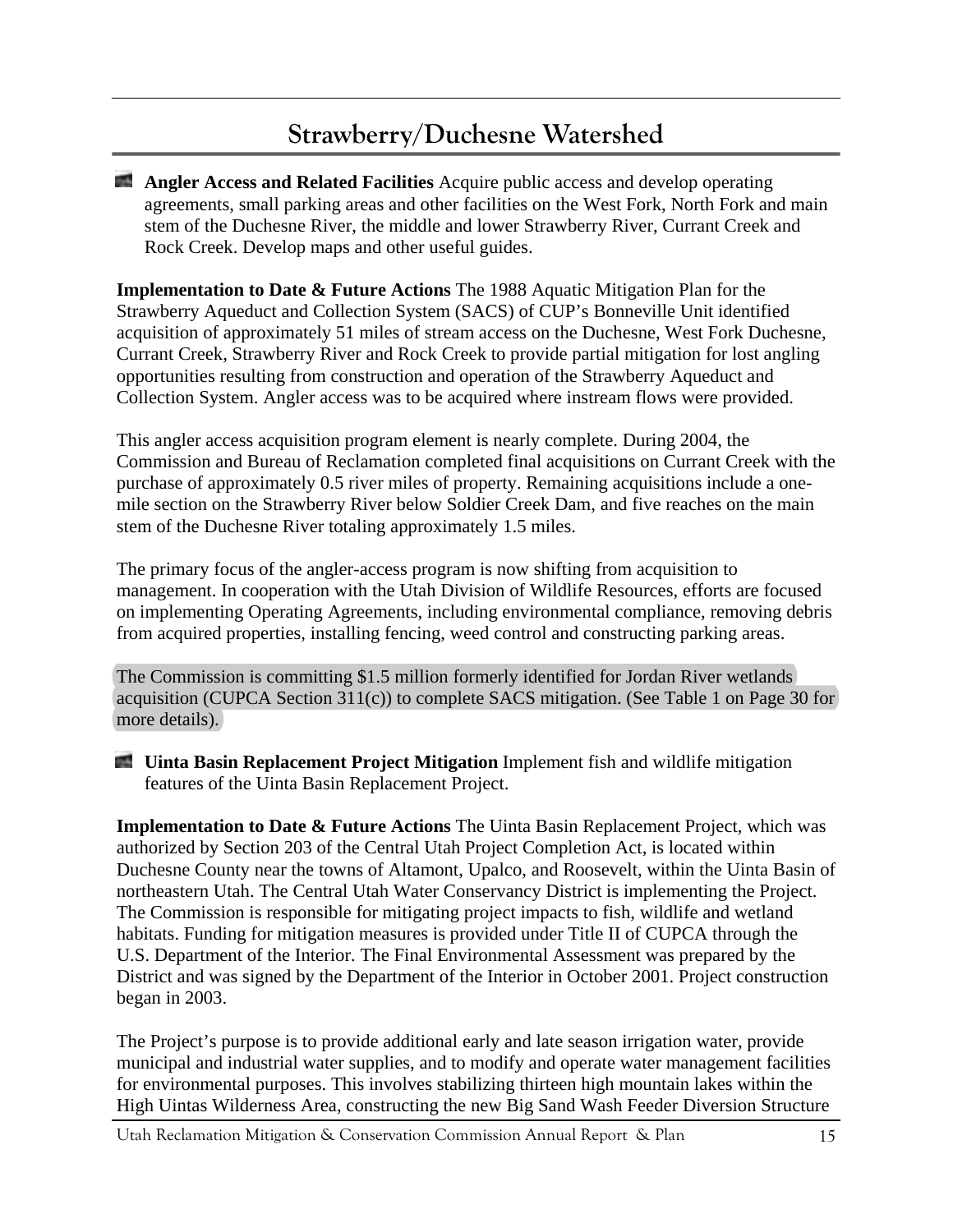and Pipeline, enlarging Big Sand Wash Reservoir, constructing a new Big Sand Wash-to-Roosevelt Pipeline, modifying the Moon Lake Dam outlet works, and implementing fish and wildlife mitigation and enhancement features. Environmental needs include fishery resources that are depressed by widely fluctuating streamflows, dry damming, and recurring instream activities such as rebuilding irrigation diversions, channelization, and bank stabilization.

The Commission issued a Decision Notice and Finding of No Significant Impact in February 2004 for implementing fish and wildlife mitigation features of the Uinta Basin Replacement Project. These mitigation features are as follows:

*High Mountain Lakes Stabilization.* Stabilization of thirteen high mountain lakes will provide constant lake water levels year-round. Nine of these lakes (Bluebell, Drift, Five Point, Superior, Milk, Farmers, East Timothy, White Miller, and Deer) are located in the in the Upper Yellowstone River watershed and four (Brown Duck, Island, Kidney and Clements) are in the upper Lake Fork watershed. Consequently, streamflows originating in these upper watersheds will return to natural hydrologic runoff patterns, wilderness fishery and recreational values will be restored within the High Uintas, and operation and maintenance impacts will be eliminated in the wilderness area.



Moon Lake Dam and Reservoir. Photo courtesy of U.S. Bureau of Reclamation

*Moon Lake Outlet Works Modifications.* Minor modifications will be made to the Moon Lake Dam outlet works to facilitate the release of instream flows. Under the current operation, no water is released from Moon Lake Dam from October to April. Gaging instruments will be installed on the outlet works and in the reservoir, and on the Yellowstone Feeder Diversion and the Canal Diversion.

*Habitat Mitigation and Monitoring.* The Commission is responsible for wetlands mitigation and long-term maintenance and monitoring of the mitigation site.

**Duchesne River Area Canal Wetland Mitigation** Address initial management concerns on the 1,090-acre wetland mitigation parcel on the lower Duchesne River.

**Implementation to Date & Future Actions** A 1,090-acre parcel of land on the lower Duchesne River, now referred to as the "North Riverdell property," was acquired by the Bureau of Reclamation in the late 1980s as wetland mitigation for the Duchesne River Area Canal Rehabilitation Project (DRACR), a component of the Starvation Collection System, Bonneville Unit, CUP. The North Riverdell properties were to be managed by the U.S. Fish and Wildlife Service as part of the Ouray Wildlife Refuge. However, the U.S. Fish and Wildlife Service was unable to provide management of these lands as originally planned. In 1996, the Department of the Interior and Bureau of Reclamation provided funding to the Bureau of Indian Affairs to repair water conveyance facilities, and water deliveries were then made to the wetland areas.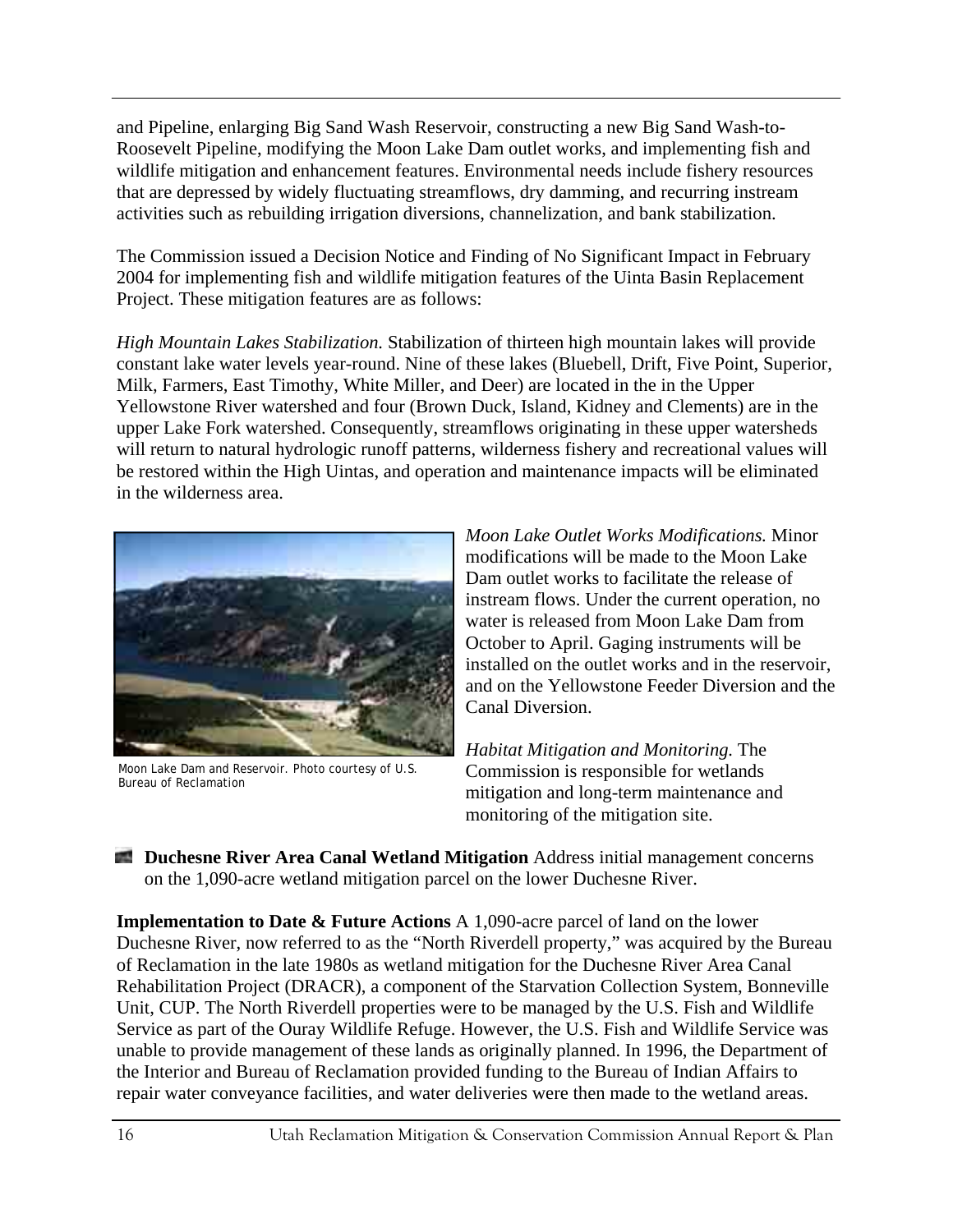Long-term management of the parcel is now being evaluated in two of the four alternatives being described and analyzed in the Lower Duchesne River Wetlands Mitigation Project Draft Environmental Impact Statement (LDWP DEIS).

The Department of the Interior issued a separate draft environmental assessment early in 2002 that described alternative measures to secure and/or develop water supplies for the North Riverdell parcel. These improvements, if implemented, will be necessary regardless of whether the North Riverdell property is managed as part of the LDWP (see below), or whether it is managed as a stand-alone mitigation project for the DRACR program. A Final EA on the North Riverdell water system improvements and decision may be completed in 2005.

**Strawberry Aqueduct and Collection System Wetland Mitigation Protect, restore and** enhance wetlands along the lower Duchesne River corridor as mitigation for SACS wetland impacts.

**Implementation to Date & Future Actions** The construction and operation of SACS had impacts downstream of the Strawberry and Duchesne River confluence, particularly affecting wetlands and other resources of the Ute Indian Tribe. In addition, there were other commitments made to the Ute Indian Tribe in the 1960s that promised development of six waterfowl management areas.

Under a cooperative agreement with the Commission and Department of the Interior, the Ute Tribe developed a feasibility study for protecting, restoring or developing wetlands in selected portions along a 45-mile corridor of the lower Duchesne River, from Bridgeland to Ouray, Utah. The study recommended four broad options, out of which one would be implemented in lieu of

the earlier plan developed by the Bureau of Reclamation and Bureau of Indian Affairs, which the Ute Indian Tribe had never endorsed. Based on the feasibility study, the Commission, Department of the Interior and Tribe entered into an agreement in 1998 for the Tribe to conduct additional investigations and NEPA analysis, and to implement the mitigation project. NEPA scoping occurred in 2001 and the LDWP DEIS was released for public review and comment in November 2003.



Lower Duchesne Wetlands

A Final Environmental Impact Study is anticipated in 2005. The mitigation project will satisfy Federal wetland mitigation requirements and will provide additional wetland benefits to the Ute Indian Tribe for impacts associated with construction and operation of the Central Utah Project.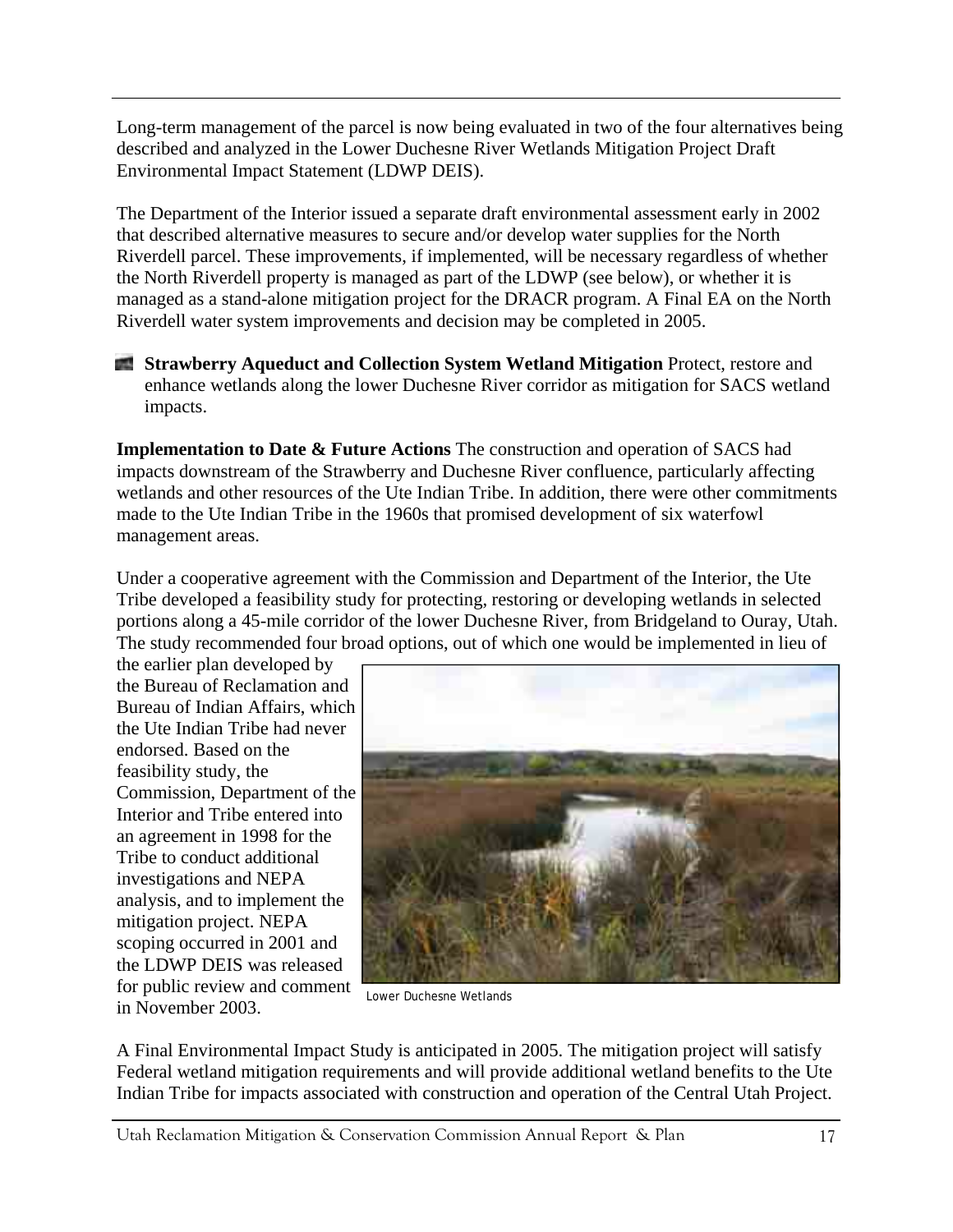**Fishery and Aquatic Resources Management** Determine fish management and habitat restoration needs at Strawberry Reservoir and tributaries. *The funding component for this program element has been completed.* 

**Implementation to Date & Future Actions Strawberry Valley fisheries studies were** conducted between 1994 and 2000. The studies included an evaluation of natural reproduction occurring in Strawberry Reservoir and its tributaries, food supply and its ability to support the fishery, and reservoir community dynamics. The studies determined that reservoir-reared cutthroat trout have better survival and growth rates than stream-reared cutthroat trout. A summary of these studies was distributed in 2001 and is available from the Commission.

An aquatic habitat mapping study was completed in 1997, providing an updated bathymetric map of the reservoir with precise stage-volume relationships. Also, in 1997, a predator study component was added to the ongoing productivity study to allow better understanding of target fish species patterns of use. This understanding should lead to more cost-effective stocking and management of Strawberry Reservoir fisheries.

A study was initiated in the fall of 1997 and completed in July 2000 that evaluated potential impacts of reservoir level fluctuations on survival and productivity of game fish and undesirable non-game species. It was linked with earlier work on aquatic habitat mapping and production and survival of game fish in the reservoir to provide an integrated evaluation of the physical and biological implications of reservoir fluctuations on productivity and water supply. Study reports have been completed and also are available from the Commission.

An electric weir and related safety features were installed at the egg-taking station to allow effective fish collection and egg taking from kokanee and cutthroat trout on the Strawberry River.

Future expenditures under this program element will be coordinated with efforts to restore aquatic habitats in the Strawberry Valley watershed (see the following program element). Specifically, remaining authorizations of 307(3) (\$1,058,000) and 307(4) (\$951,300) will be committed toward stream, riparian and watershed restoration with priority on the upper Strawberry River drainage.

**Strawberry Area Assessment, Watershed and Wildlife Habitat Restoration Based on** an Area Assessment, cooperate with U.S. Forest Service to identify future projects for watershed, wildlife habitat and tributary restoration.

**Implementation to Date & Future Actions** The Commission and Forest Service completed the Strawberry Valley Area Assessment in November 1997. The Area Assessment identified current and historic resource conditions and where resources are operating outside of a properly functioning condition. Areas most at risk were identified. Commission-funded restoration and mitigation projects in the Strawberry Valley will be based on addressing the fish and wildlife resources that have been put at risk as a result of federal Reclamation projects.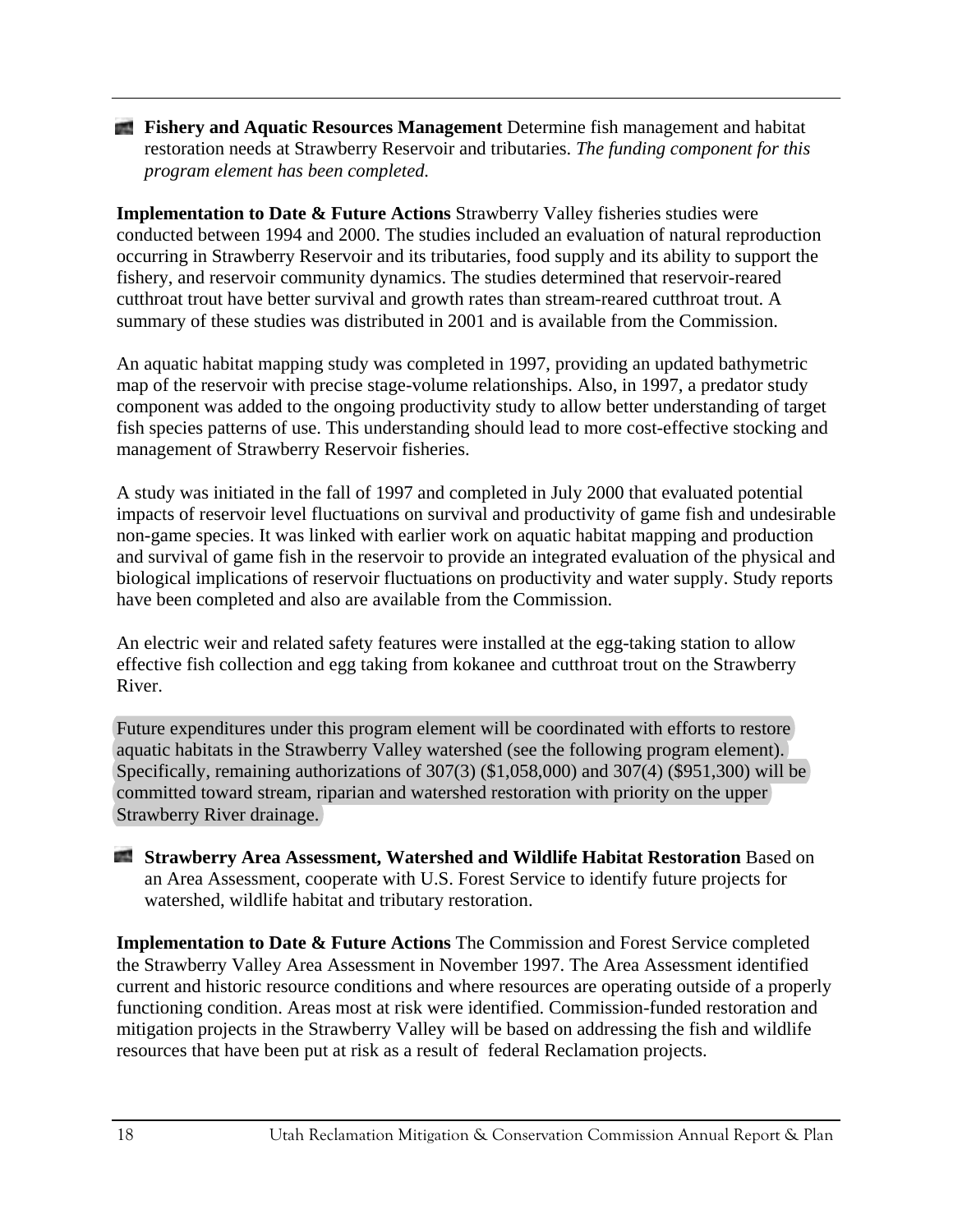The Uinta National Forest Service followed-up on the Area Assessment in April 2004, with the release of the "Strawberry Watershed Restoration Report", which identified specific actions necessary to restore various habitats and ecological functions in the Strawberry Reservoir Watershed. Over the next planning period, the Commission proposes to work cooperatively with the U.S. Forest Service and its many other partners to evaluate the report and identify actions that help achieve or complement existing mitigation, or conservation projects for which the Commission has authorization. Actions would be implemented over the next five years, following NEPA analysis and other required public review processes.

**Sage Grouse Conservation and Recovery** Determine factors leading to or perpetuating the decline of the sage grouse in Strawberry Valley. Support corrective measures as they are identified.

**Implementation to Date & Future Actions** The first Commission-funded project based on the Area Assessment was a series of sage grouse studies. Sage grouse were identified in the Area Assessment as operating outside of a properly functioning condition and at risk. Based on this assessment, the Commission funded Brigham Young University to conduct studies of sage grouse in Strawberry Valley to specify causes for their decline. The Commission participated in funding this study because the enlargement of Strawberry Reservoir inundated four out of five historic leks (displaying and breeding areas).

Additional participants in the studies include the Utah Division of Wildlife Resources, U.S. Fish and Wildlife Service, and U.S. Forest Service. Sage grouse studies continued through 2004. Information gained is being used to develop a recovery strategy. Other conservation activities accomplished in 2004 include a nest predation study, translocation of sage grouse to the Strawberry Valley, and predator control (conducted by USDA Wildlife Services).

**Wildlife Habitat Acquisition** Develop partnerships to acquire high priority big game habitat in Strawberry River, Currant Creek and adjacent drainages.

**Implementation to Date & Future Actions** Approximately 24,000 acres of big game winter range have been acquired by the Bureau of Reclamation in the Currant Creek watershed as mitigation for the Bonneville Unit. The Commission acquired an additional 300 acres in Currant Creek drainage in 2001. Approximately 1,800 acres were acquired near the middle section of Strawberry River in 2002, as partial mitigation for losses of angler access and for wildlife habitat impacts caused by the CUP. The Commission will continue to look for willingseller acquisitions that complement existing CUP mitigation lands and objectives.

**Reduced Flow Study/Instream Flow Management** Determine flow regime necessary to sustain riparian communities on South Slope of the Uintas affected by SACS.

**Implementation to Date & Future Actions** In 2001, the Commission and Brigham Young University completed the third and final year of a study of reduced stream flows effects on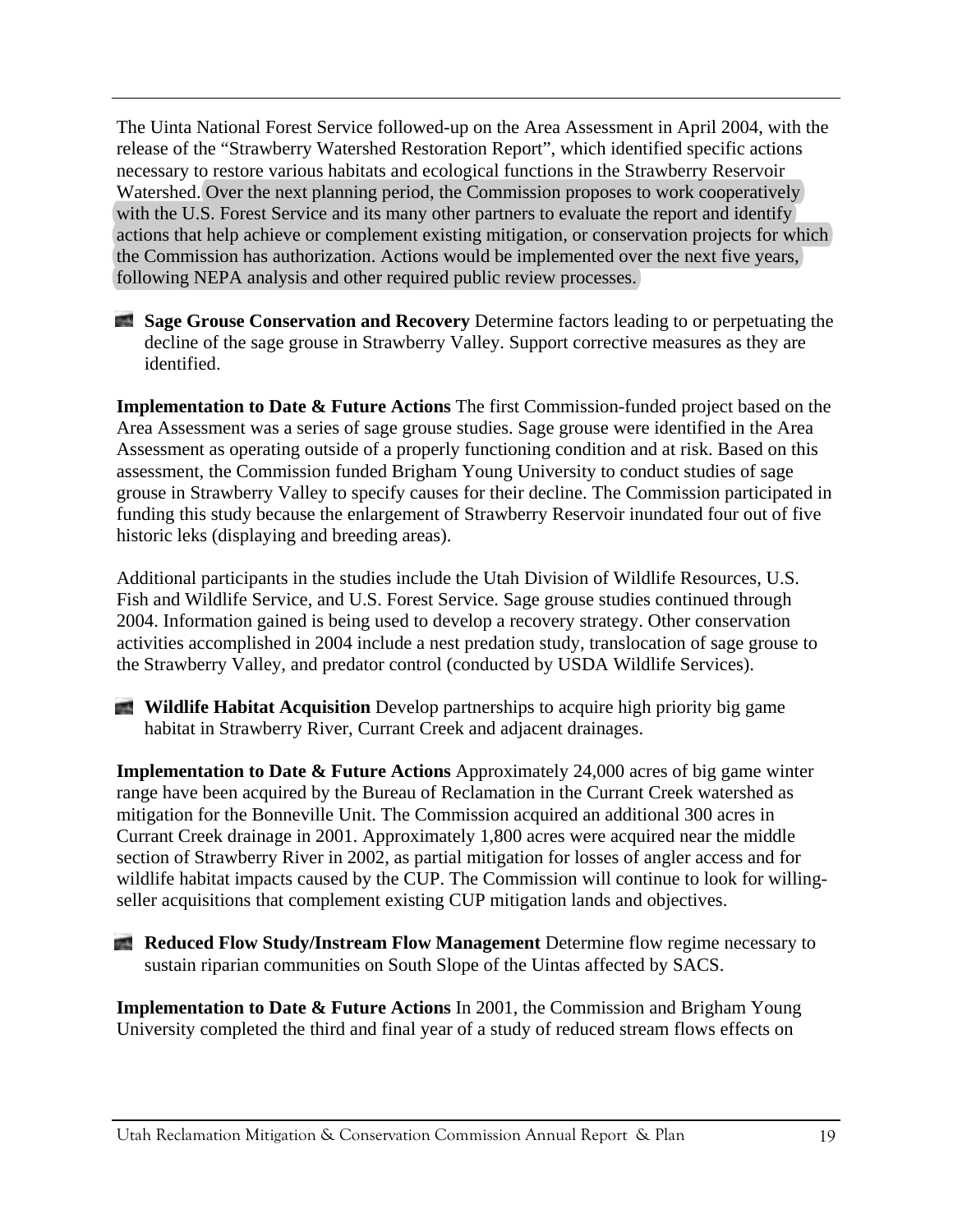riparian and aquatic habitats in streams affected by SACS.<sup>5</sup> This study was coordinated with the Interagency Aquatic Biological Assessment Team (IABAT) and others. One report was completed in early 2002, and a second report was initiated that has not yet been completed.

**Modify Diversion Structures on the Duchesne and Strawberry Rivers Modify diversion** structures in cooperation with the Central Utah Water Conservancy District (CUWCD), Duchesne County Water Conservancy District and other local water users.

**Implementation to Date & Future Actions** A comprehensive evaluation of eligible diversion structures was initiated in the summer of 1997 and completed in 1998 by the CUWCD and Commission consultants. The U.S. Fish and Wildlife Service, Utah Division of Wildlife Resources, U.S. Bureau of Reclamation, U.S. Forest Service and others analyzed the data and made recommendations to the Commission regarding priority projects.

The Commission, CUWCD, and Duchesne Water Conservancy District entered into an agreement to begin rebuilding diversions in 1999. Four projects were selected on a pilot project

basis. Construction was completed on two projects located on the Duchesne River in 2001. A third, the Pioneer Diversion, was finished in 2002. A programmatic environmental assessment was completed in 2003. Four additional projects (two on the Duchesne River and two on the Strawberry River) were initiated in 2004. Construction of these four projects is scheduled for completion in 2005 and 2006. The Commission will attempt to identify additional sources of funds to complete remediation of the other diversion dams that were investigated for this project in 1998 and in the 2003 NEPA document.



Rebuilt Pioneer Diversion on the lower Duchesne River

**Recreation Improvements** Expand public recreation access, information and facilities with priority on SACS mitigation requirements.

**Implementation to Date & Future Actions** This program element continues in concert with developing Operating Agreements for angler access corridors. Preliminary draft operating agreements for the West Fork of the Duchesne River and Currant Creek have been prepared.

<sup>&</sup>lt;sup>5</sup>The primary objectives for the study were:

<sup>(1)</sup> Identify impacts on riparian areas from reduced flows affected by construction and operation of SACS;

<sup>(2)</sup> Recommend instream flow regimes to best accomplish riparian health (vegetative recruitment, aquatic wildlife) and stream channel stability and maintenance, in addition to fish habitat protection, on the four major stream segments affected by the stream flow agreement; (3) Identify and rank strategies for managing available Stream Flow Agreement storage water and water available from Daniel's Replacement Project to meet riparian health, stream channel stability and maintenance, and aquatic resources needs on the six streams affected by SACS which are not protected by the Stream Flow Agreement; and, (4) Identify and recommend mitigation opportunities that also provide alternatives to increasing stream flows.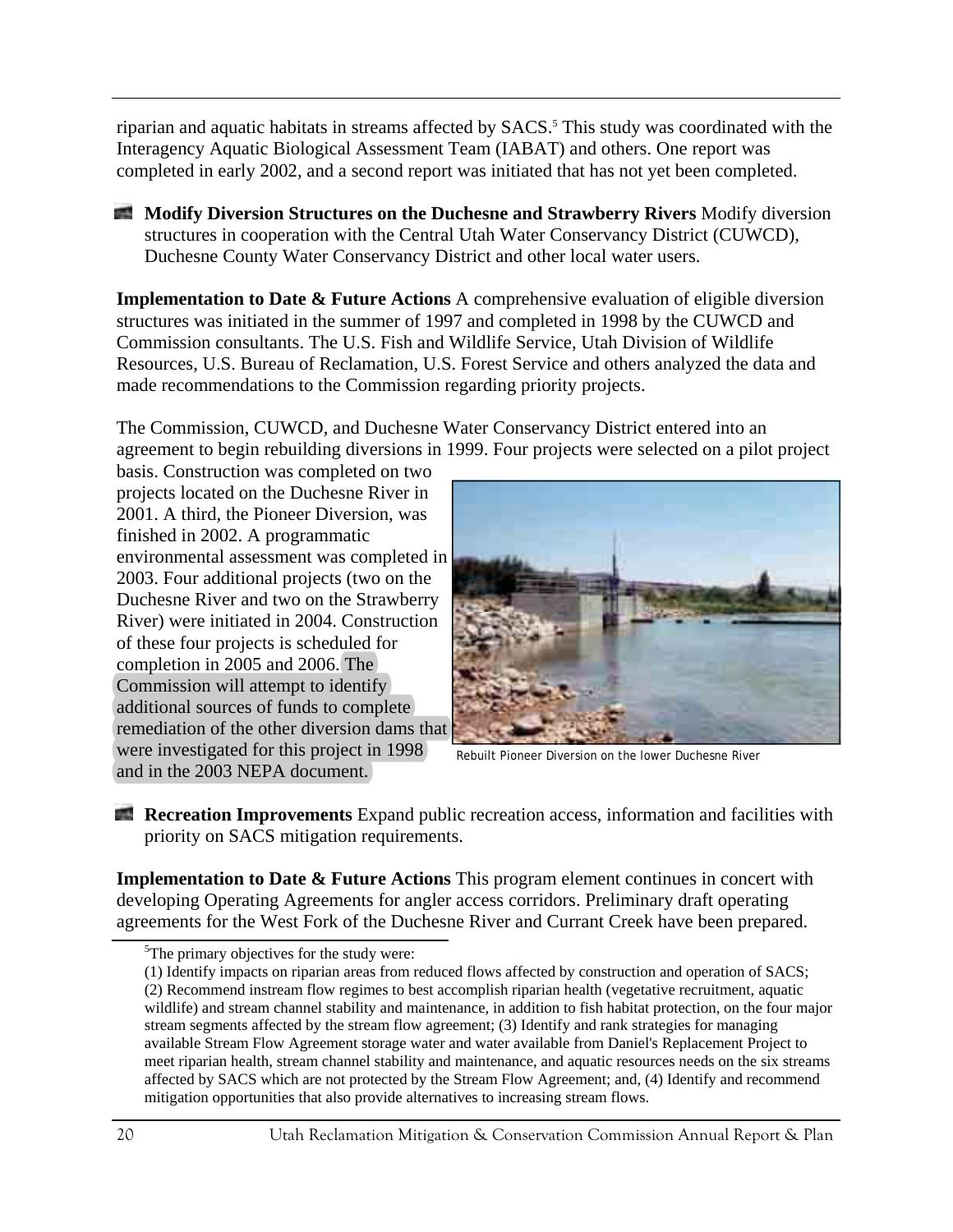**Fish Habitat Improvements Program** *The funding component for this program element has been completed.* 

**Implementation to Date & Future Actions** Seventy-three miles of stream habitat improvements have been installed in the Uinta Basin, successfully mitigating for about 6,115 angler days (6,115 angler days is 75% of the stated angler day objective of 8,150 angler days). Mitigation of 3,675 angler days remains. Completion of the Provo River Restoration Project will provide the remaining 3,675 angler days of required mitigation for fish habitat improvements.

**Watershed Stabilization, Wildlife Enhancement, and Access Management Stabilize** watershed with priority to mitigation properties, improve wildlife habitat and manage areawide access.

**Implementation to Date & Future Actions** Through an interagency agreement, the Commission funded the U.S. Forest Service to mitigate impacts to soil, fish habitat and water quality caused by abandonment of the Currant Creek Feeder Canal from tributaries above Currant Creek Reservoir to Co-op Creek in Strawberry Valley. Between 1997 and 2002, a major headcut was remediated on Pass Creek, five drainages were put back into their natural channels (South Fork Currant Creek, Left Fork Currant Creek, Tut Creek, Pass Creek, Smith Basin), and several wetlands were stabilized in Smith Basin. The project is completed.

In the next five years, the Commission, U.S. Forest Service, Utah Division of Wildlife Resources and others will seek opportunities for projects on mitigation lands or on other public lands important for fish and wildlife. Especially important will be projects that accomplish other priority program elements, such as native cutthroat trout conservation, and projects that have multiple benefits.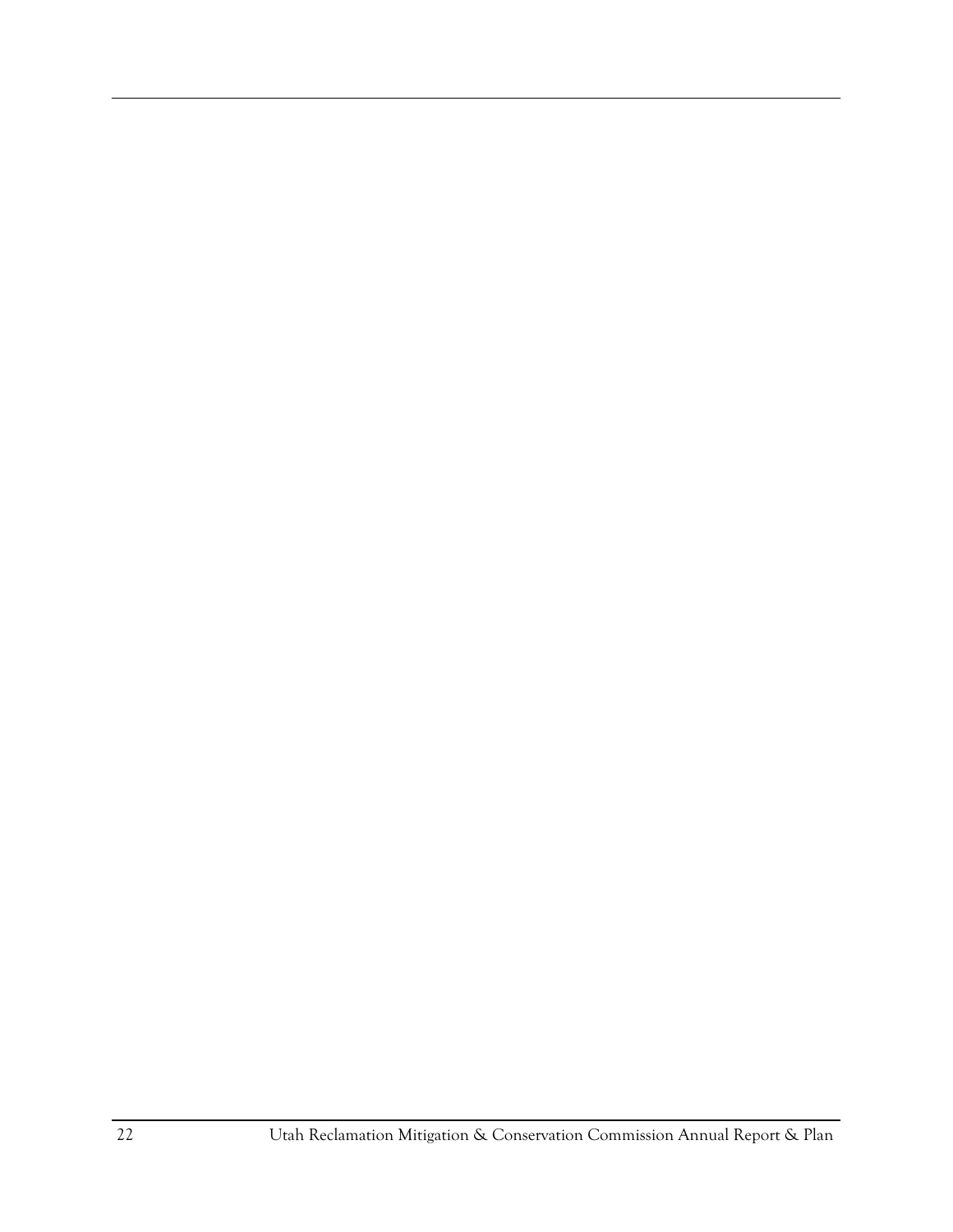## **Great Salt Lake Watershed**

#### **Great Salt Lake Wetlands Acquisition**

Support acquisition of vital properties. These properties may include lands adjacent to Federal and State management areas, local government holdings, or private conservation group holdings that will be managed for wetland functions and wildlife values.

Support National Audubon Society efforts on the South Shore Ecological Preserve.

Support The Nature Conservancy's efforts around the Great Salt Lake and particularly in the Layton-Kaysville Area.

**Implementation to Date & Future Actions** The Commission is working with partners to acquire important wetland and upland habitats primarily around the eastern and southern shores of the Great Salt Lake. Since 1994, 1,844 acres have been acquired in these areas with Commission funds. The purchases complement other area acquisitions, some made by The



Great Salt Lake Shorelands Preserve Visitor Center

Nature Conservancy (TNC) and National Audubon Society, and some by private entities for wetland mitigation banking. The Commission and TNC have partnered to preserve valuable habitat particularly in the Layton-Kaysville area, where TNC has established the Great Salt Lake Shorelands Preserve. The Preserve is an undiked natural landscape located on the eastern periphery of the Great Salt Lake and consists of approximately twelve contiguous shoreline miles and nearly 3,400 acres. The Commission has acquired 868 acres within the Preserve.

The Commission also formed a partnership with National Audubon Society to create the South Shore Ecological Reserve. The Reserve includes approximately 8,000 acres on the south and east shore of the Great Salt Lake. Much of this area has already been acquired by entities with a need to mitigate wetland impacts and a desire to develop an area reserved for wetlands and avian wildlife, particularly shorebirds. Kennecott Utah Copper and the Salt Lake Airport Authority acquired approximately half the area for their respective mitigation needs.

Tucked in the northwestern area of the Reserve is a 2000-acre relatively undisturbed remnant of the historic delta of the Jordan River. National Audubon Society received a donation of about 1,300 acres in the delta area. In addition, the National Audubon Society made some land trades and the Commission has acquired 743 acres of property and 750 shares of water. Currently, the Commission is focusing its acquisition efforts in the delta area. Regular contacts with adjacent landowners are maintained to maximize success.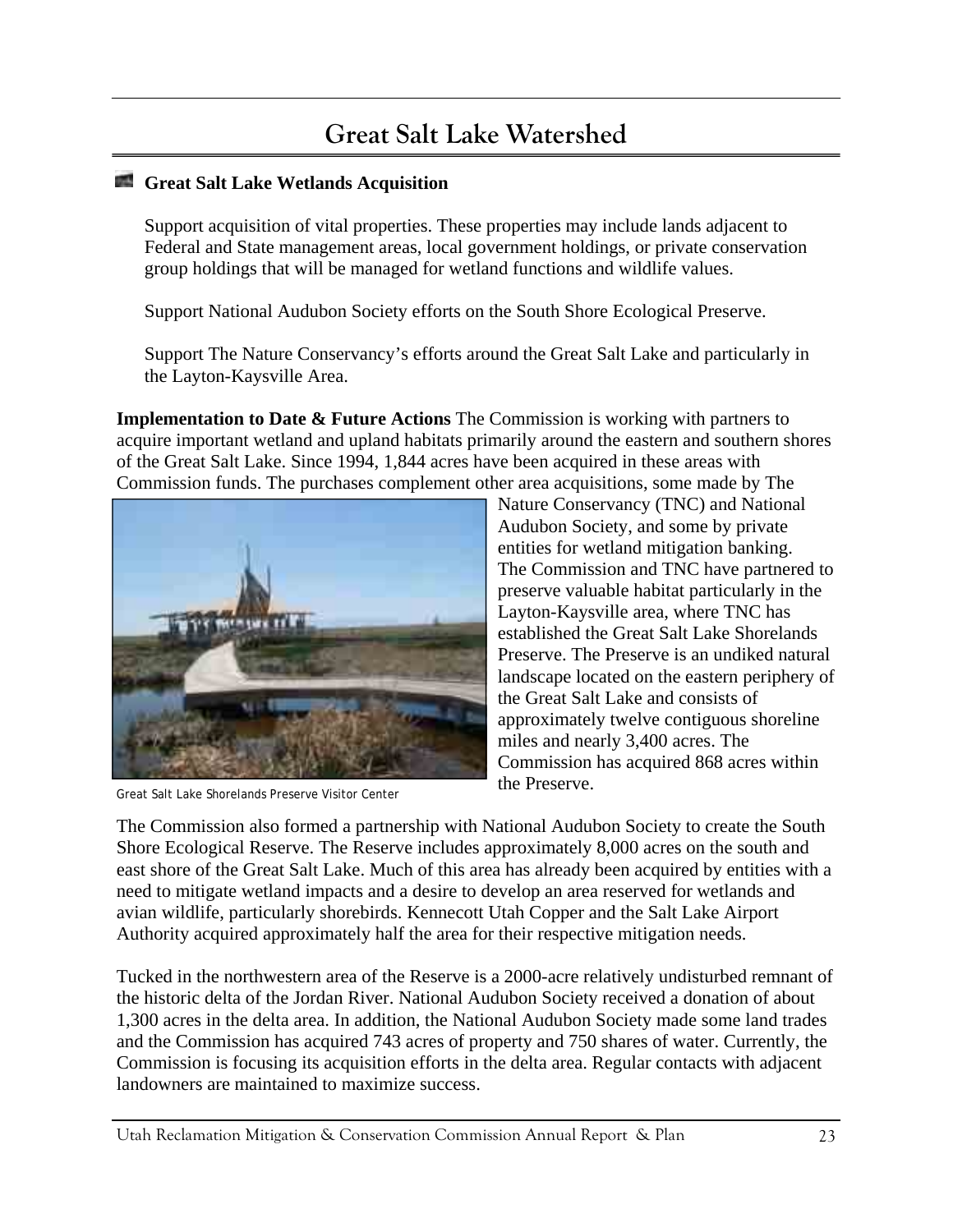In addition to acquisitions of land and water, a hydrology study and water delivery plan was prepared based on several configurations of area ownership and easement. This information provides the basis for a joint management plan currently under development. A preliminary draft and final of the Great Salt Lake South Shore Reserve management master plan is scheduled for 2005.

Current Commission funding for this program is expected to be fully expended after 2005. In accordance with CUPCA Section  $301(f)(2)$ , the Commission is reallocating funding (\$797,900) from the Jordan River wetlands acquisition program (CUPCA Section 311(c))to the Great Salt Lake wetlands program (CUPCA Section 306(a)). (See Table 1 on Page 30 for more details.)

**Restoration of Agency Management Areas** Support restoration, enhancement and rehabilitation of State and Federal-managed wetlands adjacent to the Great Salt Lake. *The funding component for this program element has been completed.* 

**Implementation to Date & Future Actions** Activities at State and Federally managed areas have provided restored habitat for migratory birds, increased water control to enhance water delivery to the units managed for migratory birds, and improved recreation access. In 1998, State and Federal cooperators completed restoration measures underway since 1994 with Commission funds. Among the accomplishments are: an access road and parking lot providing access to Bear River Bay on the north end of the Great Salt Lake; 26 foot bridges, over 11 miles of dikes, 18 miles of boundary fence and more than 6 miles of gravel placed on area roads at four waterfowl management areas (Timpie Springs, Farmington Bay, Ogden Bay and Howard Slough); low dikes and ditches at Locomotive Springs Wildlife Management Area; construction of dikes and canals at Bear River Migratory Bird Refuge; and restoration and enhancement of wetland and wildlife values at Salt Wells and Blue Springs Habitat management areas on the north end of the Great Salt Lake.

Many improvements also provide access to managed wildlife areas for hunting and viewing during appropriate times of the year. Some areas have interpretive or other informational provisions to promote general understanding of the Great Salt Lake ecosystem.

**Restoration and Management of Commission-Acquired Properties** Initiate agreements with appropriate entities to address immediate and long-term management needs of Commission properties to protect and enhance values.

**Implementation to Date & Future Actions** The Commission has interim management agreements with the Utah Division of Wildlife Resources (UDWR), National Audubon Society, and The Nature Conservancy to provide initial stewardship activities on Commission-owned properties contiguous with the Farmington Bay Waterfowl Management Area, Great Salt Lake South Shore Reserve and Great Salt Lake Shorelands Preserve. The Commission will continue to fund activities to address immediate needs including fencing, fence repair, area clean-up and weed control, as well as longer term baseline surveys to help determine existing resource values and identify opportunities for future management.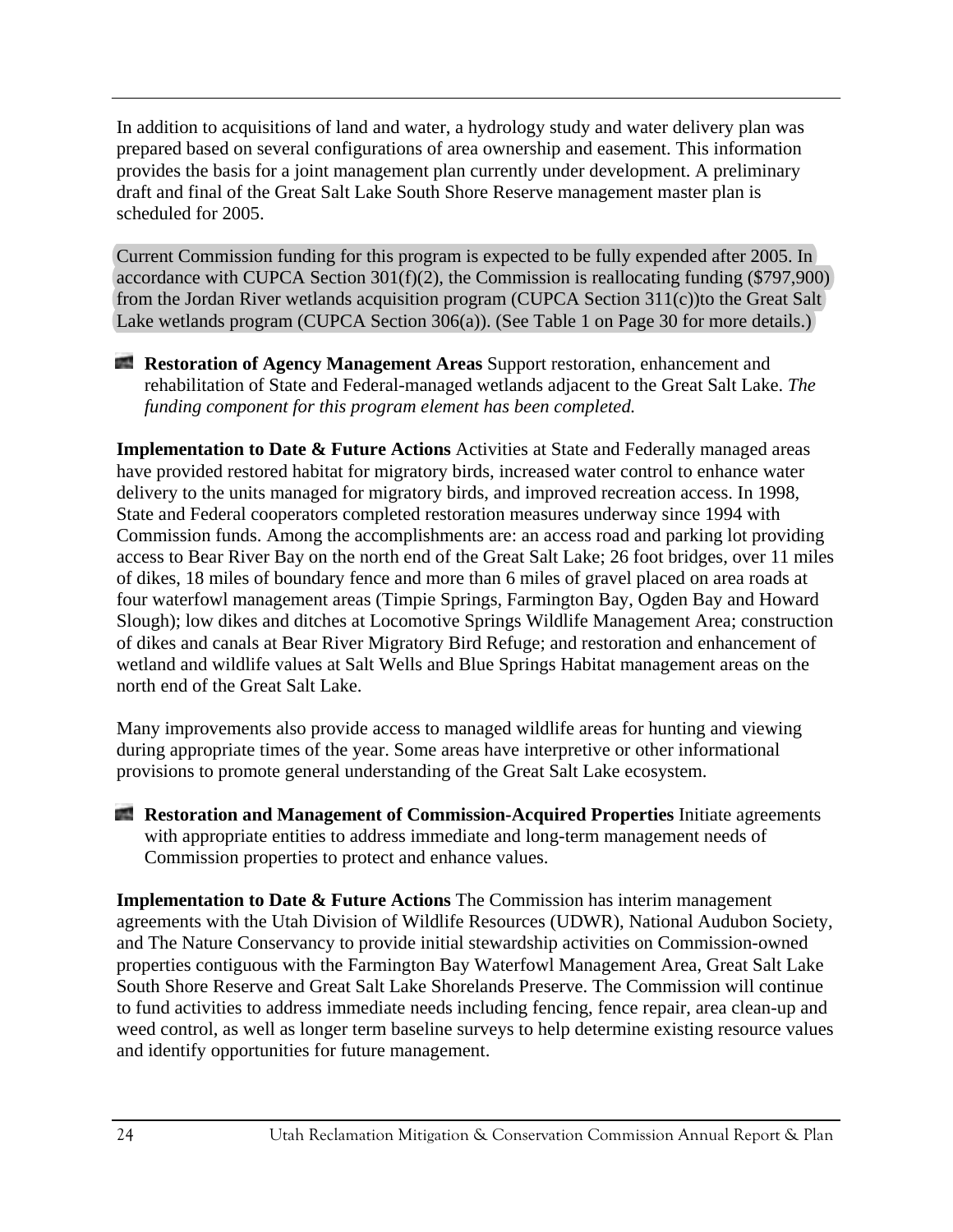**Wetland Preservation Strategies** Develop and implement strategies that will contribute to the perpetual conservation of wetland functions and values through planning, management agreements and strategic partnerships.

Support Davis and Box Elder Counties in implementing their respective Wetland Conservation Plans.

Support development of wetland plans in other strategic areas.

**Implementation to Date & Future Actions** The vision of a wetland and upland corridor along the Great Salt Lake shoreline, preserved for resident wildlife and migratory shorebirds, is the desired future condition the Commission set in its first Plan. The Commission is partnering with many government organizations, landowners, conservation groups, agencies and others to help make it a reality.

The Commission helped accomplish a major local planning effort in Davis County with The Wetlands Conservation Plan: A Plan for Protection of the Great Salt Lake Wetlands Ecosystem in Davis County. The Plan was accepted by the Commission in January 1997 and by the Davis County Commission in November 1997. The Plan helped identify acquisition priorities and provided important background for the subsequent Davis County Shorelands Plan. The Shorelands Plan is being implemented by each city in Davis County using innovative concepts such as transfer of development rights to protect important wetlands.

The Commission funded a similar planning effort in Box Elder County. The Box Elder County Comprehensive Wetlands Management Plan was completed in August 1999. The Plan was adopted by the Box Elder County Commission in August 1999 and accepted by the Commission in November of 1999. The key Wetlands Plan recommendation - to develop a Special Area Management Plan (SAMP) for the Brigham City and Perry City area – is to be developed by Box Elder County and the cities through a grant from the U.S. Environmental Protection Agency.

Through the SAMP process, there is the opportunity to look at a contiguous area and collectively (with the public and landowners) determine those areas most important for wetlands protection and those more suitable for development. The SAMP will include strategies to mitigate financial impacts to wetland owners where the desired outcome is wetlands protection.

Drawing from the experiences in Davis and Box Elder counties, the planning process has been refined to also map wetlands and develop SAMPs for Tooele County and Salt Lake County wetlands at risk for development. In Tooele County, mapping and a Functional Assessment have been completed, and a SAMP and General Permit from the U. S. Army Corps of Engineers is anticipated in 2005.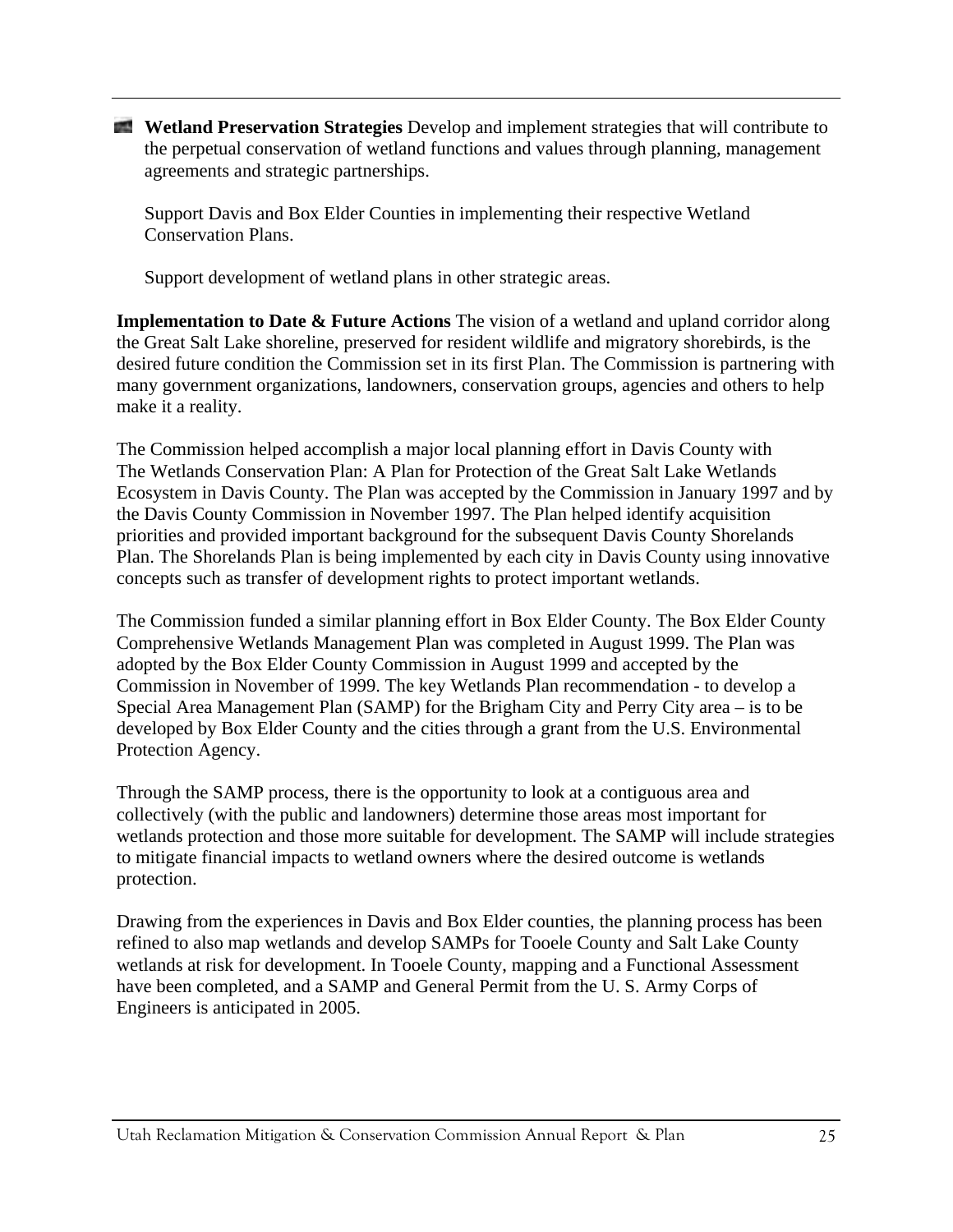In Salt Lake County, the Commission partnered with Envision Utah to first develop a Great Salt Lake South Shorelands Plan. Work on detailed mapping and a Functional Assessment is being carried out through 2005. Based on the outcome of the Shorelands Plan, a Special Area Management Plan and General Permit are expected by 2006 for the areas where wetlands are most at risk for development.

Following completion of these ongoing efforts, the Commission does not plan to undertake any additional wetlands preservation planning.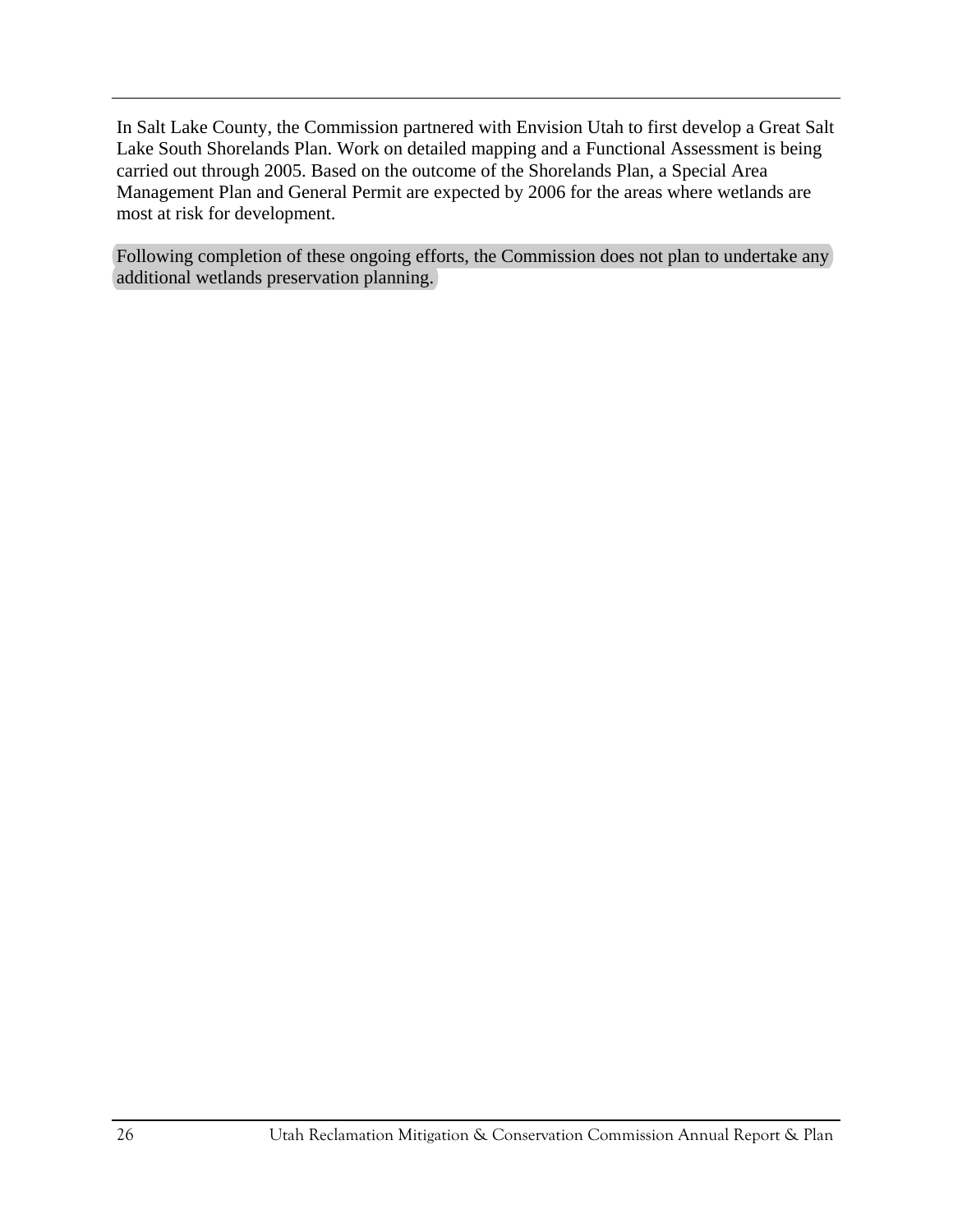## **Jordan River Watershed**

**Jordan River Wetland Acquisition** Fund critical wetland acquisition, primarily in Salt Lake County.

Guide acquisition priorities through project proposals for West Jordan, South Jordan, and the south valley.

Expend funds for projects in south valley areas, South Jordan and West Jordan upon assurance that other project proposal elements will be implemented.

**Implementation to Date & Future Actions** A 70.8 acre acquisition was completed along the Jordan River in 1996. This parcel is adjacent to wetland mitigation property owned by Salt Lake County and is anticipated to eventually tie to property owned by the State of Utah. With these three parcels, a corridor on the east side of the river from about 12300 South to 14600 South would be protected for wetland and wildlife habitat values. A Tri City (Draper, Bluffdale and Riverton) planning group identified this open space area for wetland and wildlife values.

A 44-acre parcel on the north side of 10600 South in South Jordan was acquired by the Commission in 1997. In 1999, a second parcel (about 17 acres) was acquired by the Commission on the south side of 10600 South in South Jordan. In 2000, a conservation easement was donated to the Commission on about 35 acres along the Jordan River and adjacent to the second parcel. In 2001, about 17 acres were purchased along the Jordan River between 9800 South and 10000 South.

These parcels link with other undeveloped parcels. Great Salt Lake Audubon owns about 12 acres within the project area. Work continues with adjacent landowners in this area to accomplish a natural area corridor from about 9800 South to 11400 South.

In 1998, a 22-acre parcel was acquired in the West Jordan Project area. In 2000, an additional 31 acres were acquired by the Commission. West Jordan has purchased additional properties that will tie into their plan for open space, trails, wetlands protection and wildlife habitat from about 6500 South to 9000 South. West Jordan City has entered into an agreement with the U.S. Army Corps of Engineers (Section 206 Environmental Restoration program) to restore the project area. Studies have been conducted to determine the cost and feasibility of various restoration alternatives. Planning and design of the restoration has been completed and construction is anticipated to begin in 2005.

The Commission is pleased with the success achieved by the municipalities and many conservation partners along the Jordan River, particularly the Trust for Public lands, Great Salt Lake Audubon Society, Tree Utah, and Salt Lake County; and believes that the Commission's investments and participation in planning has provided an important and timely catalyst in the efforts by many organizations and individuals to conserve wildlife values within the Natural Areas remaining along the Jordan River. However, it has been the Commission's experience over the last few years that increasing demand for recreational open space along the Jordan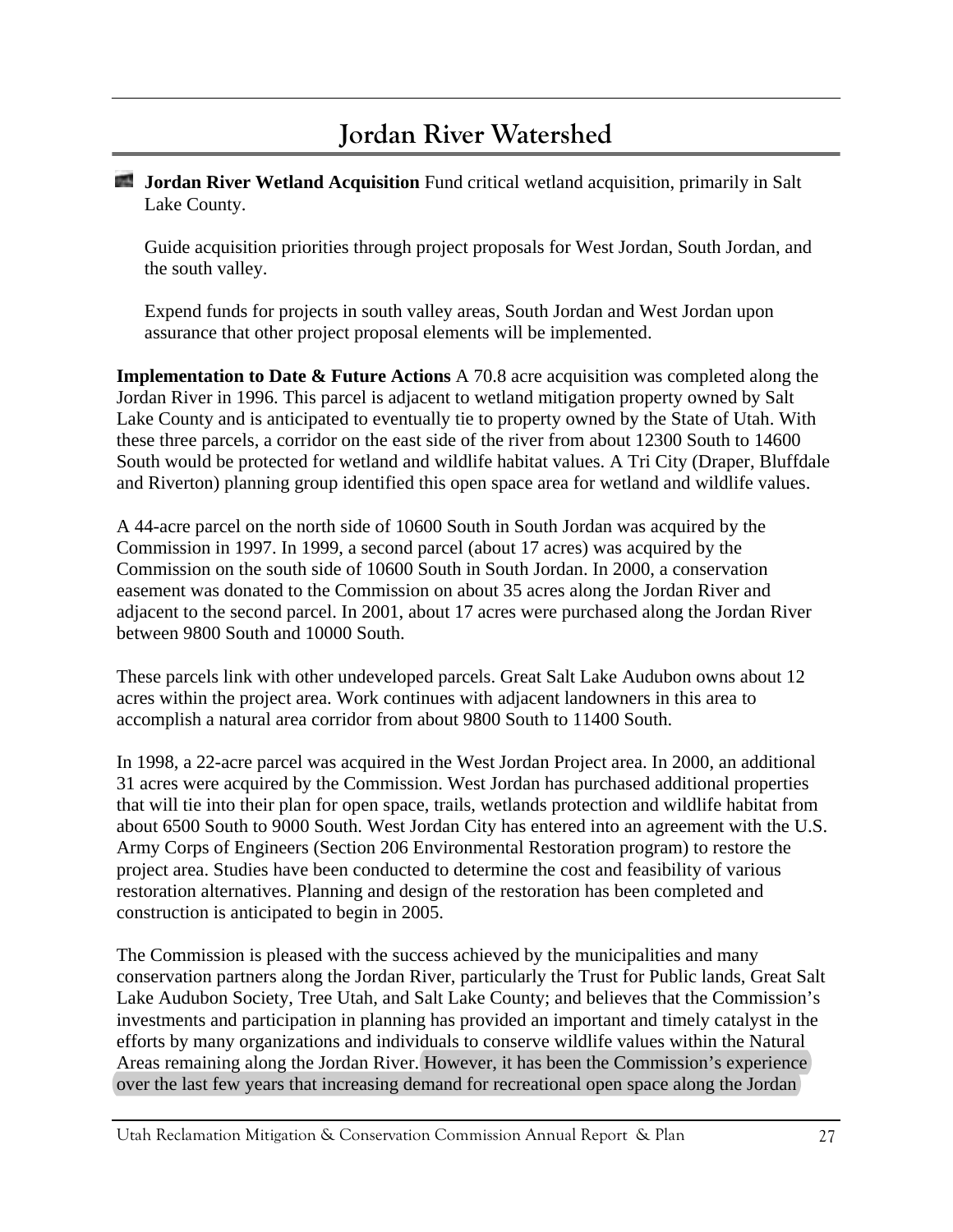River no longer presents significant opportunities to preserve substantial wildlife habitat that would satisfy the requirements for Federal mitigation. Therefore, the Commission is terminating its program of land acquisition along the Jordan River corridor.

The Commission will remain committed to restoration efforts on those Natural Areas it has already acquired, and to working with local communities and organizations to find long-term management solutions for the Jordan River Natural Areas the Commission has already helped establish. About \$400,000 of authorization remains available to fund completion of ongoing activities through fiscal year 2006, after which time any unexpended funds will also be reprogrammed to other projects in proportion with the allocations shown in Table 1 (Page 30).

Remaining funding authorization for wetlands acquisition, fish and riparian habitat improvement and recreation features along the Jordan River corridor will be reallocated to other program elements that are higher priorities (e.g. 1988 Definite Plan Report requirements) and/or areas where substantial and continual progress can be made, such as the middle and lower Provo River, Strawberry Aqueduct and Collection System mitigation, along the south and east shores of the Great Salt Lake, and other projects. See Table 1 at the end of this section for a detailed description of the reallocation of funds.

**Restoration and Management of Natural Areas** The Commission will remain involved in restoration of natural areas on the three projects already underway on Commission-owned or partially-owned lands

**Implementation to Date & Future Actions** The Commission has been involved since 1994 in planning and implementing habitat restoration and Jordan River corridor management with various partners.

The Commission's properties along the Jordan River near 10600 south support Great Salt Lake Audubon (GSLA) restoration projects along the Jordan River. Funds to restore acquired properties are being provided by the U.S. Fish and Wildlife Service through the Sharon Steel Natural Resource Damage Claim Settlement. One parcel connected to the GSLA project has been acquired; the Commission, GSLA and U.S. Fish and Wildlife Service developed an agreement to identify roles in project planning and use of Commission-acquired lands. To date, over 25,000 seedlings have been installed on Commission-owned lands within the project area. In 2004, these seedlings were maintained by activities such as weed control and irrigation. The Commission will continue to seek an agreement with an entity for long-term management of the properties for wildlife habitat values in the next few years.

The Commission also completed a memorandum of understanding with the Utah Department of Transportation (UDOT) to restore wetlands on the parcel the Commission acquired in 1996 along the Jordan River at 12600 South. At the time, UDOT was developing wetlands to mitigate I-15 project impacts. By November 1997, UDOT had removed unwanted structures and exotic vegetation, planted native species, contoured the area and restored wetland function to most of the site. UDOT also installed a pump to use Commission water rights from the Jordan River to maintain hydrology for the area. This will continue to enhance avian and terrestrial wildlife use of the area, as well as restore wetland values. UDOT contributed funds to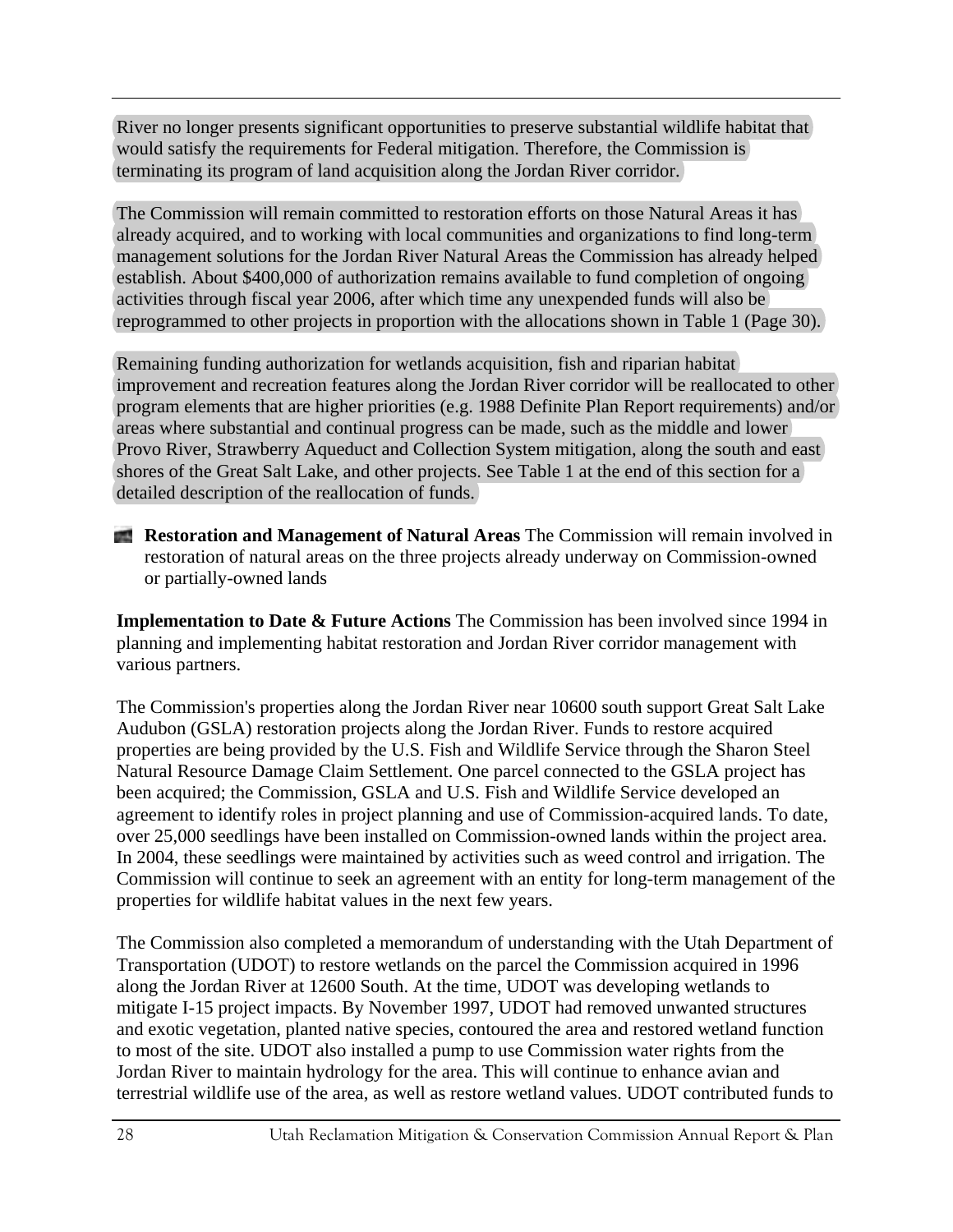a long-term endowment to off-set the cost of managing the area for wetland values in perpetuity. The Commission is looking to develop an agreement with an entity for long-term management of the properties for wildlife habitat values in the next few years.

West Jordan City has purchased additional properties that will complement their plan for open space, trails, wetlands protection and wildlife habitat from about 6500 South to 9000 South. West Jordan City has entered into an agreement with the U.S. Army Corps of Engineers (Section 206 Environmental Restoration program) to restore the project area. Planning and design of the restoration has been completed and construction is anticipated to begin in 2005.

The Commission will work cooperatively with West Jordan City and others to allow the federal lands it acquired to be incorporated into this restoration project.

In 2001, about 0.5 acres on the north side of 10600 South was sold to UDOT to allow widening of 10600 South. Construction was completed in 2002. In 2002, a right-of-way easement was granted to Utah Power and Light to install an underground power line. Compensation for the right-of-way consisted of mechanical removal of Russian olive trees followed by herbicide treatment of the stumps. Treatment was completed early in fiscal year 2003.

Remaining funding authorization along the Jordan River corridor will be reallocated to other areas where substantial and continual progress can be made, such as along the south and east shores of the Great Salt Lake, the middle and lower Provo River, Strawberry Aqueduct and Collection System mitigation, and other projects.

**Support Jordan River Natural Areas Management Planning** The Commission is limiting its involvement in planning efforts to those affecting the Commission's three project areas along the Jordan River. *The funding component for this program element has been completed.* 

**Implementation to Date & Future Actions** A number of municipalities and agencies have plans for open space areas along the Jordan River to be managed for their natural values. The designation "Jordan River Natural Conservation Corridor" (JORNAC) was created to give a common identity to these special lands, including those of the Commission, within the Jordan River corridor. This corridor would not be contiguous the length of the river, but would provide habitat for riparian species and require similar management goals and objectives.

A report that identifies these existing and potential natural areas, as well as recommendations for their management, was completed in September 2000. This Report was developed in cooperation with the National Audubon Society, U.S. Fish and Wildlife Service, Salt Lake County and other state and local interests.

The Jordan River Natural Areas Forum was created in 2001 to implement Report recommendations. Forum members include state, local and federal entities as well as private non-profit organizations. The Commission's initial involvement in the Forum bolstered other Jordan River acquisition and restoration work. Through the Forum's efforts to educate a diverse audience, ranging from children to government officials about the natural values of the river,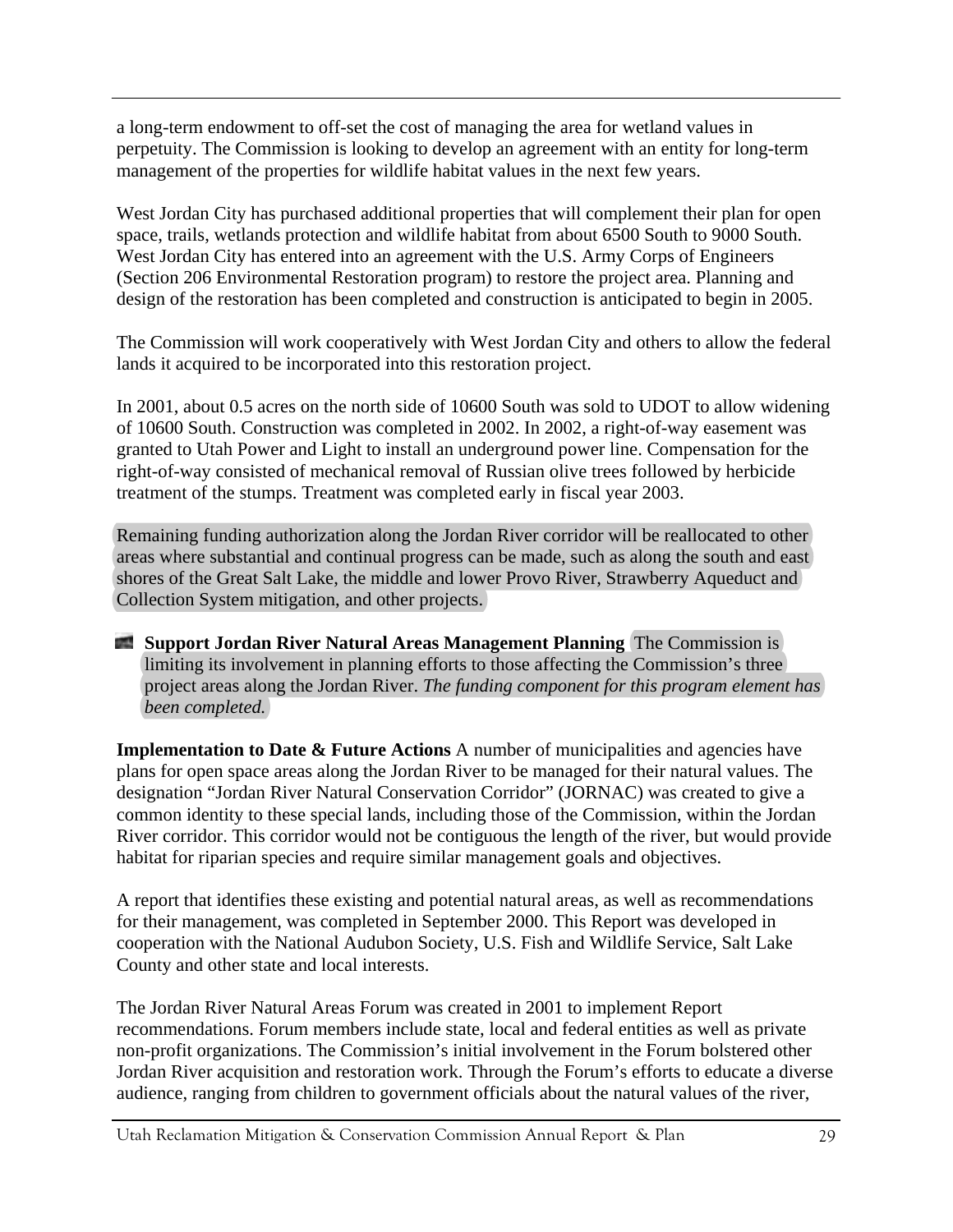pursue acquisition of the remaining natural areas on the river, and help coordinate restoration activities, among other projects, the Commission's restoration projects will have less chance of becoming isolated islands in an urban corridor.

The Commission supports the original concepts of the Forum, but will no longer be a participant. The Commission is limiting its involvement in planning efforts to those affecting its three project areas along the Jordan River.

**Albion Basin Acquisitions** Support cooperative efforts to accomplish watershed protection in Albion Basin.

**Implementation to Date & Future Actions** The Commission supported efforts to work with the U.S. Forest Service, the non-profit Friends of Alta, and local governments to accomplish acquisitions in the Albion Basin watershed since 1995. The Forest Service and Friends of Alta acquired several lots in Albion Basin in 1997 and 1998. Again, in 2002, the Friends of Alta were able to purchase a number of Albion Basin lots with funds provided by the Commission. The Commission has completed its involvement in this program. Funds appropriated under CUPCA Section 313(b) that were not expended for Albion Basin land acquisitions remain available for expenditure under the "Statewide - Small Watershed and Small Dam Improvements" program element.

#### TABLE 1

|          | FY 2005 MITIGATION PLAN FUNDING REALLOCATION [CUPCA Section 301(f)(2)]<br>Title III Summary of Funding Reallocations<br>Sec. 311 (C)<br>From: Sec. 311 (a)<br>Sec. 311 (b)<br>Sec. 311 (d)(1)                                                                                                                    |                              |                                                     |           |                                 |           |  |  |  |  |  |
|----------|------------------------------------------------------------------------------------------------------------------------------------------------------------------------------------------------------------------------------------------------------------------------------------------------------------------|------------------------------|-----------------------------------------------------|-----------|---------------------------------|-----------|--|--|--|--|--|
|          |                                                                                                                                                                                                                                                                                                                  | Jordan River<br>Fish Habitat | Jordan River Jordan River<br>Riparian Habi Wetlands |           | Jordan River<br>Rec. Facilities |           |  |  |  |  |  |
|          | <b>FUNDING REALLOCATION</b>                                                                                                                                                                                                                                                                                      |                              | Improvement: Development Acquisition                |           | Salt Lake Co.                   | Total     |  |  |  |  |  |
| To:      | FY 2005 Authorization Available to Transfer                                                                                                                                                                                                                                                                      | 1,704,100                    | 1,105,200                                           | 3,797,900 | 705,800                         | 7,313,000 |  |  |  |  |  |
|          | Sec. 307(1) Fish Habitat Restoration Jordanelle to Deer Cr.                                                                                                                                                                                                                                                      | 1,500,000                    | 500,000                                             |           |                                 | 2,000,000 |  |  |  |  |  |
|          | Sec. 311(d)(2) Provo / Jordan River Rec. Facilities ( UT / WA Co.)                                                                                                                                                                                                                                               |                              |                                                     |           | 705.800                         | 705,800   |  |  |  |  |  |
|          | Sec. 315 Angler Access Jordanelle to Deer Creek                                                                                                                                                                                                                                                                  |                              |                                                     | 1,500,000 |                                 | 1,500,000 |  |  |  |  |  |
| Sec. 315 | Strawberry Angler Access                                                                                                                                                                                                                                                                                         |                              |                                                     | 1,500,000 |                                 | 1,500,000 |  |  |  |  |  |
|          | Sec. 306(a) Wetlands Around Great Salt Lake                                                                                                                                                                                                                                                                      |                              |                                                     | 797.900   |                                 | 797,900   |  |  |  |  |  |
|          | Sec. 307(2) Fish Habitat Restoration: Streams in Utah                                                                                                                                                                                                                                                            | 204.100                      |                                                     |           |                                 | 204,100   |  |  |  |  |  |
|          | Sec. 309(a)(4) Additional Recreation and Angler Access                                                                                                                                                                                                                                                           |                              | 605.200                                             |           |                                 | 605,200   |  |  |  |  |  |
|          | <b>Authorization Transferred</b>                                                                                                                                                                                                                                                                                 | 1,704,100                    | 1,105,200                                           | 3,797,900 | 705,800                         | 7,313,000 |  |  |  |  |  |
|          | Section 301(f)(2) of the Central Utah Project Completion Act: Reallocation of Section 8 Funds. -<br>Notwithstanding any provision of this act which provides that a specified amount of section 8 funds<br>available under this Act shall be available only for a certain purpose, if the Commission determines, |                              |                                                     |           |                                 |           |  |  |  |  |  |

after public involvement and agency consultation as provided in subsection (g)(3), that the benefits to fish, wildlife, or recreation will be better served by allocating such funds in a different manner, then the Commission may reallocate any amount so specified to achieve such benefits: Provided, however. That the of the United States Fish and Wildlife Service for any reallocation from fish or wildlife purposes to recreation purposes of any of the funds authorized in the schedule in section 315.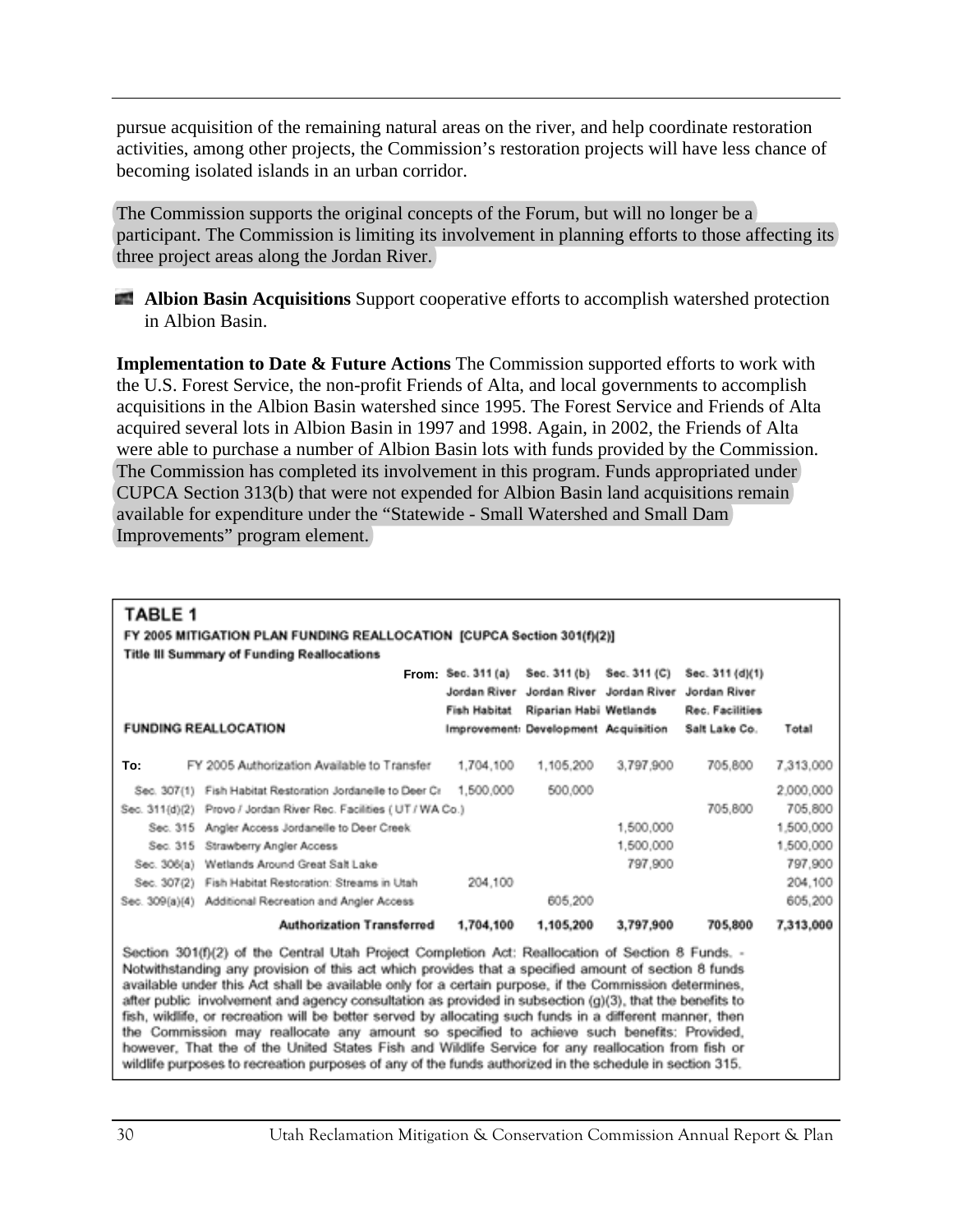## **Statewide Program**

**Fish Hatchery Restoration and Construction** Support fish hatchery production to assist meeting warm-water and cold-water fish production and stocking needs for Utah reservoirs in the CRSP-affected areas, and to augment native fish populations as appropriate.

**Implementation to Date & Future Actions** A Fish Hatchery Production Plan was developed in 1995 and revised in 1998 that describes Commission-funded actions over a ten-year period for hatchery improvements in Utah.<sup>6</sup> The following is the status on those improvements:

The Commission and Utah Division of Wildlife Resources entered into a cooperative agreement to reconstruct the Kamas State Fish Hatchery. Construction began in September 1998 and is complete. The hatchery was dedicated in July 2001. Over 1.3 million rainbow, cutthroat and brook trout, as well as grayling, weighing 131,335 pounds were stocked from the new Kamas Hatchery in 2002. In 2003, 134,733 pounds were stocked. The new hatchery is a great success.

Using design parameters similar to those applied at Kamas Hatchery, construction of the new Fountain Green Hatchery began in 2001 and was completed in 2002. Over 700,000 Bonneville cutthroat trout eggs (Bear Lake strain) were moved to the new facility at that time. The majority of the fish were stocked in Strawberry Reservoir. The new hatchery was dedicated in June of 2003. Production in 2003 was 1,888,639 trout weighing 145,970 pounds.

National Environmental Policy Act (NEPA) analysis for reconstructing the Whiterocks State Fish hatchery was completed in 2004. The record of decision to do a partial reconstruction of the existing Hatchery was issued April 30, 2004. Design of the new hatchery has been initiated.

NEPA analysis for an Interim June Sucker Hatchery has been completed and the decision to add a recirculating facility to the existing June sucker building at the Utah Division of Wildlife Resources' Fisheries Experiment Station in Logan, Utah was made on March 17, 2004. Feasibility level design to determine construction and operation costs has been completed.

NEPA analysis for constructing the Big Springs Ute Tribe Fish Hatchery was completed through a draft Environmental Assessment on December 31, 2003.

Additionally, the Commission funded modifications to a water supply system for the Jones Hole National Fish Hatchery.

In fiscal year 2006, the Commission will provide funding to completely rebuild Whiterocks State Fish Hatchery (identified in Phase 2 of the Fish Hatchery Production Plan) and to add raceway covers at Fountain Green State Fish Hatchery. The Commission will revise the Fish Hatchery Production Plan, if necessary.

<sup>&</sup>lt;sup>6</sup>The Fish Hatchery Production Plan was mandated by CUPCA (Section  $313(c)$ ) to identify long-term needs and management objectives for hatchery production. The Plan has been updated by the Hatchery Workgroup, incorporating Mitigation and Conservation Plan priorities, feasibility report information, stocking assessment report results and the UDWR stocking policy. An Environmental Assessment and Finding of No Significant Impact was released in April of 1998.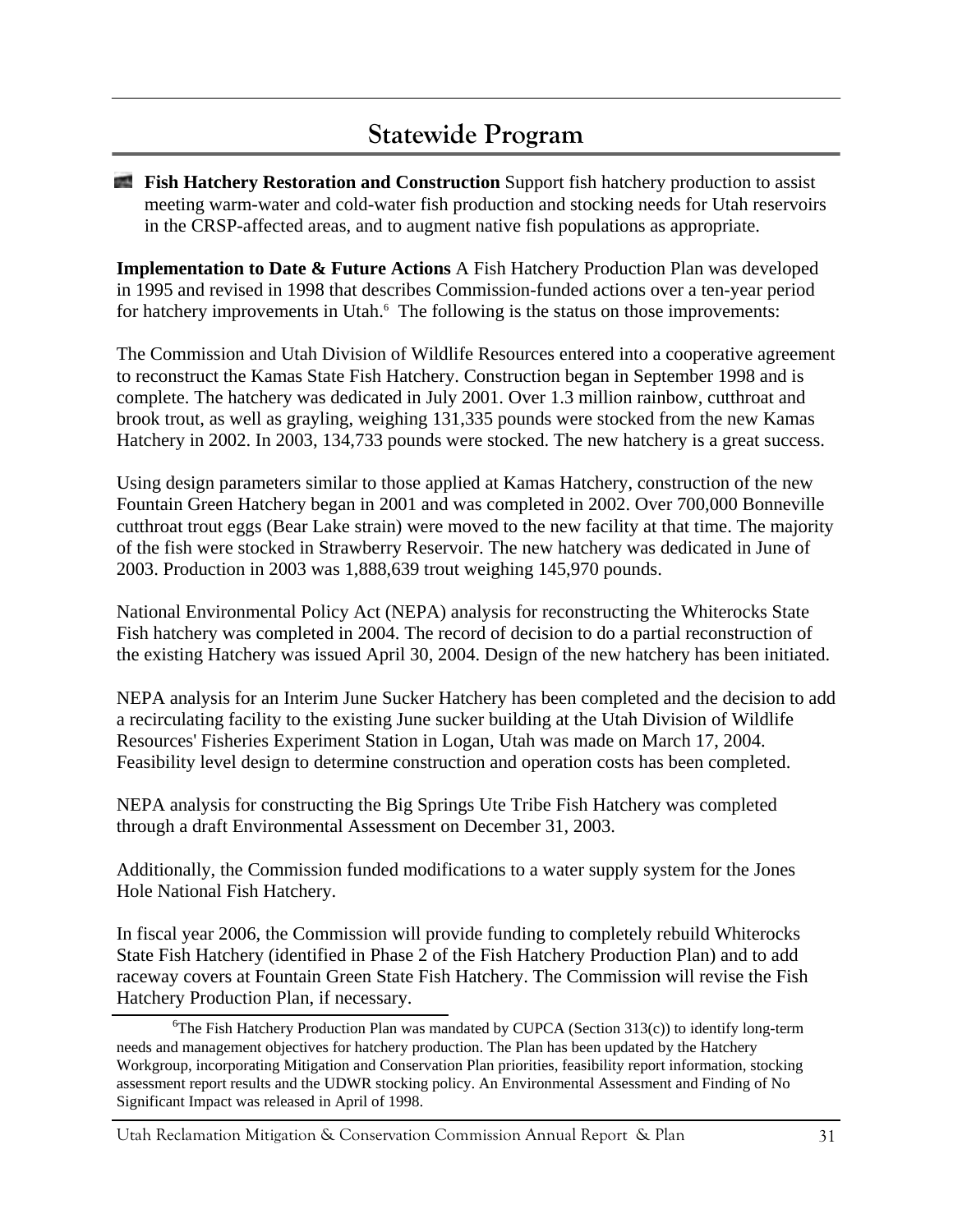**Sensitive Species Inventory and Database Support a statewide survey of sensitive fish,** wildlife, invertebrate and plant species and develop a centralized, shared database. Develop methods to help users obtain information from the database, as well as provide information to the database.

**Implementation to Date & Future Actions** Commission funds have been used to help develop Utah Division of Wildlife Resource's (UDWR) biodiversity information database. Sensitive<sup>7</sup> vertebrate, invertebrate, and plant species information now exists in a central database that is continually updated and widely available. UDWR released an updated sensitive species list (December 18, 2003) and has updated the database to reflect changes made at that time.

For 130 sensitive vertebrate species and 154 sensitive invertebrate species, database information includes: taxonomic comments, subspecies, discussions, status as identified by several agencies, Natural Heritage ranking (global and state ranks), abundance notes, range in Utah, habitat requirements in Utah, trends, threats, special considerations inventory needs, and county of occurrence maps. In addition, the central database also contains 4,178 detailed sensitive vertebrate species occurrence records and 872 detailed sensitive invertebrate species occurrence records.

For 435 sensitive plant species, database information includes: taxonomic comments, status as identified by several agencies, Natural Heritage ranking (global and state ranks), and county of occurrence maps. In addition, the central database also contains 4,627 detailed sensitive plant species occurrence records.

Reports published under the project include: "Inventory of Sensitive Vertebrate and Invertebrate Species: A Progress Report"; "Endemic and Rare Plants of Utah: An Overview of Their Distribution and Status"; "Rare, Imperiled, and Recently Extinct or Extirpated Mollusks of Utah: A Literature Review"; "The Bats of Utah: A Literature Review"; "Endemic and Rare Plants of Utah: An Overview of Their Distribution and Status"; and, "Vertebrate Information compiled by the Utah Natural Heritage Program, A Progress Report, 2003".

Inventory work for both plant and animal sensitive species is ongoing. UDWR issued a vertebrate progress report in 2003. Initial database work for a plant tracking list is nearing completion with a plant progress report expected by the end of 2005. Initial database work for mollusks and odonates is complete, but because of the extremely large number of invertebrate groups, initial work for all invertebrates will likely never be complete. Finally, the database was recently converted to a new management system (Biotics), which is vastly improved and can store much more information.

This has been a positive partnership for the Commission. The funding authorization for the inventory and survey database is nearly expended. The Commission anticipates that funding for this program will be fully expended after 2006.

<sup>&</sup>lt;sup>7</sup>"Sensitive" species are defined as being state threatened, endangered and sensitive or as federally listed and some otherwise rare species.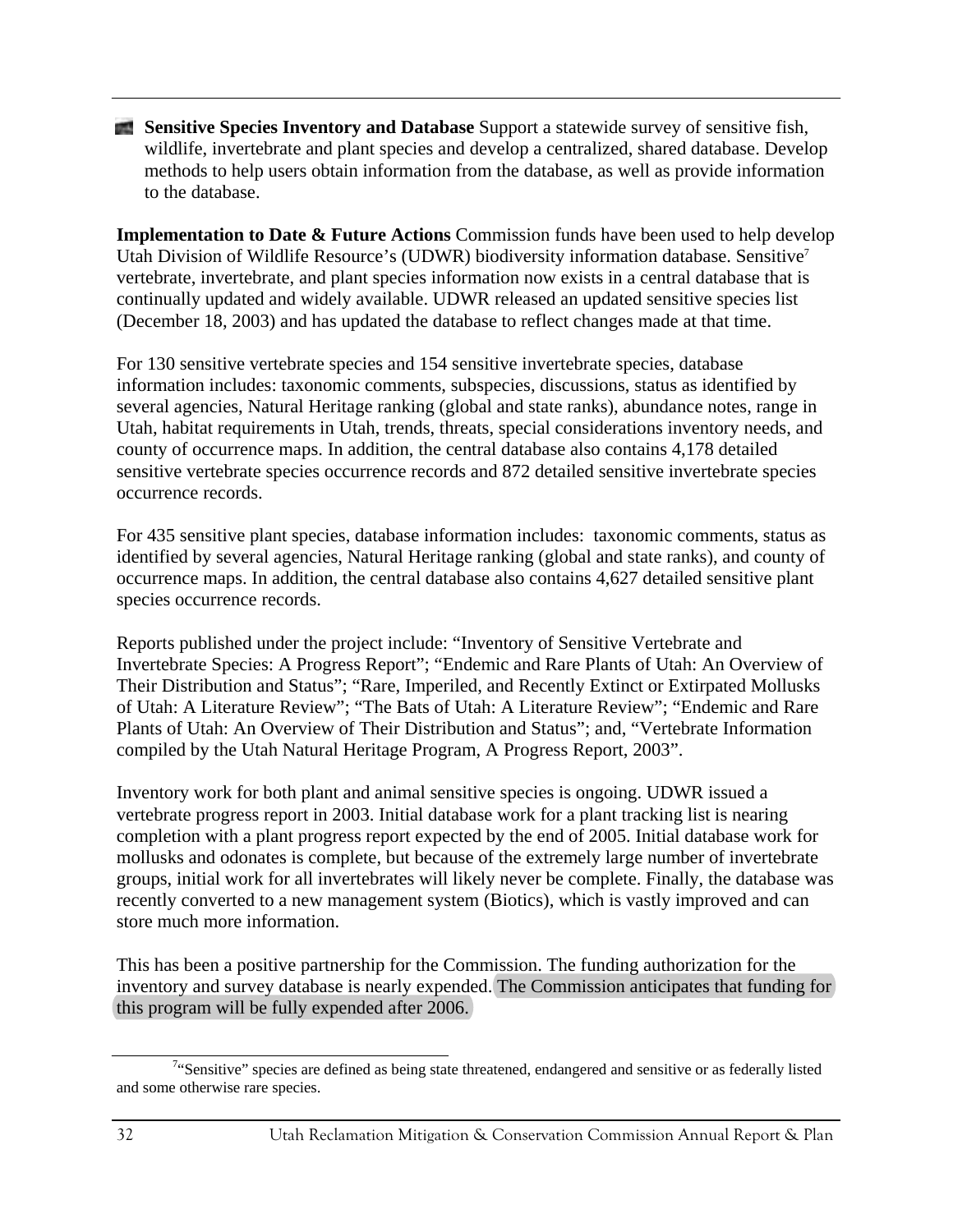**Stream and Riparian Restoration Enhancement** Support stream and riparian restoration to enhance aquatic systems and acquisition of stream reaches and angler access.

**Implementation to Date & Future Actions** Many of the Commission stream and riparian restoration projects are in specific watersheds; however, some will be conducted on a statewide basis because they meet Commission priorities. The Commission supports projects designed to restore ecosystem health and function to aquatic and riparian areas and public access to enjoy recreational opportunities.

Activities under this program element have occurred within the Bonneville Unit area established as a priority by the Commission for the first planning periods. The Commission will continue this priority emphasis on streams in the Bonneville Unit area and on streams already associated with a Commission project, especially the Provo River Restoration Project. The Commission will commit \$809,000 of funding authority formerly identified for Jordan River fish habitat rehabilitation (CUPCA Section 311(a) - \$204,100) and riparian habitat rehabilitation (CUPCA Section 311(b) - \$605,200) to this program element.

**Small Watershed and Small Dam Improvements** Support restoration-and-conservationrelated improvements to small dams that meet the Commission's priorities and one or more of the Commission's objectives as stated in this Mitigation and Conservation Plan.

**Implementation to Date & Future Actions** Funding for small dam improvements was provided in 1994 and 1995. No new work has been initiated since 1996 following adoption of the first Mitigation Plan, which removed this element as a priority during the initial 5-year planning period. This program element will remain a low priority for 2005.



**Native Cutthroat Trout Restoration** Support native cutthroat trout restoration projects that are compatible with Commission priorities and Conservation Agreements and Strategies.

**Implementation to Date & Future Actions** Both the original Colorado River and Bonneville Cutthroat Trout Conservation Strategies have been signed by all participants and the Commission. Identification of suspected remnant populations of native cutthroat trout is ongoing, using a combination of geographic, meristic and DNA analyses. Procedure manuals and databases were developed and are continually updated.

Genetic and physical or meristic analysis is continuing on sampled cutthroat populations to determine the amount of introgression with rainbow trout and nonnative Yellowstone cutthroat trout. Conservation strategies for the Colorado River and Bonneville cutthroat trout are being revised. The Commission is also participating in efforts to develop a standardized rangewide database for the two subspecies. In fiscal year 2005 and beyond, the Commission's involvement may include funding habitat restoration projects or other cutthroat trout conservation projects, especially if other CUP mitigation or conservation programs are involved.

**Wetlands Ecosystem Education Plan (WEEP)** Support development of a message and implementation plan that meets Commission goals and objectives in educating people about

Utah Reclamation Mitigation & Conservation Commission Annual Report & Plan 33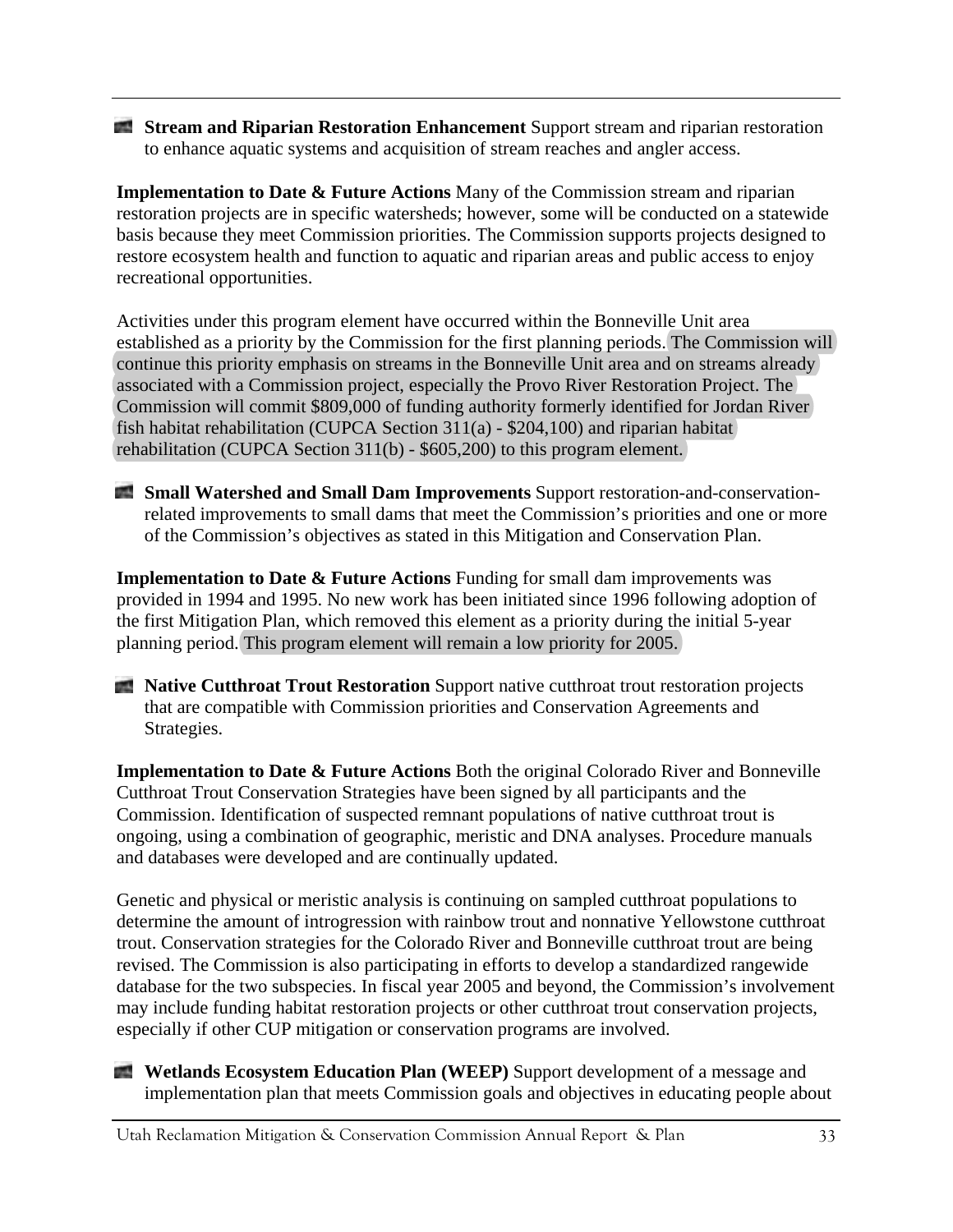the Greater Great Salt Lake Wetland Ecosystem, and cooperate with Utah State University in the construction of Blood's Pond as part of a wetlands education and interpretive facility at the Utah Botanical Center in Kaysville, Utah. *The funding component for this program element has been completed.* 

**Implementation to Date & Future Actions** In 1995, to help identify direction and need, the Commission funded a Needs Assessment and Conceptual Plan for Interpretive Recreation and Education for the Greater Great Salt Lake Wetlands Ecosystem. This report identified a gap between the level of importance placed on wetlands and wetlands awareness and opportunities available to satisfy those needs. To help address this, the Commission helped fund and participated in developing a wetlands education plan.

The geographic scope of the planning project comprises the wetland ecosystem associated with the area from Cache Valley, down the Bear River, along the shore of the Great Salt Lake, up the Jordan River, through Utah Lake and up the Provo River to Jordanelle Reservoir.

The Final Plan, completed in January 2001, identifies diverse audiences, important messages, and message delivery ideas appropriate for each audience, and has been used as intended by

various agencies and organizations as the basis for developing wetland education programs.

The Utah Botanical Center, in partnership with Utah Division of Wildlife Resources, is scheduled to complete the Commissionfunded portions of construction at its wetlands education facilities in 2005.

The Utah Botanical Center has also assumed responsibility for managing WEEP, now known as the Utah Wetlands Interpretive Network.



Utah Botanical Center and Wetland Education Ponds in Kaysville, with the Great Salt Lake in the background. Photo courtesy of the Utah Botanical Center

**Native Fish Studies** Where relevant to Commission project planning or implementation, support studies or monitoring of native fish and/or habitats. *The funding component for this program element has been completed.*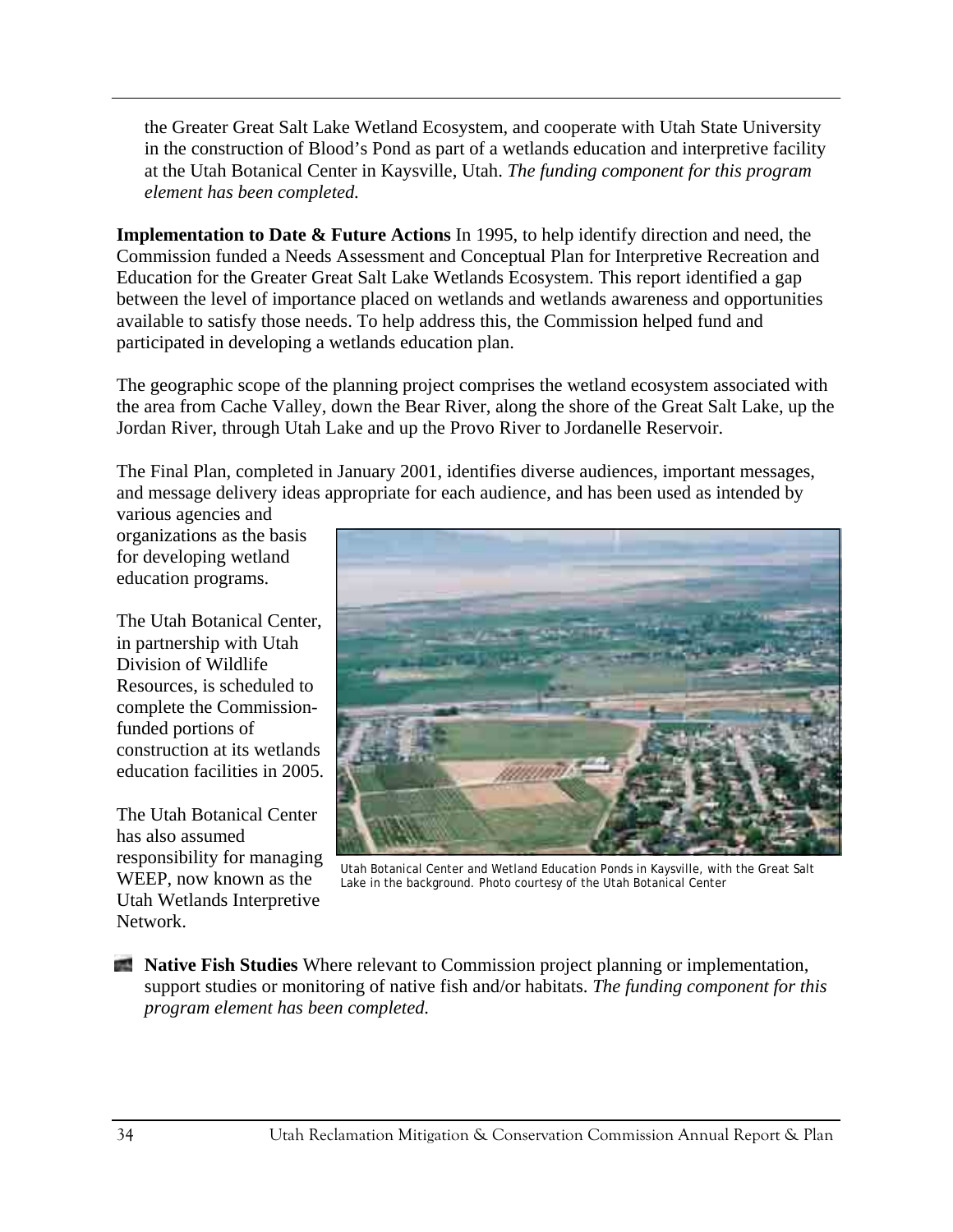**Implementation to Date & Future Actions** The Commission is participating in ongoing revisions of the Conservation Agreements and Strategies for both least chub and spotted frog, and is also participating in the management plan for leatherside being written by the Utah Division of Wildlife Resources (UDWR).

Additional commitments to study leatherside populations and/or to mitigate and conserve leatherside populations in Utah are new environmental commitments associated with the Utah Lake Drainage Basin Water Delivery System (ULS). The Commission has previously committed to monitor leatherside habitat and populations as mitigation for the Diamond Fork System; this will begin in 2005.

The Commission and UDWR have secured habitat for least chub and spotted frog in Juab County through acquisition and management of a spring/wetland complex. Funding has been provided for current research on development of intensive culture techniques for least chub and leatherside, based on recommendations of the related technical teams and/or researchers.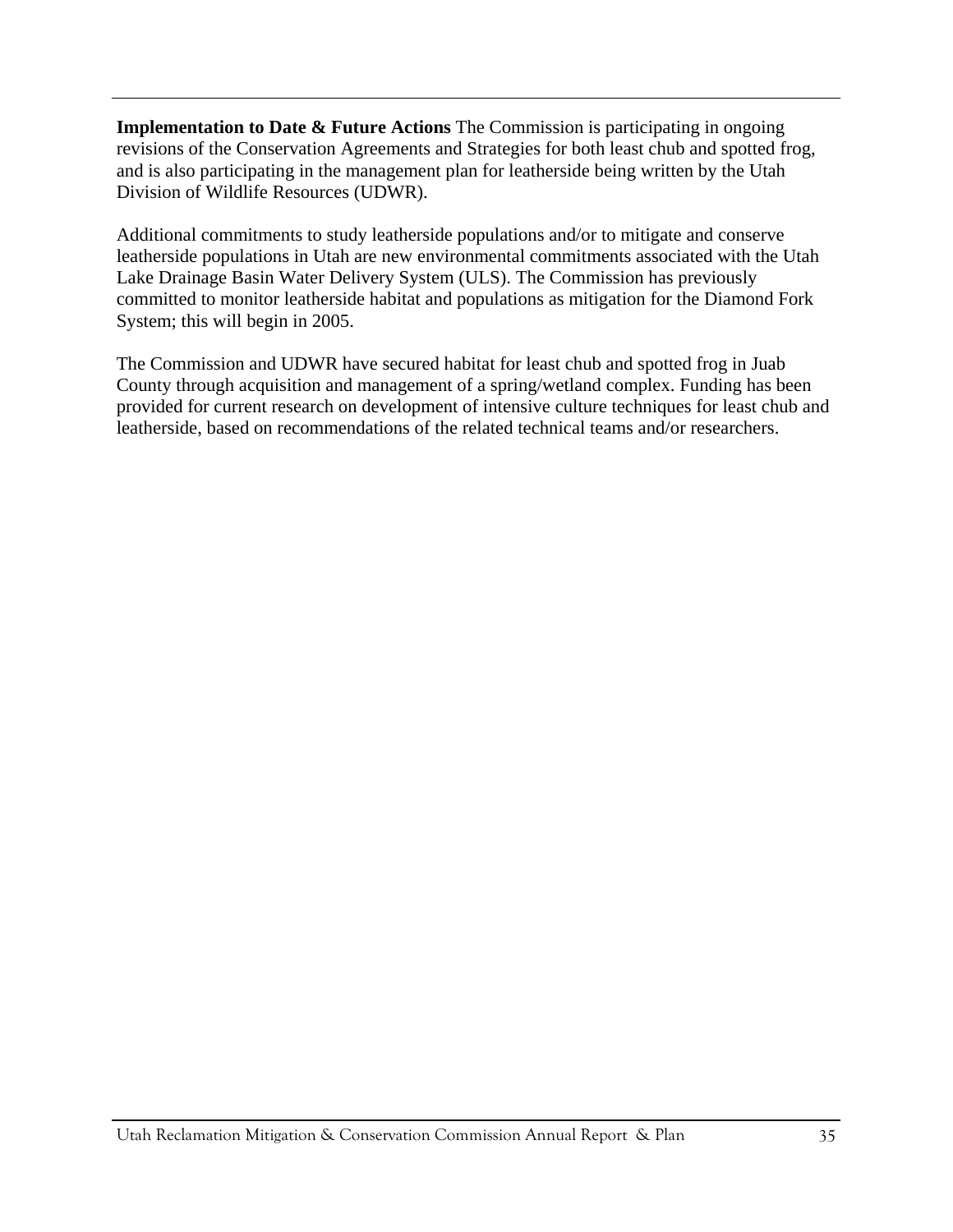





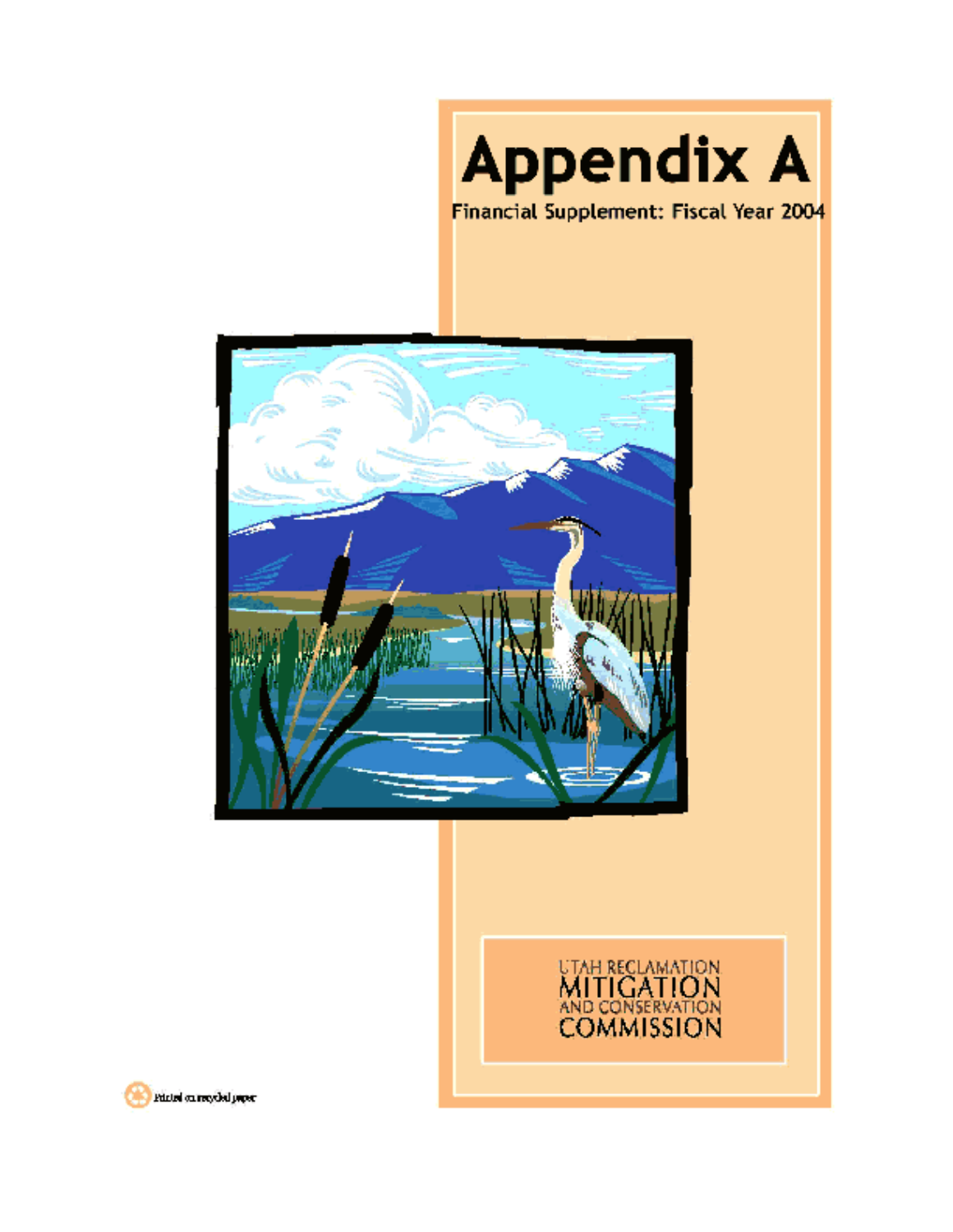#### **Financial Supplement: Fiscal Year 2004 Annual Report**

| <b>PROVO RIVER / UTAH LAKE</b>                          | Original         | $\mathbf{1}$ | Ceiling Transfers 2      |              | Committed Funds 3      | Indexed Balance $\frac{8}{4}$ |  |
|---------------------------------------------------------|------------------|--------------|--------------------------|--------------|------------------------|-------------------------------|--|
|                                                         | Authority [1991] |              | FY 1994 - FY 2004        |              | FY 1994 - FY 2004      | Remaining Auth [2004]         |  |
| <b>LOWER PROVO RIVER</b>                                |                  |              |                          |              |                        |                               |  |
| Acquisition of Instream Flows                           | 15,000,000       |              | 0                        |              | 5,309,178              | 14,387,322                    |  |
| Instream Flow / High Flows Study                        | 500,000          |              | 0                        |              | 534,000                | 81,905                        |  |
| June Sucker Recovery                                    | 1,050,000        |              | 0                        |              | 1,047,912              | 115,950                       |  |
| <b>Stream Restoration</b>                               | 975,000          |              | 0                        |              | 0                      | 1,310,820                     |  |
| <b>Diversion Dam Modifications</b>                      | 4,000,000        |              | 0                        |              | 30,946                 | 5,471,954                     |  |
| <b>Public Access and Facilities Development</b>         | 65,000           |              | 0                        |              | 0                      | 65,000                        |  |
| <b>Water Quality Improvements</b>                       | 25,000           |              | $\Omega$                 |              | $\Omega$               | 25,000                        |  |
| <b>MIDDLE PROVO RIVER</b>                               |                  |              |                          |              |                        |                               |  |
| Provo River Restoration Project                         |                  |              |                          |              |                        |                               |  |
| Angler Access and Facilities Development                | 10,895,443       |              | 18,204,033 a/b           |              | 30,034,990             | 83,870                        |  |
| Fish and Riparian Habitat Restoration                   | 5,911,000        |              | 6,900,997                | $\mathbf{c}$ | 13,338,962             | 737,722                       |  |
| PRRP Education and Interpretation                       | 90,000           |              | 0                        |              | 109,306                | 118,824                       |  |
| <b>UPPER PROVO RIVER</b>                                |                  |              |                          |              |                        |                               |  |
| Highway-Related Deer Mortality Reduction                | $\mathbf 0$      |              | $1,150,990$ c            |              | 14,069                 | 1,362,240                     |  |
| <b>UTAH LAKE</b>                                        |                  |              |                          |              |                        |                               |  |
| Utah Lake Fish Management                               | 600,000          |              | 0                        |              | 275,062                | 575,553                       |  |
| Utah Lake Wetland Preserve                              | 16,670,000       |              | $1,180,000$ a            |              | 11,159,765             | 10,795,805                    |  |
| Utah Lake Drainage Basin Mitigation Commitments         | 3,597,219        |              | 0                        |              | 342,453                | 4,648,795                     |  |
| Utah Lake Recreation Facilities                         | 1,975,000        |              | $(1,545,000)$ b          |              | 0                      | 959,700                       |  |
| <b>Terrestrial Habitat Conservation</b>                 | $\Omega$         |              | $\Omega$                 |              | $\Omega$               | $\Omega$                      |  |
| Subtotal Provo River / Utah Lake                        | 61,353,662       |              | 25,891,020               |              | 62,196,643             | 40,740,461                    |  |
|                                                         |                  |              |                          |              |                        |                               |  |
| <b>DIAMOND FORK</b>                                     | Original         |              | <b>Ceiling Transfers</b> |              | <b>Committed Funds</b> | Indexed Balance &             |  |
|                                                         | Authority [1991] |              | FY 1994 - FY 2004        |              | FY 1994 - FY 2004      | Remaining Auth [2004]         |  |
| Aquatic and Riparian Habitat Restoration - Diamond Fork | 1,230,000        |              | 0                        |              | 29,000                 | 1,688,100                     |  |
| Aquatic and Riparian Habitat Restoration - Sixth Water  | 1,500,000        |              | 0                        |              | 175,820                | 1,777,300                     |  |
| Water Temperature Study                                 | 100,000          |              | 0                        |              | 89,079                 | 31,621                        |  |
| Recreation Facilities in Diamond Fork                   | 2,049,000        |              | 0                        |              | 730,354                | 2,070,846                     |  |
| Diamond Fork System Mitigation                          | 50,000           |              | 0                        |              | 0                      | 50,000                        |  |
| <b>Subtotal Diamond Fork</b>                            | 4,929,000        |              | 0                        |              | 1,024,252              | 5,617,868                     |  |

 $\mathbf{r}$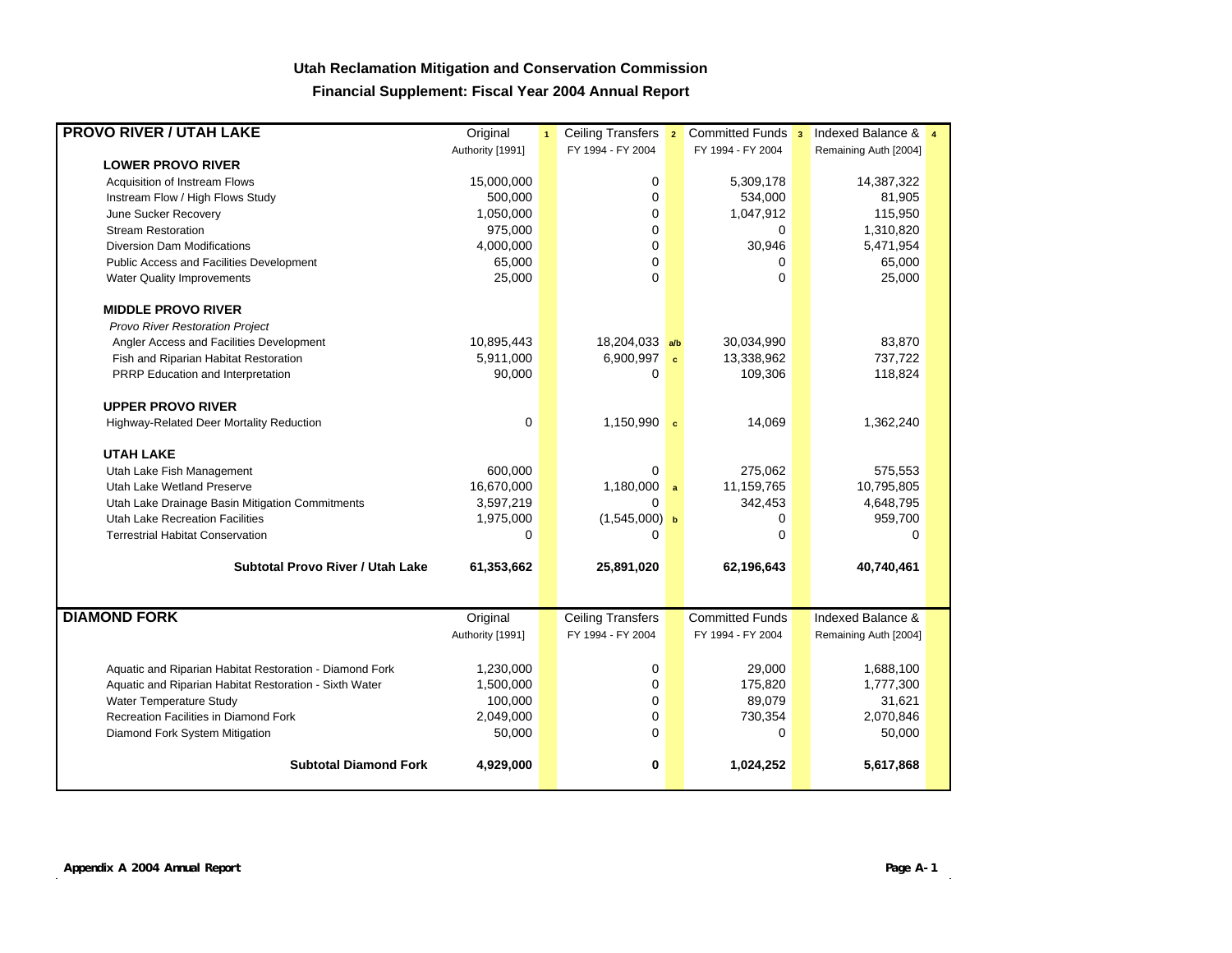#### **Financial Supplement: Fiscal Year 2004 Annual Report**

| <b>DUCHESNE / STRAWBERRY</b>                                 | Original         | $\overline{1}$ | Ceiling Transfers 2                        | Committed Funds 3      | Indexed Balance & 4   |  |
|--------------------------------------------------------------|------------------|----------------|--------------------------------------------|------------------------|-----------------------|--|
|                                                              | Authority [1991] |                | FY 1994 - FY 2004                          | FY 1994 - FY 2004      | Remaining Auth [2004] |  |
|                                                              |                  |                |                                            |                        |                       |  |
| Angler Access and Related Facilities                         | 7,231,000        |                | 1,948,110                                  | 8,603,050              | 875.755               |  |
| Duchesne Area Canal Wetland Mitigation                       | 160,000          |                | 0                                          | 5,000                  | 208,000               |  |
| <b>SACS Wetland Mitigation</b>                               | 7,927,000        |                | $\mathbf 0$                                | 1,477,861              | 9,348,939             |  |
| Uinta Basin Replacement Project Mitigation                   | 0                |                | 375,000                                    | 375,000                | 0                     |  |
| Strawberry Area Assessment, Watershed & WHR                  | 3,400,000        |                | 0                                          | 210,084                | 4,615,538             |  |
| Sage Grouse Conservation & Recovery                          | 600,000          |                | $\pmb{0}$                                  | 371,587                | 197,501               |  |
| Wildlife Habitat Acquisition                                 | 600,000          |                | $\mathbf 0$                                | 0                      | 584,988               |  |
| Instream Flow Management                                     | 400,000          |                | 0                                          | 262,594                | 209,166               |  |
| <b>Modify Diversion Structures</b>                           | 0                |                | 2,619,665<br>$\mathbf{c}$                  | 2,563,488              | 56,177                |  |
| Recreation Improvements                                      | 80,000           |                | 0                                          | 0                      | 237,700               |  |
| Watershed Stabilization, Wildlife Enhancement & Access Mgnt  | 3,500,000        |                | $\mathbf 0$                                | 113,200                | 4,762,989             |  |
| <b>Subtotal Duchesne / Strawberry</b>                        | 23,898,000       |                | 4,942,775                                  | 13,981,864             | 21,096,753            |  |
|                                                              |                  |                |                                            |                        |                       |  |
| <b>GREAT SALT LAKE</b>                                       | Original         |                | <b>Ceiling Transfers</b>                   | <b>Committed Funds</b> | Indexed Balance &     |  |
|                                                              | Authority [1991] |                | FY 1994 - FY 2004                          | FY 1994 - FY 2004      | Remaining Auth [2004] |  |
| Great Salt Lake Wetlands Acquisition                         | 11,073,000       |                | $(3,090,000)$ b                            | 9,494,013              | 696,899               |  |
| Restoration and Management of Commission Acquired Properties | 240,000          |                | 0                                          | 239,200                | 800                   |  |
| <b>Wetland Preservation Strategies</b>                       | 1,330,000        |                | $\Omega$                                   | 1,327,202              | 2,798                 |  |
|                                                              |                  |                |                                            |                        |                       |  |
| <b>Subtotal Great Salt Lake</b>                              | 12,643,000       |                | (3,090,000)                                | 11,060,415             | 700,497               |  |
| <b>JORDAN RIVER</b>                                          | Original         |                | <b>Ceiling Transfers</b>                   | <b>Committed Funds</b> | Indexed Balance &     |  |
|                                                              | Authority [1991] |                | FY 1994 - FY 2004                          | FY 1994 - FY 2004      | Remaining Auth [2004] |  |
|                                                              |                  |                |                                            |                        |                       |  |
| Jordan River Wetland Acquisition                             | 6,980,000        |                | $(1,545,000)$ b                            | 3,363,989              | 3,615,946             |  |
| Restoration & Management of Natural Areas                    | 2,385,985        |                | 0                                          | 1,770                  | 3,319,515             |  |
| Albion Basin Acquisitions                                    | 1,000,000        |                | $\Omega$                                   | 216,739                | 775,186               |  |
| <b>Subtotal Jordan River</b>                                 | 10,365,985       |                | (1,545,000)                                | 3,582,498              | 7,710,647             |  |
| <b>STATEWIDE</b>                                             | Original         | $\mathbf{1}$   | <b>Ceiling Transfers</b><br>$\overline{2}$ | Committed Funds 3      | Indexed Balance & 4   |  |
|                                                              | Authority [1991] |                | FY 1994 - FY 2004                          | FY 1994 - FY 2004      | Remaining Auth [2004] |  |
|                                                              |                  |                |                                            |                        |                       |  |
| Fish Hatchery Restoration and Construction                   | 22,800,000       |                | 0                                          | 15,152,886             | 12,875,744            |  |
| Sensitive Species Inventory and Database                     | 1,500,000        |                | 0                                          | 1,397,677              | 369,913               |  |
| Stream and Riparian Restoration Enhancement                  | 7,075,557        |                | $\mathbf 0$                                | 3,000                  | 11,019,026            |  |
| Small Watershed and Small Dam Improvements                   | 3,000,000        |                | 0                                          | 1,216,154              | 2,855,196             |  |
| Native Cutthroat Trout Restoration                           | 475,000          |                | $\mathbf 0$                                | 358,345                | 208,380               |  |
| <b>Subtotal Statewide</b>                                    | 34,850,557       |                | 0                                          | 18,128,061             | 27,328,260            |  |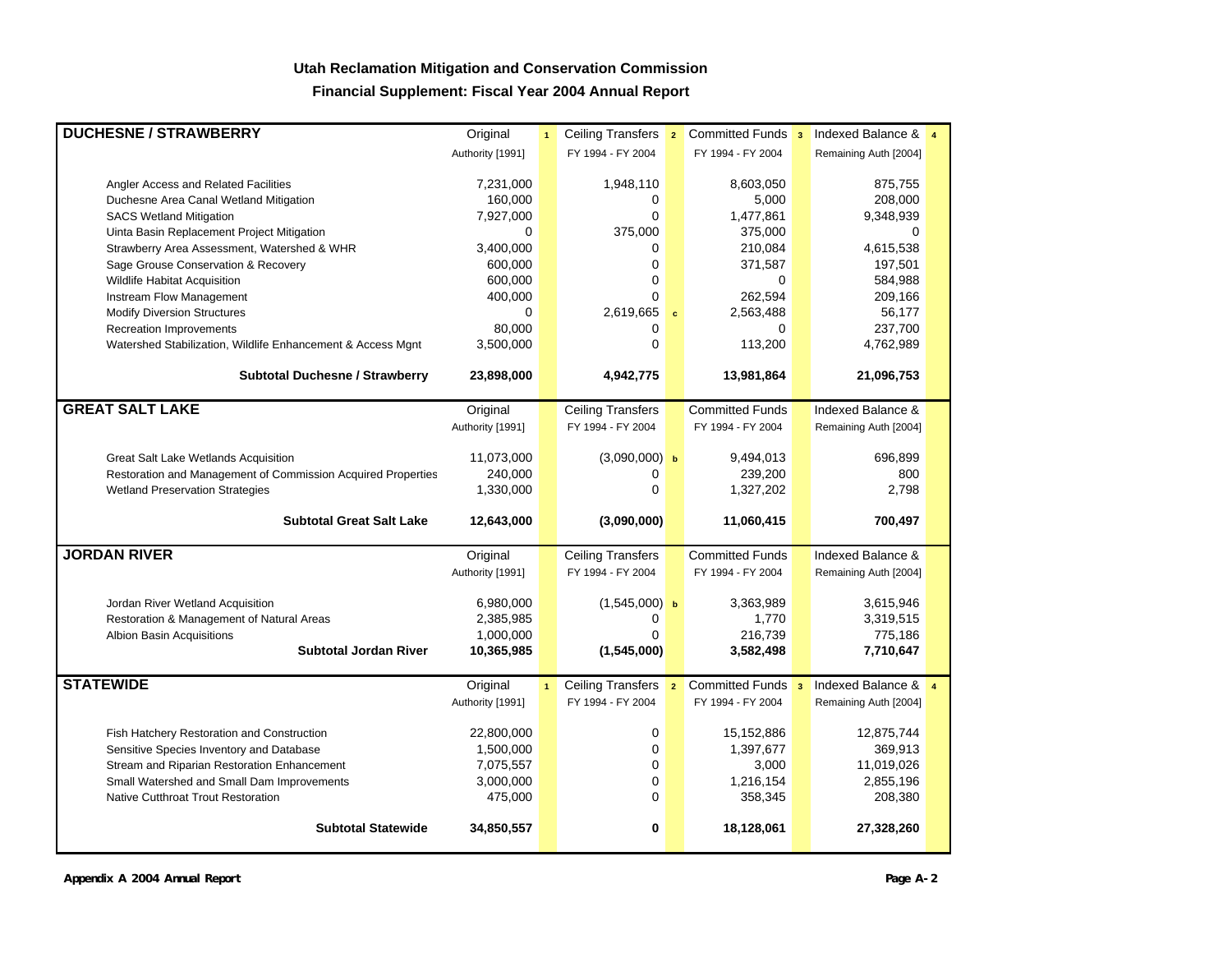#### **Financial Supplement: Fiscal Year 2004 Annual Report**

| <b>FUNDING COMPONENT COMPLETE</b>                  | Original                 | $\mathbf{1}$ | Ceiling Transfers 2      |                            | Committed Funds 3       | Indexed Balance $\frac{8}{4}$ |  |
|----------------------------------------------------|--------------------------|--------------|--------------------------|----------------------------|-------------------------|-------------------------------|--|
|                                                    | Authority [1991]         |              | FY 1994 - FY 2004        |                            | FY 1994 - FY 2004       | Remaining Auth [2004]         |  |
|                                                    |                          |              |                          |                            |                         |                               |  |
| <b>WCWEP</b> and Daniels Replacement Pipeline      | 10,500,000               |              | $800,000$ a              |                            | $11,945,585$ a          | 0                             |  |
| Upper Provo River Reservoir Stabilization          | 5,000,000                |              | $(1,900,400)$ b          |                            | 3,423,348               | 0                             |  |
| Washington Lake Campground                         | 0                        |              | 1,760,000                | $\overline{\phantom{a}}$ c | 1,773,390               | 0                             |  |
| Diamond Fork Area Assessment                       | 40,000                   |              | 0                        |                            | 40,000                  | 0                             |  |
| Diamond Campground                                 | 1,200,000                |              | 0                        |                            | 1,200,000               | $\Omega$                      |  |
| Acquisition of Angler Access                       | 2,414,000                |              | $(165, 200)$ b           |                            | 1,575,459               | 838,541                       |  |
| Fishery and Aquatic Resources Management           | 850,000                  |              | 0                        |                            | 795,446                 | (0)                           |  |
| Fish Habitat Improvement Programs                  | 245,000                  |              | 0                        |                            | 248,693                 | 0                             |  |
| Restoration of Agency Management Areas             | 1,300,000                |              | 0                        |                            | 1,360,684               | 0                             |  |
| Support Jordan River Natural Areas Management Plan | 24,015                   |              | 0                        |                            | 22,000                  | 0                             |  |
| Wetlands Ecosystem Education Plan                  | 117,000                  |              | 0                        | $\mathbf b$                | 115,971                 | 0                             |  |
| <b>Native Fish Studies</b>                         | 0                        |              | $\Omega$                 |                            | $\Omega$                | $\Omega$                      |  |
|                                                    |                          |              |                          |                            |                         |                               |  |
| <b>Subtotal Funding Component Complete</b>         | 21,690,015               |              | 494,400                  |                            | 22,500,576              | 838,541                       |  |
|                                                    |                          |              |                          |                            |                         |                               |  |
| <b>FINANCIAL SUMMARY</b>                           | Original                 |              | <b>Ceiling Transfers</b> |                            | <b>Committed Funds</b>  | Indexed Balance &             |  |
|                                                    | Authority [1991]         |              | FY 1994 - FY 2004        |                            | FY 1994 - FY 2004       | Remaining Auth [2004]         |  |
|                                                    |                          |              |                          |                            |                         |                               |  |
| Provo River / Utah Lake                            | 61,353,662               |              | 25,891,020               |                            | 62,196,643              | 40,740,461                    |  |
| <b>Diamond Fork</b>                                | 4,929,000                |              | 0                        |                            | 1,024,252               | 5,617,868                     |  |
| Duchesne / Strawberry                              | 23,898,000               |              | 4,942,775                |                            | 13,981,864              | 21,096,753                    |  |
| <b>Great Salt Lake</b><br>Jordan River             | 12,643,000               |              | (3,090,000)              |                            | 11,060,415              | 700,497                       |  |
| Statewide                                          | 10,365,985<br>34,850,557 |              | (1,545,000)<br>0         |                            | 3,582,498<br>18,128,061 | 7,710,647<br>27,328,260       |  |
| <b>Funding Component Complete</b>                  | 21,690,015               |              | 494,400                  |                            | 22,500,576              | 838,541                       |  |
| <b>Total</b>                                       | 169,730,219              |              | 26,693,195               |                            | 132,474,308             | 104,033,026                   |  |
|                                                    |                          |              |                          |                            |                         |                               |  |
| <b>COMMISSION FUNDING</b>                          |                          |              |                          |                            |                         |                               |  |
| <b>Title III Funding</b>                           | 145,316,000              |              | 0                        |                            | 92,809,100              | 84,416,900                    |  |
| Section 201, 1988 Definite Plan Report Funding     | 24,414,219               |              | 4,513,500                |                            | 16,527,233              | 19,231,206                    |  |
| Title IV Funding                                   | 0                        |              | 19,560,030               |                            | 19,175,111              | 384,919                       |  |
| Section 203(a)(5) Funding                          | 0                        |              | 2,619,665                |                            | 1,343,200               | 0                             |  |
| DOI: WCWEP/ DRP                                    | U                        |              | 0                        |                            | 2,619,665               | $\Omega$                      |  |
| <b>Total</b>                                       | 169,730,219              |              | 26,693,195               |                            | 132,474,308             | 104,033,026                   |  |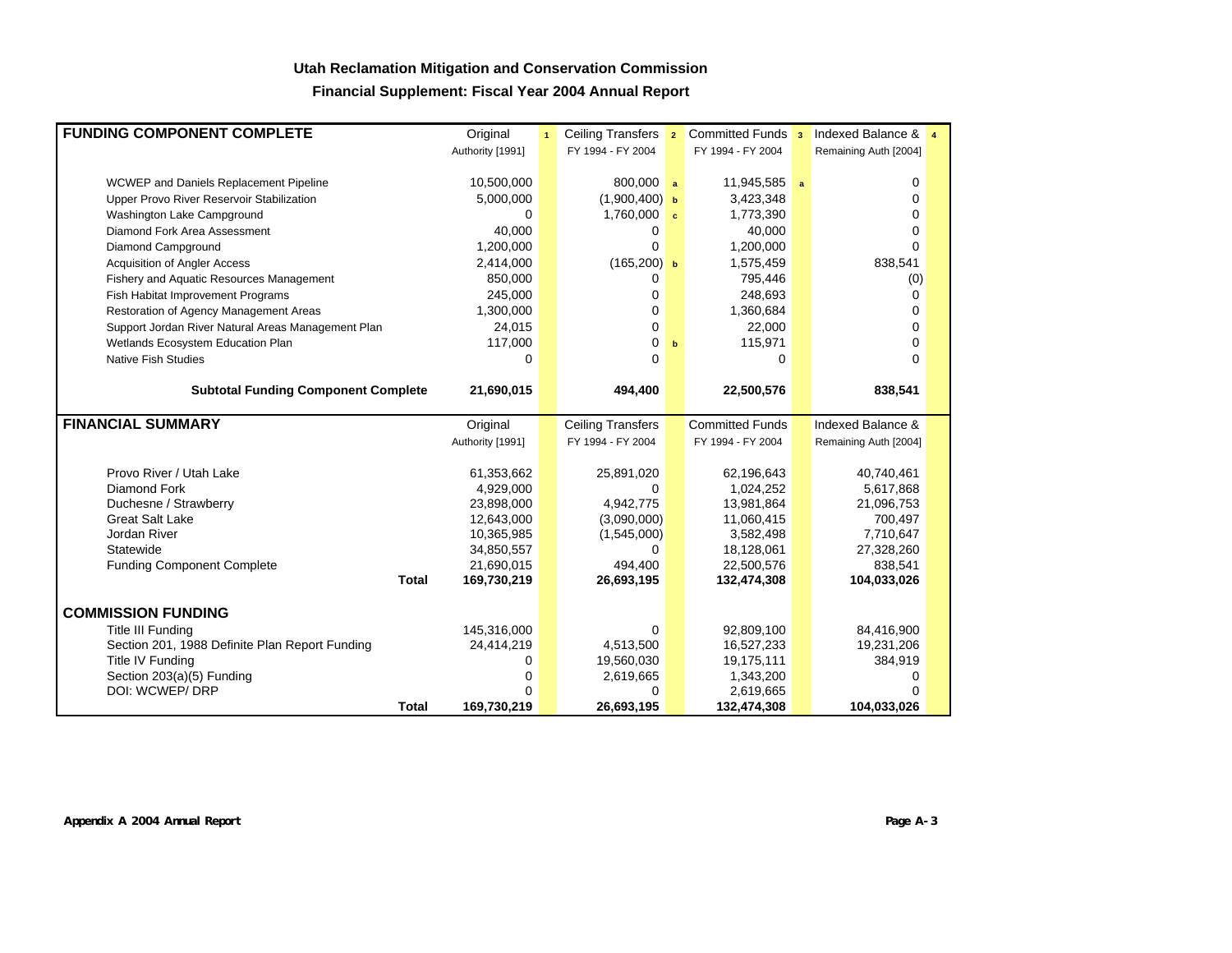#### **Financial Supplement: Fiscal Year 2004 Annual Report**

| <b>NOTES:</b>                                                                                                                                                                                                                                                                   |
|---------------------------------------------------------------------------------------------------------------------------------------------------------------------------------------------------------------------------------------------------------------------------------|
| Original Mitigation Authority is found in the Reclamation Projects Authorization And Adjustment Act of 1992 [P.L 102 575]                                                                                                                                                       |
| 2 Reallocations are authorized by CUPCA Section 301(f) and are summarized as follows:                                                                                                                                                                                           |
| a Title IV Discretionary Funds Used on Projects:                                                                                                                                                                                                                                |
| Fiscal Year 1999: \$800,000 WCWEP / DRP                                                                                                                                                                                                                                         |
| Fiscal Year 2000: \$3,856,000 PRRP Angler Access and Facilities Development; \$1,180,000 Utah Lake Wetland Preserve                                                                                                                                                             |
| Fiscal Year 2001: \$5,653,100 PRRP Angler Access and Facilities Development                                                                                                                                                                                                     |
| Fiscal Year 2002: \$350,000 PRRP Fish and Habitat Restoration; \$1,922,600 SACS Angler Access and Related Facilities                                                                                                                                                            |
| Reallocations implemented through the July 2000 Mitigation and Conservation Plan:<br>b                                                                                                                                                                                          |
| \$8,245,600 Increase for PRRP Angler Access and Facilities Development                                                                                                                                                                                                          |
| (\$1,900,400) Decrease for Upper Provo River Reservoir Stabilization                                                                                                                                                                                                            |
| (\$165,200) Decrease for Acquisition of Angler Access [Diamond Fork]                                                                                                                                                                                                            |
| (\$3,090,000) Decrease for Great Salt Lake Wetlands Acquisition                                                                                                                                                                                                                 |
| (\$1,545,000) Decrease for Jordan River Wetland Acquisition                                                                                                                                                                                                                     |
| (\$1,545,000) Decrease for Utah Lake Recreation Improvements                                                                                                                                                                                                                    |
| Programs established pursuant to CUPCA<br>c                                                                                                                                                                                                                                     |
| \$1,227,600 established for Middle Provo River Diversion Dams and combined in PRRP Fish and Riparian Habitat Restoration                                                                                                                                                        |
| \$1,151,000 established for Highway-Related Deer Mortality Reduction                                                                                                                                                                                                            |
| \$1,800,000 established for construction of the Washington Lake Campground                                                                                                                                                                                                      |
| \$2,619,665 established from CUWCD under Section 203(a)(5) to Modify Diversion Structures                                                                                                                                                                                       |
| 3 Committed Funds include appropriations that have been obligated and/or expended under each program element                                                                                                                                                                    |
| DOI paid \$1,343,200 during fiscal year 2000 under WCWEP / DRP authorization.<br>$\mathbf a$                                                                                                                                                                                    |
| 4 Indexed Balance & Remaining Authority includes (a) the Original Authority [\$1991], (b) + or - Reallocations, (c) Less Appropriations<br>(d) Less Section 314(c) transfers, (e) Plus indexing increases and (f) plus funds that have been appropriated but not yet obligated. |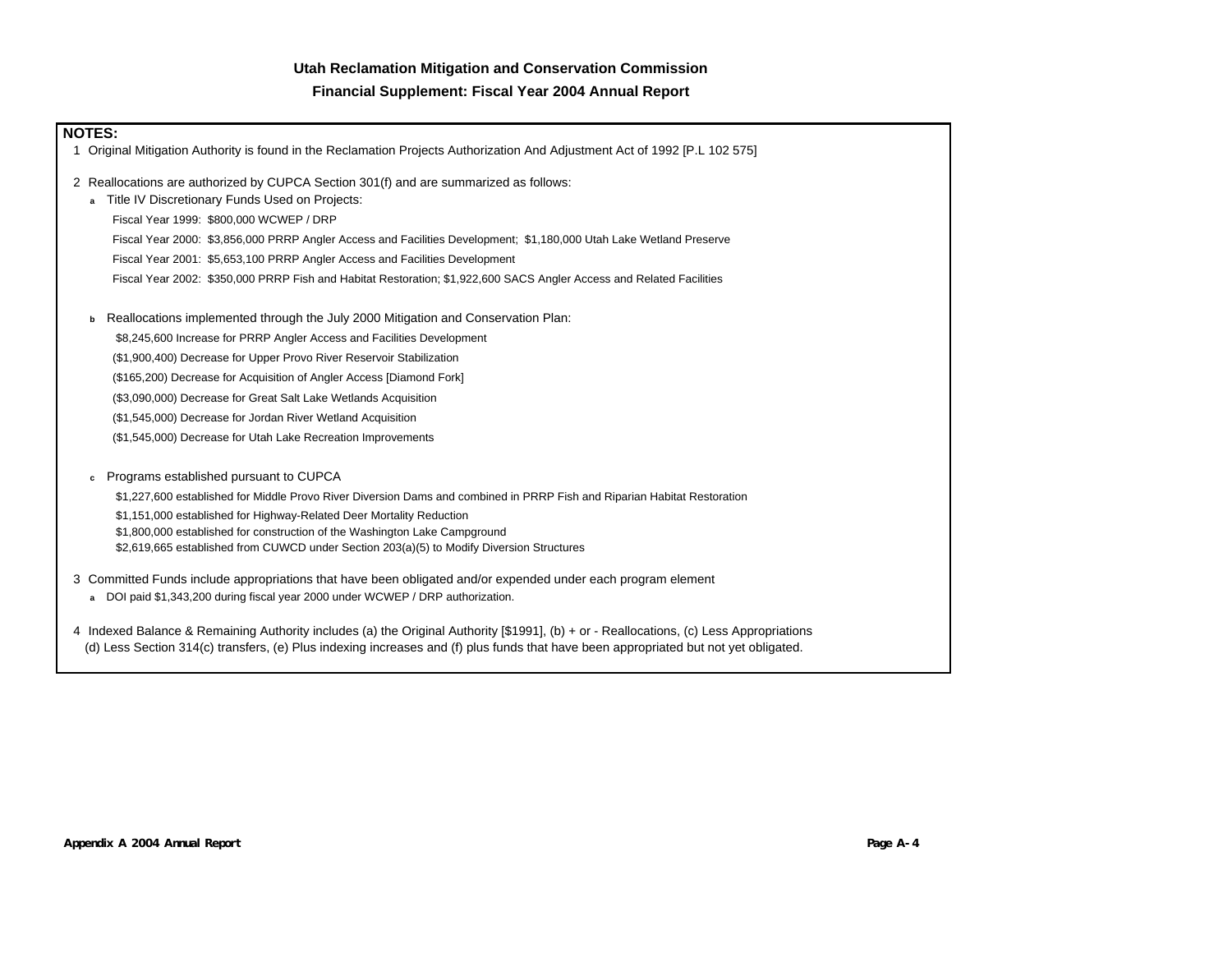

Fiscal Year 2005





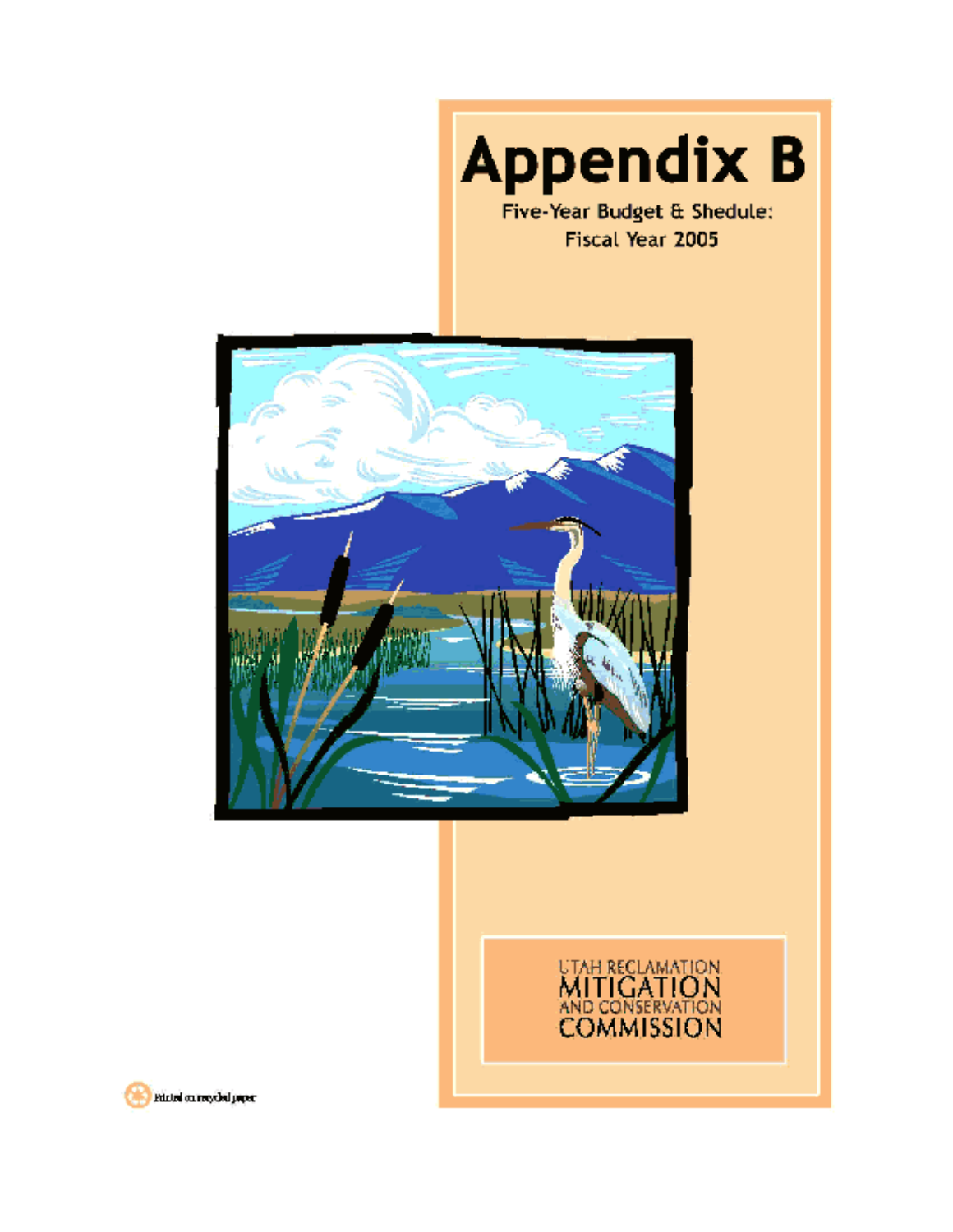# **Appendix B**

## **2005 Draft Plan Update Budget and Schedule**

The 2005 plan update budget and schedule reflects Commission activities for fiscal years 1994 through 2009. Actual cumulative appropriations received are shown for prior years (fiscal year 1994 through fiscal year 2004) according to the Program Elements those funds were allocated against. Actual appropriations are shown for fiscal year 2005 (the current fiscal year) and the amounts shown for fiscal year 2006 reflect the President's proposed fiscal year 2006 budget. Planning-level budgets are presented for fiscal years 2007 through 2009. Budgets are always subject to appropriations by Congress; actual amounts received may vary substantially from those shown in this schedule. Please note that expenditures may not equal appropriations in some cases. More detailed financial information not included in this chapter, including obligation amounts and expenditure amounts, is available from the Commission through quarterly and annual financial reports (available upon request).

All funding authorized by CUPCA for use by the Commission is indexed (increased to adjust for inflation). The amount of the annual indexing is determined by published indices for engineering costs. Indexing is applied only to the remaining un-appropriated balance within an authorization. The amounts shown in this budget and schedule reflect indexing; therefore, amounts allocated to a specific authorization may in some cases appear to exceed the original amount authorized by CUPCA.

In fiscal years 1994 and 1995, the Commission's administrative costs (limited to \$1 million plus indexing) were funded from the annual contribution to the Commission from Western Area Power Administration (WAPA; Section 401(3) (B) of CUPCA). In fiscal years 1996, 1997 and 1998 the Commission has funded the agency administration costs from its Title III appropriations. In fiscal years 1999 through 2005, the Commission intends to again fund the agency administration costs using the annual contribution from WAPA.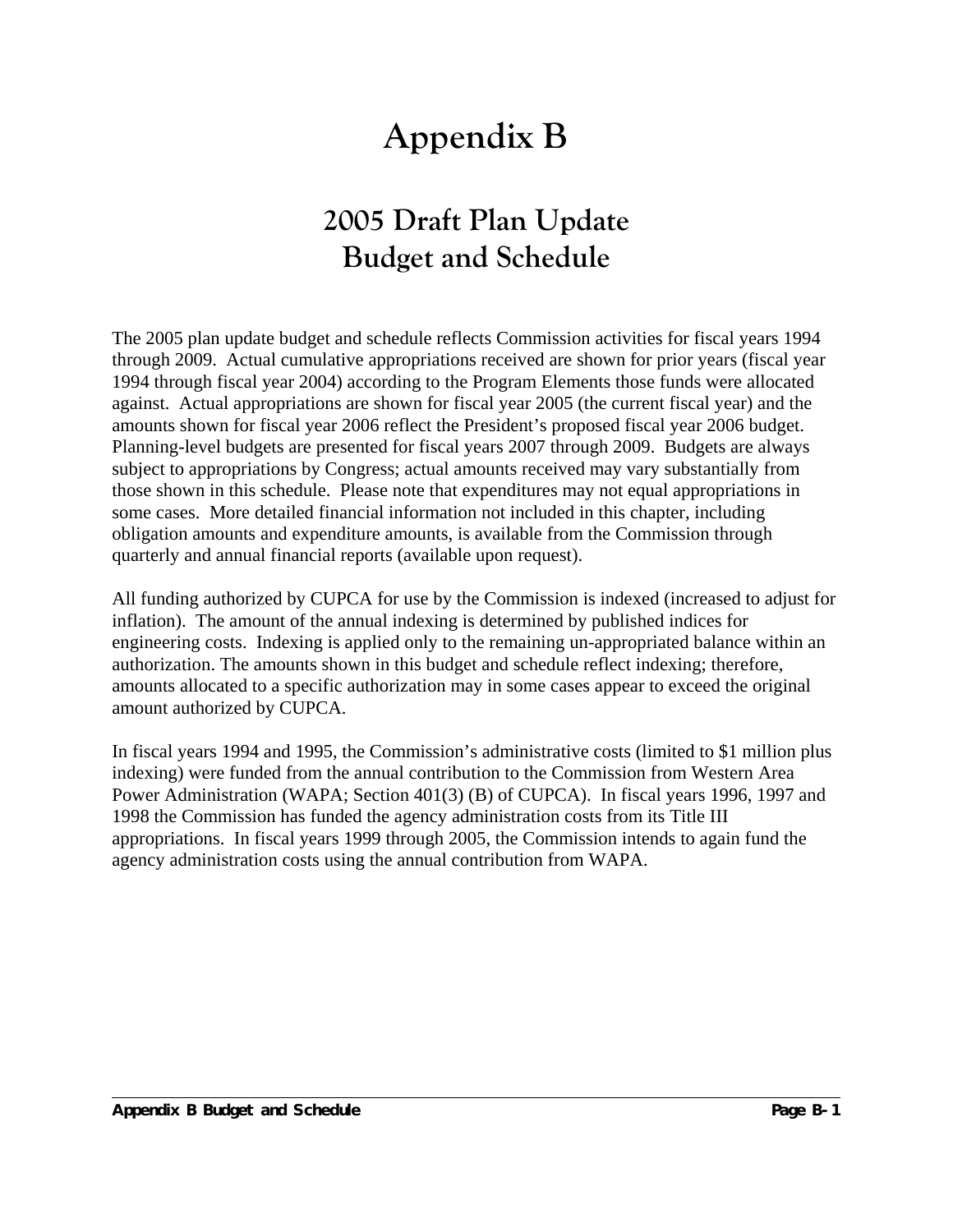#### **2005 PLAN UPDATE**

## **1/ Budget and Schedule**

| <b>PROVO RIVER / UTAH LAKE</b>                          | FY 94-04      | FY 2005     | FY 2006     | FY 2007     | FY 2008       | FY 2009     | <b>TOTAL</b>         | <b>Section Authority</b>                                                             |
|---------------------------------------------------------|---------------|-------------|-------------|-------------|---------------|-------------|----------------------|--------------------------------------------------------------------------------------|
|                                                         | (Prior Years) |             |             |             |               |             |                      |                                                                                      |
| <b>LOWER PROVO RIVER</b>                                |               |             |             |             |               |             |                      |                                                                                      |
| Acquisition of Instream Flows                           | 3,882,000     | 0           | 0           | 9,017,000   | 11,509,000    | 6,814,000   |                      | 31,222,000 302(a), 303(e), 202(c)                                                    |
| Instream Flow / High Flow Study                         | 568,605       | 0           | $\mathbf 0$ | $\mathbf 0$ | $\mathbf 0$   | $\mathbf 0$ | 568,605 303(e)       |                                                                                      |
| June Sucker Recovery                                    | 1.314.087     | 30,100      | 50,000      | 185,000     | 200,000       | 200,000     | 1,979,187            | 307(5), 312(a), 307(2), DPR-6                                                        |
| <b>Stream Restoration</b>                               | 509,920       | $\mathbf 0$ | 50,000      | 350,000     | 280,000       | $\Omega$    |                      | 1,189,920 311(e), 307(2)                                                             |
| <b>Diversion Dam Modifications</b>                      | 481,000       | 0           | $\mathbf 0$ | 200,000     | 300,000       | 300,000     | 1,281,000 302(c)     |                                                                                      |
| Public Access and Facilities Development                | 25,000        | $\mathbf 0$ | $\mathbf 0$ | 15,000      | $\mathbf 0$   | $\mathbf 0$ |                      | 40,000 311(d)(2), 312(a), 312(b)                                                     |
| Water Quality Improvements                              |               |             |             |             | $\sim$ $\sim$ |             |                      | No Funding Required                                                                  |
| MIDDLE PROVO RIVER                                      |               |             |             |             |               |             |                      |                                                                                      |
| Provo River Project:                                    |               |             |             |             |               |             |                      |                                                                                      |
| Angler Access and Facilities Development                | 33,666,538    | 2,050,900   | 0           | 0           | 0             | 0           |                      | 35,717,438 311(d)(2), 312(a), 315, 309(a)(4), 312(b), 313(a), DPR1, DPR4, DPR12      |
| Fish and Riparian Habitat Restoration                   | 13.717.671    | 2,023,200   | $\Omega$    | $\Omega$    | 285,000       | $\Omega$    |                      | 16,025,871 307(1), 308(c), 309(a)(1), 311(d)(2), 307(2), 315, 309(a)(4), DPR8, DPR11 |
| <b>UPPER PROVO RIVER</b>                                |               |             |             |             |               |             |                      |                                                                                      |
| Highway-Related Deer Mortality Reduction                | 1,082,609     | $\mathbf 0$ | $\mathbf 0$ | $\mathbf 0$ | $\mathbf 0$   | $\mathbf 0$ | 1,082,609 DPR10      |                                                                                      |
| <b>UTAH LAKE</b>                                        |               |             |             |             |               |             |                      |                                                                                      |
| Utah Lake Fish Management                               | 317,062       | $\mathbf 0$ | $\mathbf 0$ | $\mathbf 0$ | $\mathbf 0$   | $\mathbf 0$ | 317,062 307(5)       |                                                                                      |
| Utah Lake Wetland Preserve                              | 11,754,270    | 1,495,200   | 100,000     | 1,200,000   | 1,725,000     | 1,200,000   | 17,474,470 306(c)(9) |                                                                                      |
| Utah Lake Drainage Basin Mitigation Commitments         | 327,876       | 20,000      | 20,000      | $\Omega$    | 200,000       | 200,000     | 767,876 DPR6         |                                                                                      |
| Utah Lake Recreation Facilities                         | 175,000       | 0           | 0           | 75,000      | 100,000       | 100,000     | 450,000              | 312(a)                                                                               |
| <b>Terrestrial Habitat Conservation</b>                 | $\Omega$      | $\mathbf 0$ | $\mathbf 0$ | 400,000     | 500,000       | 125,000     | 1,025,000 305(b)     |                                                                                      |
| Total Provo River / Utah Lake                           | 67,821,638    | 5,619,400   | 220.000     | 11,442,000  | 15,099,000    | 8,939,000   | 109,141,038          |                                                                                      |
| <b>DI AMOND FORK</b>                                    | FY 94-04      | FY 2005     | FY 2006     | FY 2007     | FY 2008       | FY 2009     | <b>TOTAL</b>         | <b>Section Authority</b>                                                             |
|                                                         | (Prior Years) |             |             |             |               |             |                      |                                                                                      |
| Aquatic and Riparian Habitat Restoration - Sixth Water  | 256,820       | 0           | $\Omega$    | 200,000     | 200,000       | 200,000     |                      | 856,820 307(6), 309(a)(2), DPR3                                                      |
| Aquatic and Riparian Habitat Restoration - Diamond Fork | 319,000       | $\Omega$    | $\mathbf 0$ | 125,000     | 150,000       | 200,000     | 794,000 DPR3         |                                                                                      |
| Water Temperature Study                                 | 111,600       | $\Omega$    | $\Omega$    | $\Omega$    | 0             | $\Omega$    | 111,600 DPR2         |                                                                                      |
| Recreation Facilities in Diamond Fork                   | 2,383,000     | 432,200     | $\Omega$    | $^{\circ}$  | $\mathbf 0$   | $\mathbf 0$ | 2,815,200 DPR5       |                                                                                      |
| Diamond Fork System Mitigation                          | 10,000        | $\mathbf 0$ | 16,000      | $\Omega$    | $\mathbf 0$   | $\Omega$    | 26,000 DPR6          |                                                                                      |
| <b>Total Diamond Fork</b>                               | 3,080,420     | 432,200     | 16,000      | 325,000     | 350.000       | 400.000     | 4,603,620            |                                                                                      |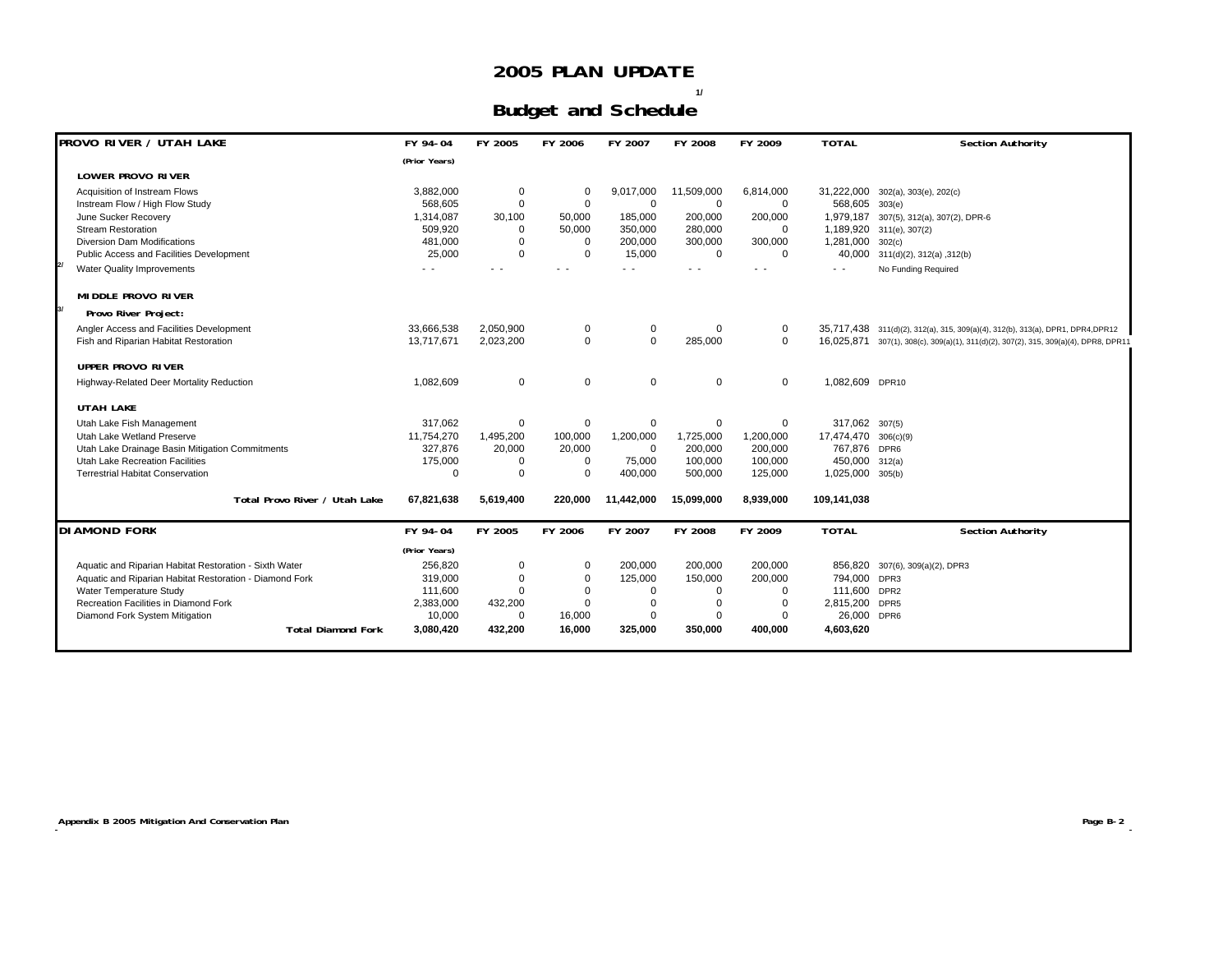#### **2005 PLAN UPDATE**

## **1/ Budget and Schedule**

| <b>STRAWBERRY / DUCHESNE</b>                                    | FY 94-04      | FY 2005     | FY 2006     | FY 2007     | FY 2008     | FY 2009      | <b>TOTAL</b>      |                                                |
|-----------------------------------------------------------------|---------------|-------------|-------------|-------------|-------------|--------------|-------------------|------------------------------------------------|
|                                                                 | (Prior Years) |             |             |             |             |              |                   |                                                |
| Angler Access and Related Facilities                            | 7,499,178     | 1,442,400   | $\mathbf 0$ | 565,000     | 300,000     | 325,000      |                   | 10,131,578 315, 305(a) 309(a)(4), 312(b), DPR9 |
| Uinta Basin Replacement Project Mitigation                      | $\mathbf 0$   | 7,027,248   | 210,000     | 1,755,000   | 2,000,000   | 2,648,000    | 13,640,248 202(c) |                                                |
| Duchesne Area Canal Wetland Mitigation                          | 75,000        | $\Omega$    | $\mathbf 0$ | 50,000      | $\mathbf 0$ | $\mathbf{0}$ | 125,000 315       |                                                |
| <b>SACS Wetland Mitigation</b>                                  | 1.757.800     | $\Omega$    | 175,000     | 1,500,000   | 3,000,000   | 2,000,000    | 8,432,800 DPR7    |                                                |
| Strawberry Area Assessment, Watershed & WHR                     | 495,344       | $\Omega$    | 10,000      | 100,000     | 250,000     | 100,000      |                   | 955, 344 307(3), 307(4), 315                   |
| Sage Grouse Conservation & Recovery                             | 568,680       | $\Omega$    | 0           | 100,000     | 100,000     | 100,000      | 868,680 315       |                                                |
| Wildlife Habitat Acquisition                                    | 581,900       | 164.000     | $\mathbf 0$ | $\mathbf 0$ | $\mathbf 0$ | $\mathbf 0$  |                   | 745,900 307(8), 315, 305(a)                    |
| Reduced Flow Study / Instream Flow Management                   | 397,560       | $\Omega$    | 20,000      | 15.000      | 15,000      | 9,000        | 456,560 309(b)    |                                                |
| Modify Diversion Structures on the Duchesne & Strawberry Rivers | 2.619.665     | $\Omega$    | $\mathbf 0$ | $\mathbf 0$ | $\Omega$    | $\mathbf 0$  |                   | 2,619,665 203(a)(5) - Not MCC Funding          |
| <b>Recreation Improvements</b>                                  | 50,000        | $\Omega$    | $\mathbf 0$ | $\mathbf 0$ | $\Omega$    | $\Omega$     | 50,000 312(b)     |                                                |
| Watershed Stabilization, Wildlife Enhancement & Access Mgnt     | 414,575       | $\Omega$    | $\mathbf 0$ | 380,000     | 550,000     | 150,000      |                   | 1,494,575 307(8), 309(a)(3)                    |
| Total Strawberry / Duchesne                                     | 14,459,702    | 8,633,648   | 415,000     | 4,465,000   | 6,215,000   | 5,332,000    | 39,520,350        |                                                |
| <b>GREAT SALT LAKE</b>                                          | FY 94-04      | FY 2005     | FY 2006     | FY 2007     | FY 2008     | FY 2009      | <b>TOTAL</b>      | <b>Section Authority</b>                       |
|                                                                 | (Prior Years) |             |             |             |             |              |                   |                                                |
| Great Salt Lake Wetlands Acquisition                            | 10.210.927    | $\mathbf 0$ | $\mathbf 0$ | 340.000     | 340,000     | 20,000       |                   | 306(a)                                         |
| Restoration & Management of Commission Acquired Properties      | 180,207       | $\Omega$    | $\pmb{0}$   | 40,000      | 40,000      | 5,000        | 265,207           | 306(a)                                         |
| <b>Wetland Preservation Strategies</b>                          | 1.327.477     | $\Omega$    | $\mathbf 0$ | 20.000      | 20,000      | 5,000        | 1,372,477         | 306(a)                                         |
| <b>Total Great Salt Lake</b>                                    | 11,718,611    | $\bf{0}$    | $\bf{0}$    | 400,000     | 400,000     | 30,000       | 1,637,684         |                                                |
|                                                                 |               |             |             |             |             |              |                   |                                                |
| JORDAN RIVER                                                    | FY 94-04      | FY 2005     | FY 2006     | FY 2007     | FY 2008     | FY 2009      | <b>TOTAL</b>      | <b>Section Authority</b>                       |
|                                                                 | (Prior Years) |             |             |             |             |              |                   |                                                |
| Jordan River Wetland Acquisition                                | 3.141.435     | $\mathbf 0$ | $\mathbf 0$ | 0           | $\Omega$    | 0            | 3,141,435 311(c)  |                                                |
| Restoration & Management of Natural Areas                       | 42,985        | $\Omega$    | $\pmb{0}$   | $\Omega$    | $\mathbf 0$ | $\mathbf 0$  |                   | 42,985 311(a), 311(b), 311(d)(1)               |
| Albion Basin Acquisitions                                       | 217,521       | $\Omega$    | $\Omega$    | $\mathbf 0$ | $\Omega$    | $\Omega$     | 217,521 313(b)    |                                                |
| <b>Total Jordan River</b>                                       | 3,401,941     | $\Omega$    | $\Omega$    | $\Omega$    | $\Omega$    | $\Omega$     | 3,401,941         |                                                |
| <b>CRSP STATEWIDE</b>                                           | FY 94-04      | FY 2005     | FY 2006     | FY 2007     | FY 2008     | FY 2009      | <b>TOTAL</b>      | <b>Section Authority</b>                       |
|                                                                 | (Prior Years) |             |             |             |             |              |                   |                                                |
| Fish Hatchery Restoration and Construction                      | 17.953.930    | 650,000     | 235,000     | 3.000.000   | 4,000,000   | 1,500,000    | 27,338,930 313(c) |                                                |
| Sensitive Species Inventory and Database                        | 1,615,677     | 10,000      | 40,000      | $\mathbf 0$ | $\Omega$    | $\mathbf 0$  |                   | 1,665,677 306(b)(2), 306(b)(4)                 |
| Stream and Riparian Restoration Enhancement                     | 65,500        | $\Omega$    | $\mathbf 0$ | 100,000     | 450,000     | 200,000      |                   | 815,500 315, 307(2), 309(a)(4)                 |
| Small Watershed and Small Dam Improvements                      | 1,216,154     | $\Omega$    | $\mathbf 0$ | $\mathbf 0$ | $\Omega$    | $\Omega$     | 1,216,154 313(b)  |                                                |
| Native Cutthroat Trout Restoration                              | 486,925       | $\Omega$    | 20,000      | 40,000      | $\Omega$    | $\Omega$     | 546,925 307(7)    |                                                |
| <b>Total CRSP Statewide</b>                                     | 21,338,185    | 660,000     | 295,000     | 3,140,000   | 4,450,000   | 1,700,000    | 31,583,185        |                                                |
|                                                                 |               |             |             |             |             |              |                   |                                                |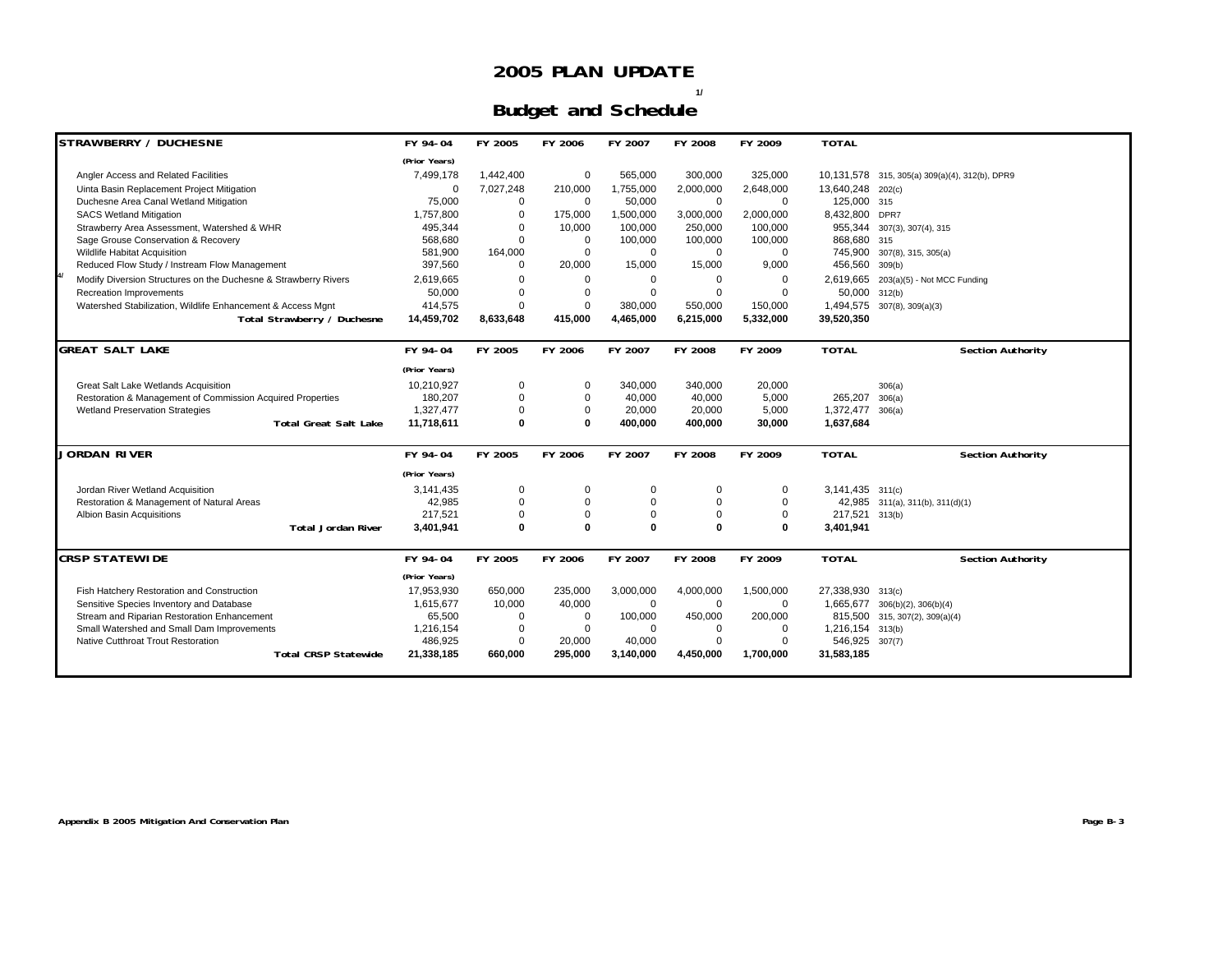#### **2005 PLAN UPDATE**

#### **1/ Budget and Schedule**

|          | <b>FINANCIAL SUMMARY</b>                                                                                                                                                                                                                                                                                                                                                  | FY 94-04      | FY 2005     | FY 2006     | FY 2007      | FY 2008      | FY 2009     | <b>TOTAL</b> |  |  |  |  |
|----------|---------------------------------------------------------------------------------------------------------------------------------------------------------------------------------------------------------------------------------------------------------------------------------------------------------------------------------------------------------------------------|---------------|-------------|-------------|--------------|--------------|-------------|--------------|--|--|--|--|
|          |                                                                                                                                                                                                                                                                                                                                                                           | (Prior Years) |             |             |              |              |             |              |  |  |  |  |
|          | Provo River / Utah Lake                                                                                                                                                                                                                                                                                                                                                   | 67,821,638    | 5,619,400   | 220,000     | 11,442,000   | 15,099,000   | 8,939,000   | 109,141,038  |  |  |  |  |
|          | Diamond Fork                                                                                                                                                                                                                                                                                                                                                              | 3,080,420     | 432,200     | 16,000      | 325,000      | 350,000      | 400,000     | 4,603,620    |  |  |  |  |
|          | Strawberry / Duchesne                                                                                                                                                                                                                                                                                                                                                     | 14,459,702    | 8,633,648   | 415,000     | 4,465,000    | 6,215,000    | 5,332,000   | 39,520,350   |  |  |  |  |
|          | <b>Great Salt Lake</b>                                                                                                                                                                                                                                                                                                                                                    | 11,718,611    | $\mathbf 0$ | 0           | 400,000      | 400,000      | 30,000      | 12,548,611   |  |  |  |  |
|          | Jordan River                                                                                                                                                                                                                                                                                                                                                              | 3,401,941     | 0           | 0           | $\mathbf{0}$ | $\mathbf{0}$ | 0           | 3,401,941    |  |  |  |  |
|          | <b>CRSP Statewide</b>                                                                                                                                                                                                                                                                                                                                                     | 21,338,185    | 660,000     | 295,000     | 3,140,000    | 4,450,000    | 1,700,000   | 31,583,185   |  |  |  |  |
|          | <b>Funding Component Complete</b>                                                                                                                                                                                                                                                                                                                                         | 23,448,423    | $\mathbf 0$ | $\mathbf 0$ | $\mathbf 0$  | $\mathbf 0$  | $\mathbf 0$ | 23,448,423   |  |  |  |  |
|          | Subtotal                                                                                                                                                                                                                                                                                                                                                                  | 145,268,921   | 15,345,248  | 946,000     | 19,772,000   | 26,514,000   | 16,401,000  | 224,247,169  |  |  |  |  |
|          | <b>NOTES:</b>                                                                                                                                                                                                                                                                                                                                                             |               |             |             |              |              |             |              |  |  |  |  |
|          |                                                                                                                                                                                                                                                                                                                                                                           |               |             |             |              |              |             |              |  |  |  |  |
|          | 1/ The amounts shown in the table represent the Commission's proposed plan. The amounts are subject to revision and could vary as projects develop and plans are implemented.<br>The Commission's budget is subject to annual appropriations from Congress.                                                                                                               |               |             |             |              |              |             |              |  |  |  |  |
|          |                                                                                                                                                                                                                                                                                                                                                                           |               |             |             |              |              |             |              |  |  |  |  |
|          | 2/ Under the Provo River / Utah Lake, Lower Provo River watershed, the Commission identified a program element for Water Quality Improvements. At this time, this item is in the<br>planning stages and no funding is required to implement this program.                                                                                                                 |               |             |             |              |              |             |              |  |  |  |  |
|          | 3/ The Commission has combined several PRRP Program Elements. Sources for additional funds to complete land acquisitions and restoration along the middle Provo River are identified in this Plan.                                                                                                                                                                        |               |             |             |              |              |             |              |  |  |  |  |
|          | Under the Duchesne / Strawberry watershed the Commission has identified a program element to Modify Diversion Structures. Funding for this program element comes from PL 102-575<br>Section 203(a)(5) and is appropriated to the Central Utah Water Conservancy District (CUWCD) which signed an agreement with the Commission in 1999 to implement this program element. |               |             |             |              |              |             |              |  |  |  |  |
| $I_{5/}$ | As of fiscal year 2004, the funding element of the following program elements has been completed for a total of \$23,458,423:                                                                                                                                                                                                                                             |               |             |             |              |              |             |              |  |  |  |  |
|          | WCWEP and Daniels Replacement Pipeline: Total funding of \$11,945,585<br>PRRP Education and Interpretaion: Total funding of \$129,306                                                                                                                                                                                                                                     |               |             |             |              |              |             |              |  |  |  |  |
|          | Upper Provo River Reservoir Stabilization: Total funding of \$3,423,348                                                                                                                                                                                                                                                                                                   |               |             |             |              |              |             |              |  |  |  |  |
|          | Washington Lake Campground: Total funding of \$1,773,390                                                                                                                                                                                                                                                                                                                  |               |             |             |              |              |             |              |  |  |  |  |
|          | Diamond Fork Area Assessment: Total funding of \$40,000                                                                                                                                                                                                                                                                                                                   |               |             |             |              |              |             |              |  |  |  |  |
|          | Diamond Fork Palmyra Campground: Total funding of \$1,200,000                                                                                                                                                                                                                                                                                                             |               |             |             |              |              |             |              |  |  |  |  |
|          | Acquisition of Angler Access: Total funding of \$2,414,000                                                                                                                                                                                                                                                                                                                |               |             |             |              |              |             |              |  |  |  |  |
|          | Fishery and Aquatic Resources Management: Total funding of \$795,446                                                                                                                                                                                                                                                                                                      |               |             |             |              |              |             |              |  |  |  |  |
|          | Fish Habitat Improvement Programs: Total funding of \$248,693                                                                                                                                                                                                                                                                                                             |               |             |             |              |              |             |              |  |  |  |  |
|          | Restoration of Agency Management Areas: Total funding of \$1,360,684<br>Support Jordan River Natural Areas Management Planning: Total funding of \$22,985                                                                                                                                                                                                                 |               |             |             |              |              |             |              |  |  |  |  |
|          | Wetlands Ecosystem Education Plan: Total funding of \$115,971                                                                                                                                                                                                                                                                                                             |               |             |             |              |              |             |              |  |  |  |  |
|          | Native Fish Studies: Total funding of \$0                                                                                                                                                                                                                                                                                                                                 |               |             |             |              |              |             |              |  |  |  |  |
|          |                                                                                                                                                                                                                                                                                                                                                                           |               |             |             |              |              |             |              |  |  |  |  |
|          | The program elements identified under the Funding Component Complete section have been fully funded as of fiscal year 2001. In some cases, projects are still on going but no out year funding<br>will be required for completion.                                                                                                                                        |               |             |             |              |              |             |              |  |  |  |  |
|          | The Commission's administrative costs (limited to \$1 million plus indexing) were funded from Title III in fiscal years 1996, 1997 & 1998. In fiscal years 1999 through 2005, the Commission used                                                                                                                                                                         |               |             |             |              |              |             |              |  |  |  |  |
|          | a portion of the annual contribution from Western Area Power Administration to fund the agency administrative costs and intends to continue this practice for fiscal years 2006 through 2009.                                                                                                                                                                             |               |             |             |              |              |             |              |  |  |  |  |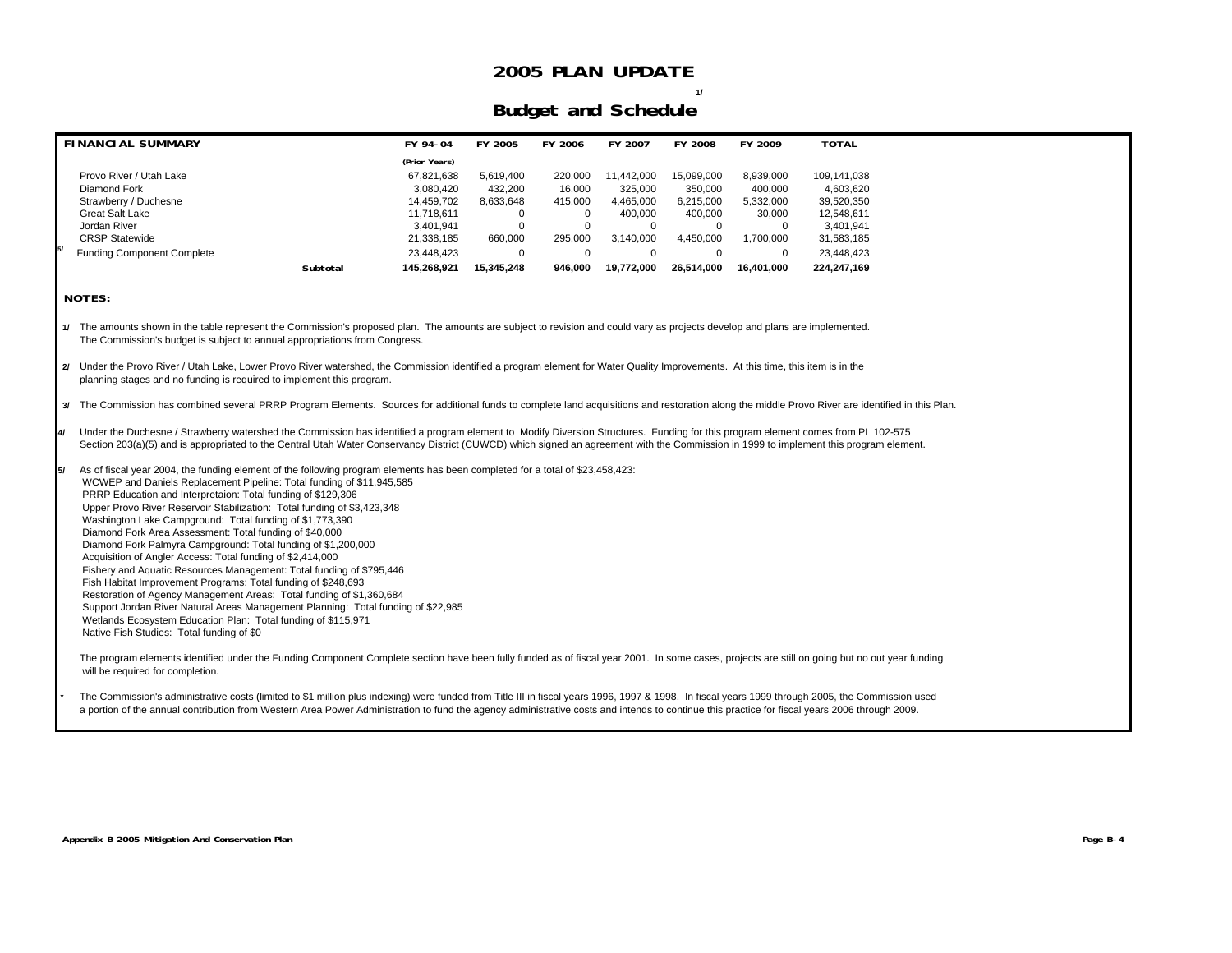





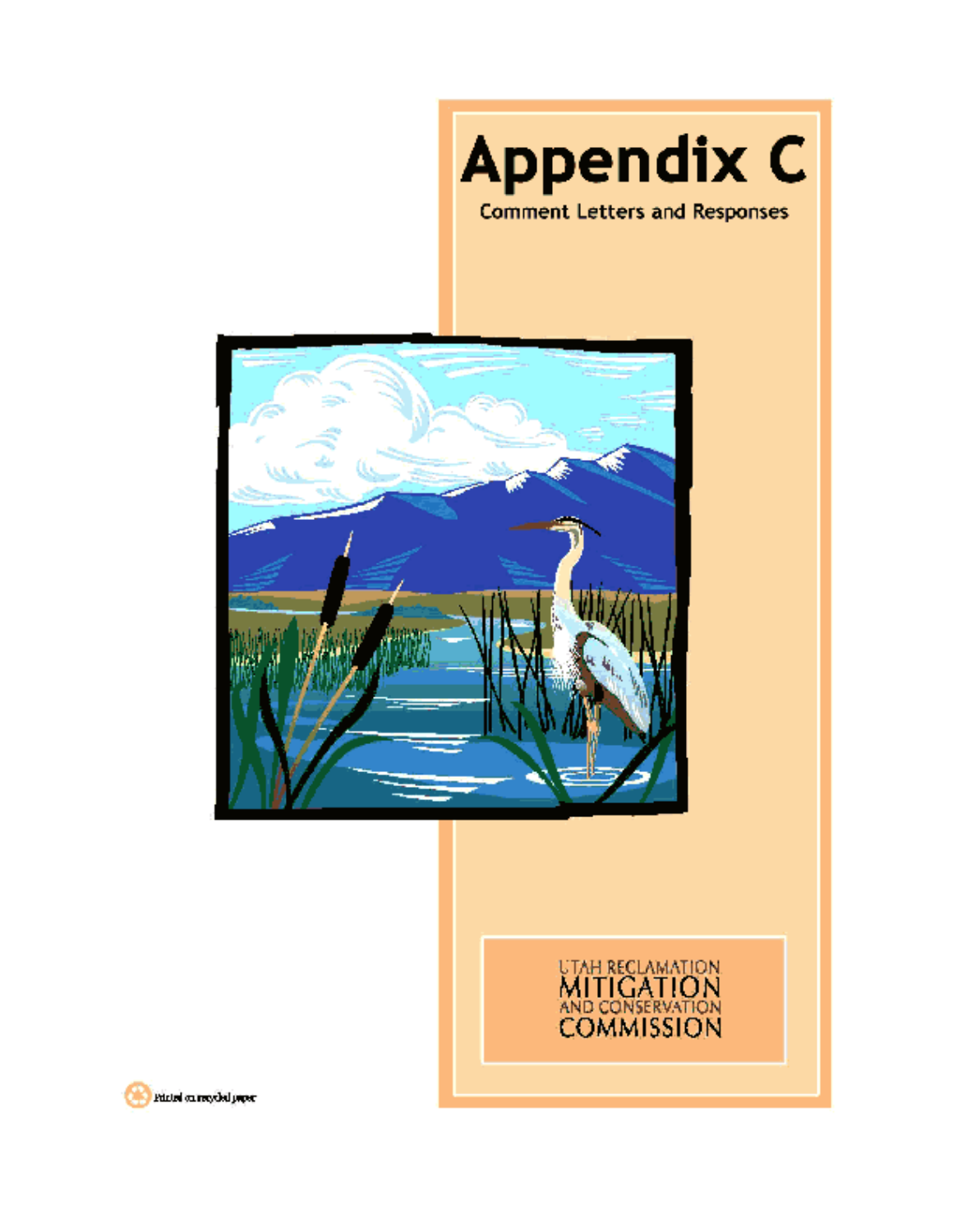# **Appendix C**

## **Comment Letters and Responses**

This Appendix contains copies of the comments received on the Draft Report and Mitigation Plan. The Commission greatly appreciates the participation by each of the commenting entities and the support expressed for the Commission's programs. Below are responses to specific comments; recommended minor editorial changes have been made in the final text. Copies of the corresponding comment letters follow this page.

#### **Central Utah Water Conservancy District**

Suggested changes have been incorporated.

#### **U. S. Fish and Wildlife Service**

Page 20: The report identified is a high priority for the next plan period.

Page 21: The requested detail has been added.

Page 30: The requested information has been added.

#### **Department of the Interior, Office of CUP Completion**

Pages 4, 7, 8, 24: Indexed amounts have been updated, and section authorities cited.

Table 1 (page 31): Table 1 is intended only to display reallocations related to the Jordan River program; other reallocations are explained in the relevant portions of the Plan.

Appendices A and B: A number of comments address budget and expenditure data shown in Appendices A and B. Editorial and formatting comments have been incorporated. All headings and entries in Appendices A and B have been updated in coordination with the DOI. Comments that suggest more extensive revision of how budget and expenditure data are displayed will be considered in the next comprehensive review of the Plan, in 2006.

#### **Duchesne County Commissioners**

 Duchesne County will be included as a Cooperating Agency in the planning process for the Lower Duchesne Wetland Planning Project.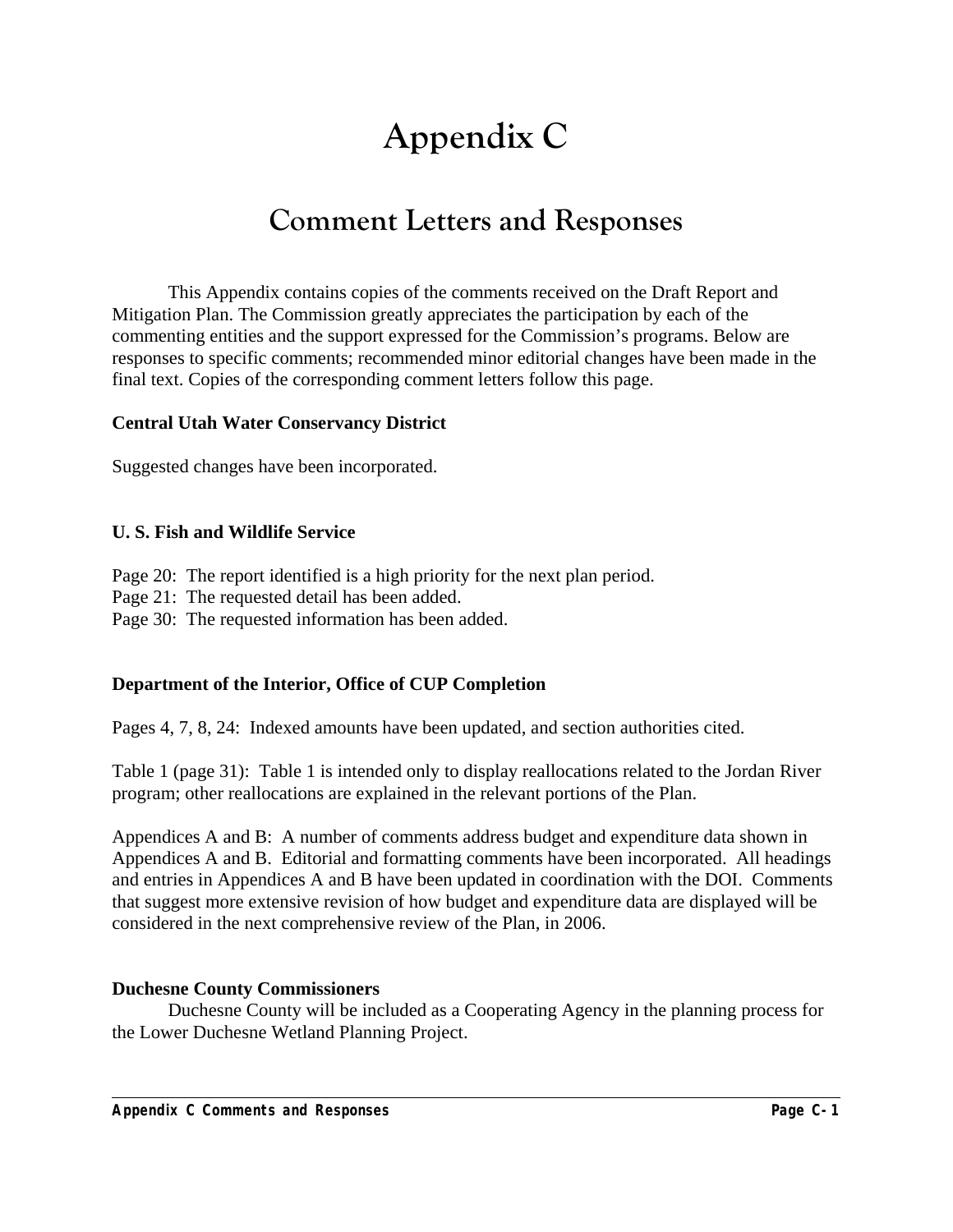

## **Central Utah Water Conservancy District**

355 WEST UNIVERSITY PARKWAY, OREM, UTAH 84058-7303 TELEPHONE (801) 226-7100, FAX (801) 226-7107 TOLL FREE 1-800-281-7103 WEBSITE www.cuwcd.com

**OFFICERS** Rondal R. McKee, President Harley M. Gillman, Vice President

Don A. Christiansen, General Manager Secretary/Treasurer

June 28, 2005

Diane Simmons **Public Information Officer** Utah Reclamation Mitigation and Conservation Commission 102 West 500 South, Suite 315 Salt Lake City, Utah 84101

Subject: Comments on Draft Annual Report and Mitigation & Conservation Plan

Dear Ms. Simmons:

The Central Utah Water Conservancy District is pleased to have the opportunity to review and comment on the Draft Annual Report and Mitigation & Conservation Plan, dated May 2005. Our comments are attached. There is a brief reference to the Utah Lake Drainage Basin Water Delivery System (ULS) on page 10 of the plan and a line item in the draft budget in Appendix B for ULS mitigation commitments. There is not adequate detailed information provided to evaluate or comment on the amount budgeted for the ULS commitments.

If you have any questions, please give me a call at 801-226-7139.

Sincerely,

of , See Domina

H. Lee Wimmer, P.E. **CUPCA Program Manager** 

Don Christiansen pc: **Rich Tullis** Mark Breitenbach Ron Johnston

**MITIGATION COMMISSION OFFICIAL FI** BSIFICATION PROJECT

**JUN 3 0 2005** 



Randy A. Brailsford **Brent Brotherson** David R. Cox

Randy Crozier Evans Tim Doxey R. Roscoe Garrett I:\1B\1B02\1B02029\2005\A062805M.doc

**BOARD OF TRUSTEES** Harley M. Gillman

Enid Greene

Claude R. Hicken

Roger W. Hicken Michael H. Jensen Rondal R. McKee

Gary D. Palmer John L. West David R. Rasmussen Mark Wilson Stanley R. Smith Boyd Workman File Code: 1.H.13.076.Z9.139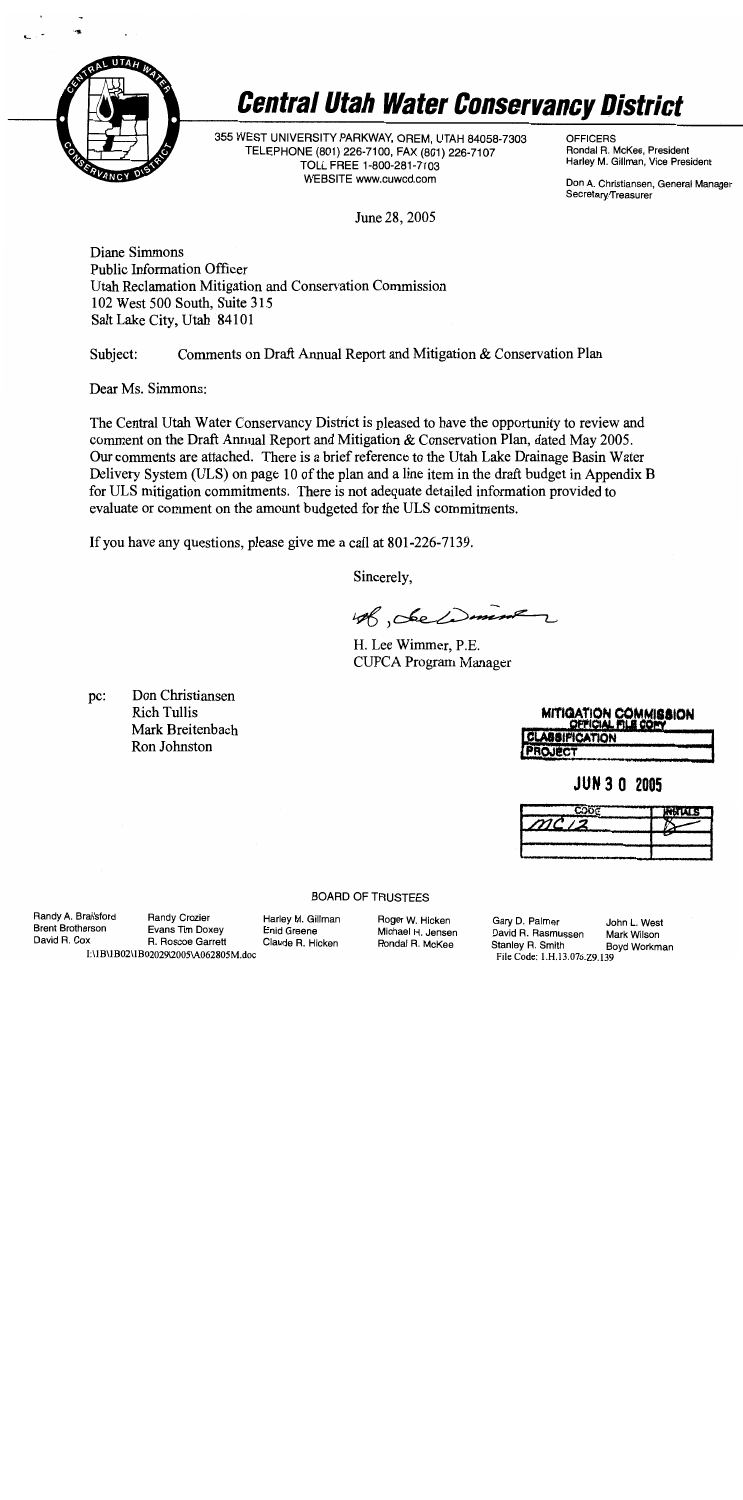#### Comments on Draft Annual Report and Mitigation & Conservation Plan

#### General

In more than one location in the report, the ULS final EIS and URMCC Record of Decision on January 27, 2005 are mentioned. There is no mention of the DOI Record of Decision on December 22, 2004.

#### Page 3, last paragraph

The wording implies ULS will provide "minimum instream flows of 75 cfs". The ULS will provide supplemental water for the Lower Provo River in years when water is being conveyed from Strawberry Reservoir to Utah Lake for purposes of making the CUP exchange to Jordanelle Reservoir as part of the Municipal and Industrial System. This supplemental flow supply is anticipated to be available in about 70 percent of the years. In about 30 percent of the years, no supplemental water or a limited amount will be available from Strawberry Reservoir, however some of the years when the flow would not be available would be wet years when there may already be sufficient minimum flow in the river, or the elevation of Utah Lake precludes importing water that would cause the lake level to rise above compromise level.

The ULS, when constructed and operational, will provide a dedicated capacity of 35 cfs in the peak summer months to convey supplemental flow for the lower Provo River. Additional flow capacity may be available on a space available basis, subject to municipal water supply demands. The average water supply of 16,000 acre-feet from the ULS ranges from zero in some years to as much as 34,000 acre-feet in others. More information on the pattern of the supplemental flow is found in Table P-8b-ii in Chapter 6 of Volume 5 of the Water Supply Appendix of the Supplement to the 1988 Definite Plan Report for the Bonneville Unit. The limitations on water delivery are identified in Contract WS-04-140.

#### Page 4, first paragraph

Contract WS-04-140 identifies the cost allocation to the URMCC for the SFC and SFPRC pipelines. This paragraph states that funds will be transferred towards ULS in partial payment of responsibilities "in lieu of continuing to attempt to acquire water rights". This is confusing because the budget shows funding to continue to acquire water rights in future years.

#### Page 6

There is no mention of recent efforts and agreement to jointly study fish passage and/or diversion dam modifications on the lower Provo River.

#### Appendix B

Diversion Dam modifications have \$800,000 budgeted through 2009. Fort Field and other studies to address diversion dam modification for fish passage do not appear to be mentioned.

The Utah Lake Drainage Basin Water Delivery System mitigation commitments do not appear to be discussed in the text or itemized in the budget breakdown.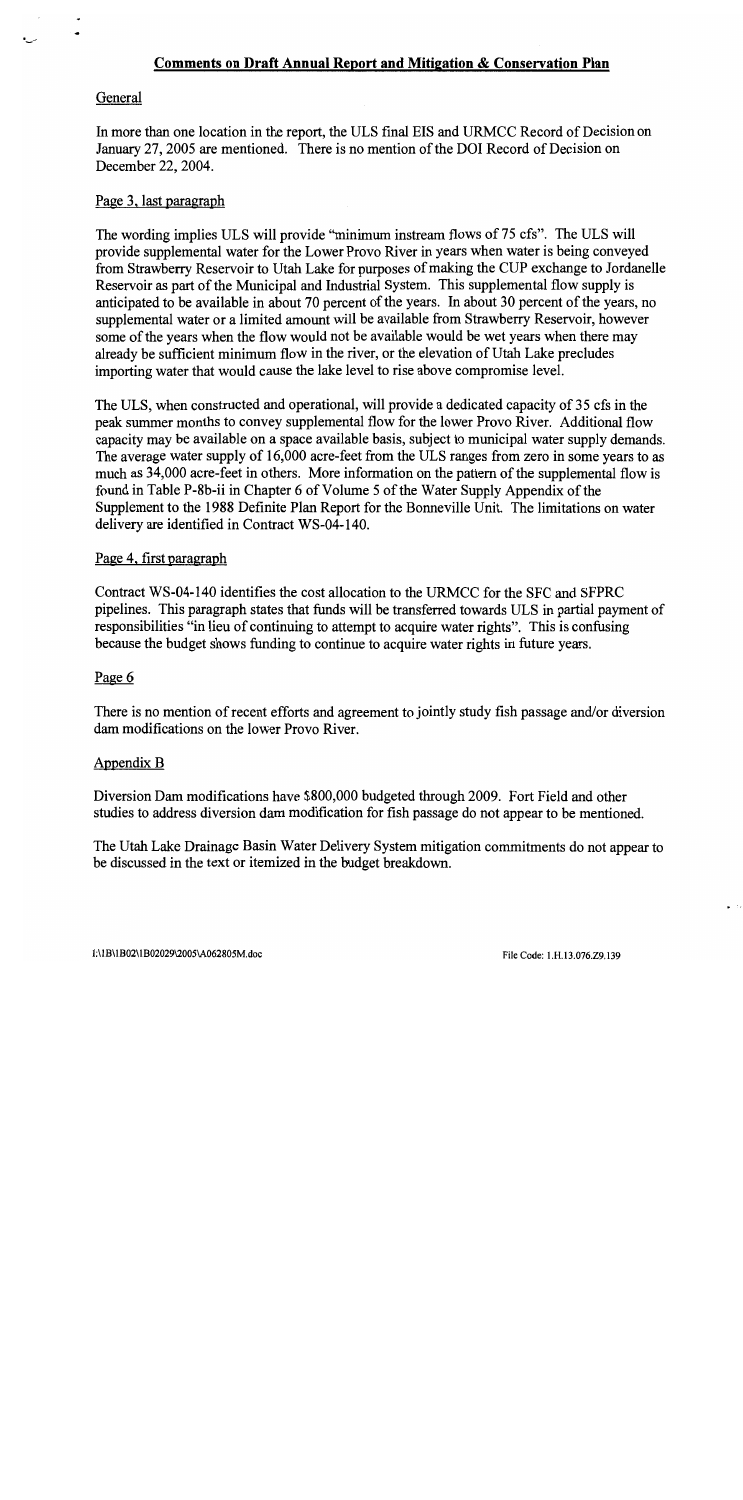

#### United States Department of the Interior FISH AND WILDLIFE SERVICE

**UTAH FIELD OFFICE** 2369 WEST ORTON CIRCLE, SUITE 50 WEST VALLEY CITY, UTAH 84119

> **CLASSIFICATION** PROJECT July 11, 2005

**JUL 13 2005** 

**MITIGATION COMMISSION** OFFICIAL FILE COPY

|        | mus                                 |
|--------|-------------------------------------|
| MC D I | $\eta_{\mathscr{L}\!\!\mathscr{L}}$ |
| MC/2   |                                     |
|        |                                     |

Michael C. Weland, Executive Director Attn: Diane Simmons, Public Information Officer Utah Reclamation Mitigation and Conservation Commission 102 West 500 South, Suite 315 Salt Lake City, Utah 84101-3148

RE: Draft Annual Report and Mitigation Plan, May 2005

Dear Mr. Weland:

The U.S. Fish and Wildlife Service (Service) has received for review the Utah Reclamation Mitigation and Conservation Commission (Mitigation Commission) Draft Annual Report and Mitigation & Conservation Plan, May 2005. The document contains a report of project progress through September 2004, in addition to a plan for the upcoming year to five years, including program and project changes the Mitigation Commission proposes to make. The Service has had direct involvement in most of the Mitigation Commission activities presented in the plan and appreciates the effort made by the Mitigation Commission to further the mitigation goals of the Central Utah Project Completion Act (CUPCA) of 1992. Additionally, the Service values the broad based ecosystem approach the Mitigation Commission has taken in identifying and carrying out mitigation projects and activities, and we look forward to continuing the positive working relationship that exists between the Mitigation Commission, the Service, and other project collaborators.

#### **General Comments**

#### Provo River/Utah Lake Watershed

There is a statutory goal for providing minimum instream flows of 75 cfs in the lower Provo River. Although some water has been acquired by Central Utah Water Conservancy District (District) and the Mitigation Commission to begin to meet this instream flow, increasing costs and decreasing availability of water rights have required that these entities and the Department of the Interior incorporate this goal into the planning for the Utah Lake Drainage Basin Water Delivery System. This will require an allocation of CUPCA funds for the construction of facilities necessary for transfer of water to the lower Provo River. The Service approves of this new strategy to acquire flows as well as the allocation of funds. We understand that because it

In Reply Refer To FWS/R6 ES/UT 05-0818

 $\bullet$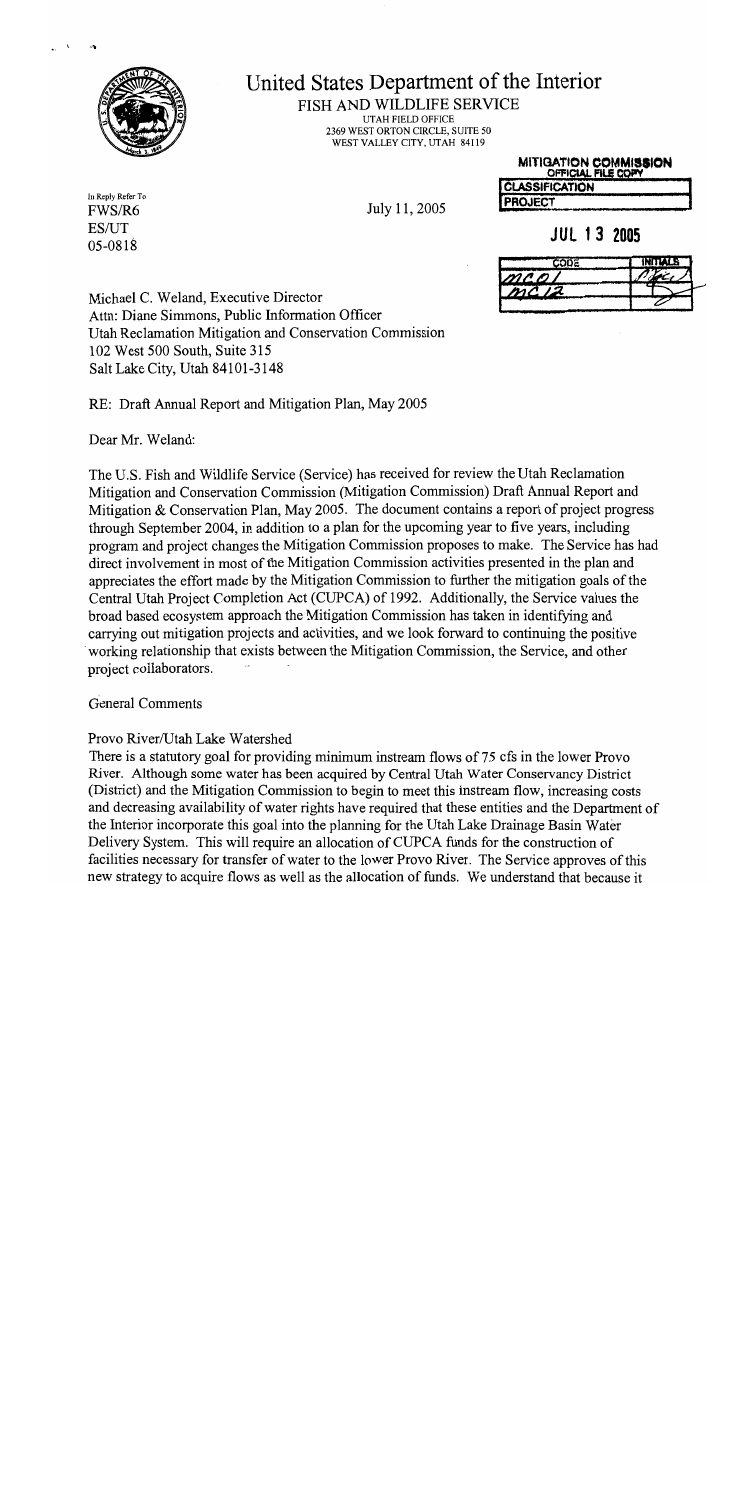may be 10 to 15 years before this water is delivered, the Mitigation Commission and other involved agencies will continue, in the interim, to try and acquire instream flows through other means.

The document states that the Mitigation Commission intends to commit staff resources and funds to analysis, planning, and implementation of potential projects to restore habitat in the lower Provo River. The Service approves of the lower Provo River habitat restoration in conjunction with the June Sucker Recovery Implementation Program as well as other Mitigation Commission supported activities (Provo River diversion removal) that will assist in recovery of June sucker.

As the document explains, the Mitigation Commission, the Service, and Utah Division of Wildlife Resources (UDWR) have determined that the most appropriate manner for mitigation of highway related deer mortality near Jordanelle Reservoir is via off-site mitigation. The Service believes this approach is appropriate given the projected residential and resort development of the surrounding area. The Service looks forward to working with the Mitigation Commission and UDWR to satisfy this mitigation need as well as collaborating on other terrestrial mitigation projects.

The Utah Lake Wetland Preserve (Preserve) is being established to protect migratory birds, wetland habitat and function, and wildlife habitat. The Service has had a limited role in establishing the Preserve but highly values Preserve natural resources. Because CUPCA mandates that the Preserve shall be managed in accordance with the substantive requirements of the National Wildlife Refuge System Administration Act of 1966, we request that we be more closely involved with the Mitigation Commission, UDWR, and Department of Interior CUP Completion Act Office in developing a draft and final Preserve Management Plan.

#### Diamond Fork Watershed

As stated in the document, in late 2004 the Mitigation Commission initiated a multi-agency coordination group to plan, implement, and assess mitigation measures for the Diamond Fork System. The Service is actively involved in this process and is pleased the Diamond Fork System mitigation has commenced with this multi-agency coordination group.

#### Jordan River Watershed

The text states that over the past few years the Mitigation Commission has found that increasing demand for recreational open space along the Jordan River is excluding the opportunity to preserve substantial wildlife habitat. Thus, the Mitigation Commission is terminating its land acquisition program along the Jordan River and reallocating funds that would be spent on this program to mitigation actions involving the Great Salt Lake wetlands, the middle and lower Provo River, and the Strawberry Aqueduct and Collection System. The Service is aware of the constraints that have developed along the Jordan River with respect to acquiring and managing mitigation properties and understands the Mitigation Commission's need to develop mitigation projects that will conform to the requirements of CUPCA. Additionally, the Service believes that those program areas that will receive reallocated Jordan River mitigation funds are high priority and meet Federal mitigation requirements.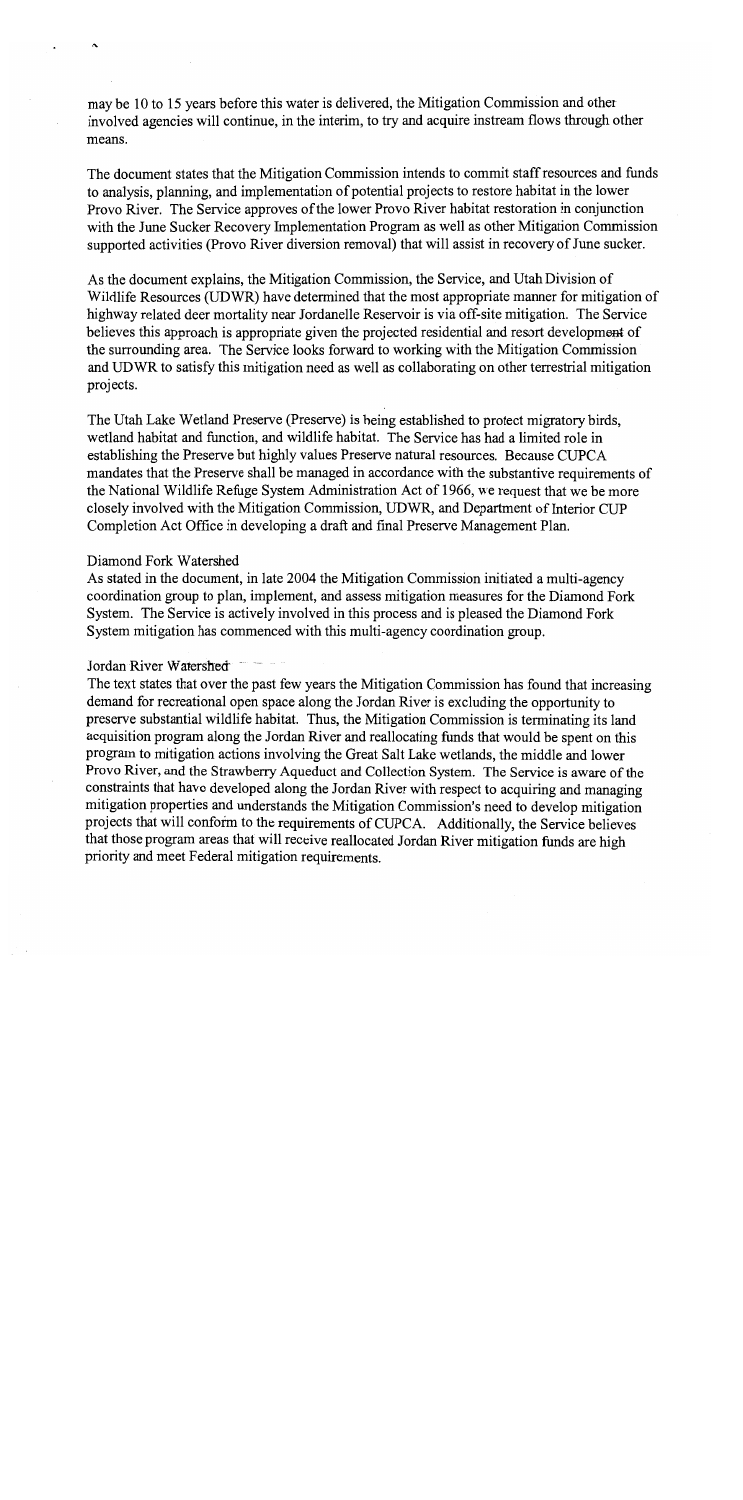#### Specific Comments

 $\mathcal{L}^{\pm}$ 

 $\ddot{\phantom{a}}$ 

Page 18, highlighted text. Typographic error in dollar figures in text (e.g. \$951,300,000).

Page 20, first partial paragraph. The document states that one report regarding reduced stream flow effects was completed in 2002 and that a second was initiated but not yet completed. As this study is important in determining future restoration goals and measures in the Uinta Basin streams impacted by the Strawberry Aqueduct and Collection System, we recommend that completion of the report be made a priority.

Page 21, third paragraph. The document states that "... a major headcut was remediated, five drainages were put back into their natural channels, and several wetlands were stabilized." Please provide general locations for these activities.

Page 30, last paragraph. The last sentence states that the Mitigation Commission has completed its involvement in this program and the Table in Appendix A shows a balance remaining for the Albion Basin Acquisitions program. Please explain how these remaining funds will be dispensed.

The Service appreciates the opportunity to review this document and believes that past project activities and those mitigation projects planned for future years are very important in contributing to the conservation and management of Utah's natural heritage and contribute to the mitigation goals specified in CUPCA. If you need further assistance, please contact Paul Abate, Ecologist, at the letterhead address or (801) 975-3330 ext. 130.

Sincerely, humb2

Henry R. Maddux **Utah Field Supervisor** 

cc: Rick Larson, UDWR - SLC DOI CUP Completion Act Office (Attn: Reed Murray)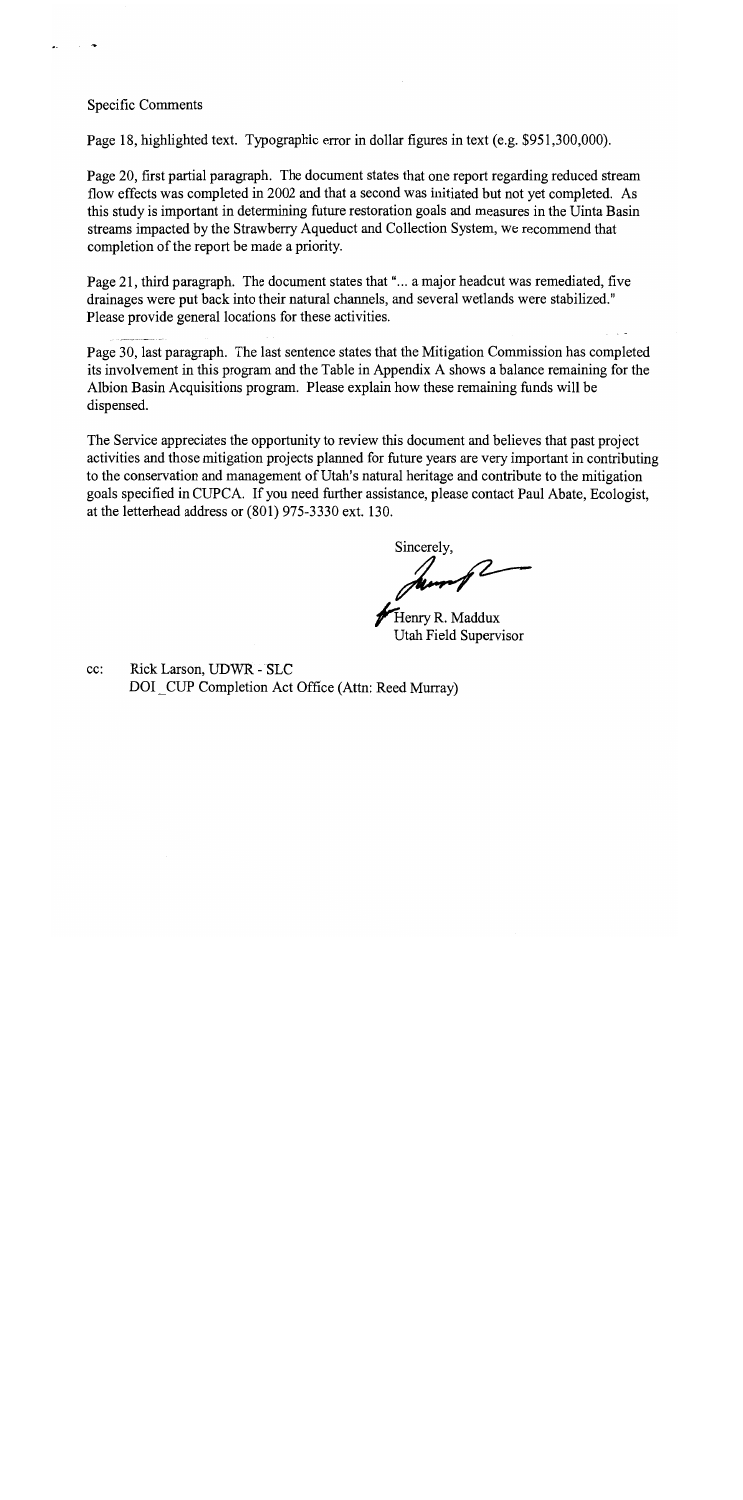

## United States Department of the Interior

OFFICE OF THE SECRETARY Program Director **CUP Completion Act Office** 302 East 1860 South Provo, Utah 84606-7317

 $JUL$  1 2 2005



IN REPLY REFER TO

 $CA-1300$ ADM-2.00/PRJ-2.00

Mr. Michael C. Weland **Executive Director** Utah Reclamation Mitigation and Conservation Commission 102 West 500 South, Suite 315 Salt Lake City, UT 84101

| <b>MITIGATION COMMISSION</b><br>OFFICIAL FILE COPY |  |
|----------------------------------------------------|--|
| CLASSIFICATION                                     |  |
| <b>I PROJECT</b>                                   |  |

**JUL 15 2005** 

| CODE | INITIALS |
|------|----------|
| MCO/ | Kla      |
| 22   |          |
|      |          |

Subject: Draft 2004 Annual Report and 2005 Mitigation and Conservation Plan

Dear Mr. Weland:

This letter replies to your notice of May 12, 2005, that invited review and comment on the combined draft 2005 Mitigation and Conservation Plan (Plan) and draft 2004 Annual Accomplishment Report (Annual Report). The Plan and Annual Report have been prepared pursuant to Section 301(g) of the Central Utah Project Completion Act (CUPCA; P.L. 102-575).

#### **General Comments**

We have reviewed the draft report and accompanying financial tables in detail and we note the major shifts proposed in Commission emphasis and funding allocations. Your efforts to highlight these program changes for reviewers by means of shaded text are particularly effective. However, we note that not all of these funding reallocations appear in Table 1. See specific comments below.

In our opinion, the proposed redirections of program appear to be warranted by changing circumstances and are consistent with Commission authorities at Sections 301(f)2 and 301(h) of  $CIIPCA:$ 

- 1. Utah Lake/Provo River water rights acquisitions will be replaced by investments in CUP completion facilities.
- 2. Remaining funding for wetlands, fish and riparian habitat improvements and recreation along the Jordan River will be reallocated. We reluctantly concur with your assessment
- مبهج<br>ا that the press for urban development and associated public recreation along the Jordan River corridor no longer justifies Commission participation. Logic dictates that local governments should lead in planning, and funding, the high intensity public uses that will be demanded of this corridor in the future.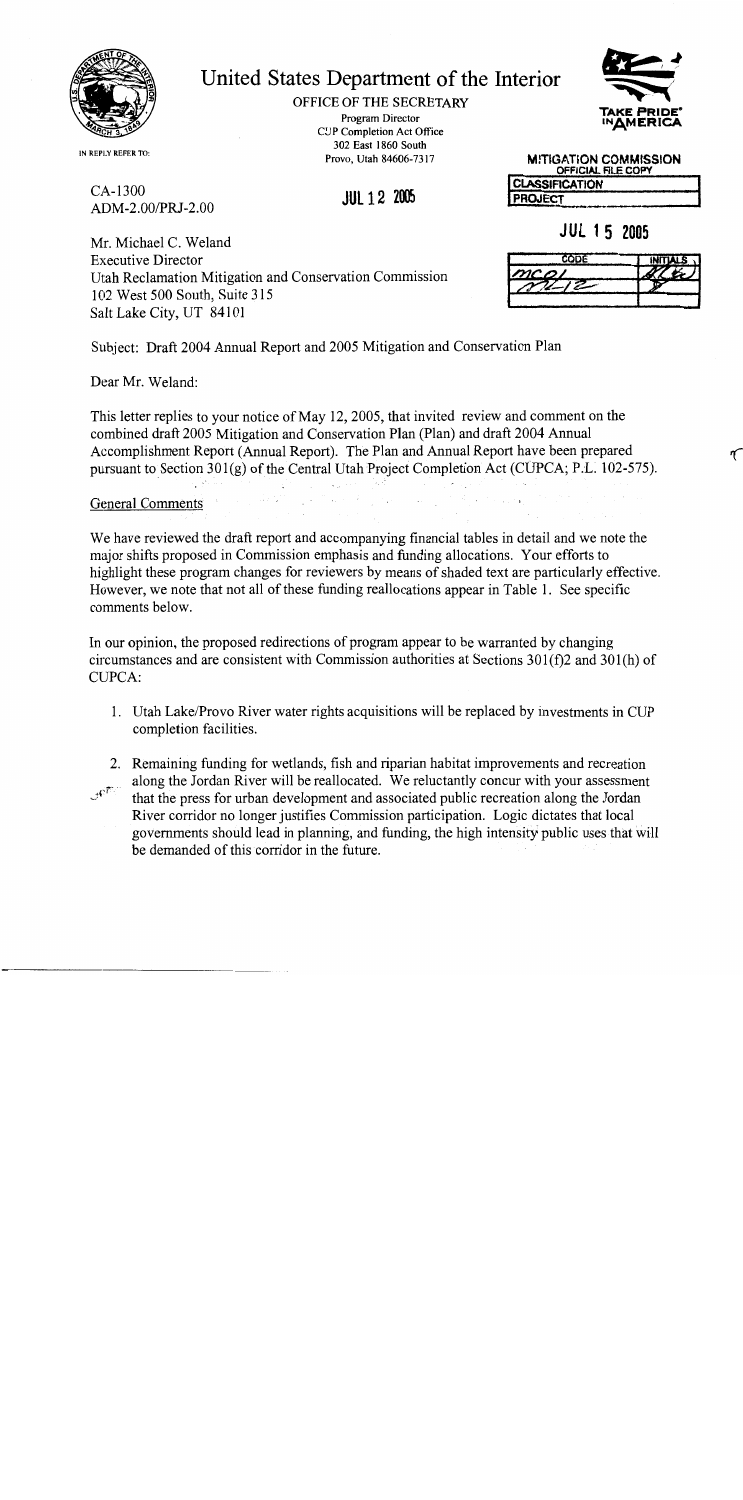- 3. Commission participation in Albion Basin is complete. Again, local governments should lead any further actions necessary for watershed protection and restoration in the Albion Basin.
- 4. Highway 40 deer mortality reduction efforts will be replaced with off-site mitigation through acquisition of big game ranges. Mitigation to reduce deer mortality by means of "at grade deer crosswalks" has progressed to its conclusion. Together with the extensive recreational resort development occurring within deer habitats around Jordanelle Reservoir, it is appropriate that the Commission seek other big game mitigation opportunities for its remaining funds.
- 5. Two new program elements Utah Lake Recreation, and Terrestrial Habitat Conservation - are redirections warranted by changes in plans for completion of the Central Utah Project.

The Plan and Annual Report identifies a number of program elements for which funding is complete, or will be completed in the next 5-year planning period. Completed items are listed in Appendix tables. Items for which funding has been (or will soon be) expended include the Sensitive Species Inventory (2006), wetland preservation planning in northern Utah, Kaysville Wetland Education Ponds (2005), Duchesne-Strawberry Diversion dams, and the Provo River Restoration Project (2007). Altogether, this represents a significant record of progress by the Commission.

We support the emphasis in this Plan on management of Commission-acquired properties. As a landowner, it is important the Commission assume the responsibilities of care and maintenance. Management initiatives for the SACS angler access lands, Jordan River properties, Great Salt Lake and Utah Lake wetlands, and along Diamond Fork Creek should all be pursued aggressively in the next 5 years.

#### Specific Comments

 $\label{eq:2} \frac{1}{\sqrt{2}}\int_{0}^{\frac{\pi}{2}}\int_{0}^{\frac{\pi}{2}}\left(\frac{1}{\sqrt{2}}\right)^{2}e^{-\frac{\pi}{2}}\left(\frac{\pi}{2}\right)^{2}e^{-\frac{\pi}{2}}\left(\frac{\pi}{2}\right)^{2}e^{-\frac{\pi}{2}}.$  $\label{eq:2} \mathbf{e}^{(i)}_{\mathbf{e}} = \mathbf{e}^{(i)}_{\mathbf{e}} \mathbf{e}^{(i)}_{\mathbf{e}} \mathbf{e}^{(i)}_{\mathbf{e}}$ 

Page 4, 1st paragraph lists the remaining authorization under Section 302(a) as \$13 million. According to our records the indexed figure as of October 2004 is \$14.1 million.

Page 7, 3rd full paragraph, we suggested editing to include the CUPCA section number. "The Commission is committing \$1.5 million that was formerly identified for Section 311(c), Jordan River wetlands acquisition to completing PRRP acquisitions."

Page 8, first shaded paragraph lists the remaining authorization as \$2 million. Our records indicate the indexed figure as of October 2004 is \$1.1 million. Also we suggest the following change to the text. "The Commission is committing \$1.1 million formerly identified for Section 311(b), Jordan River fish and riparian habitat restoration..."

 $\overline{2}$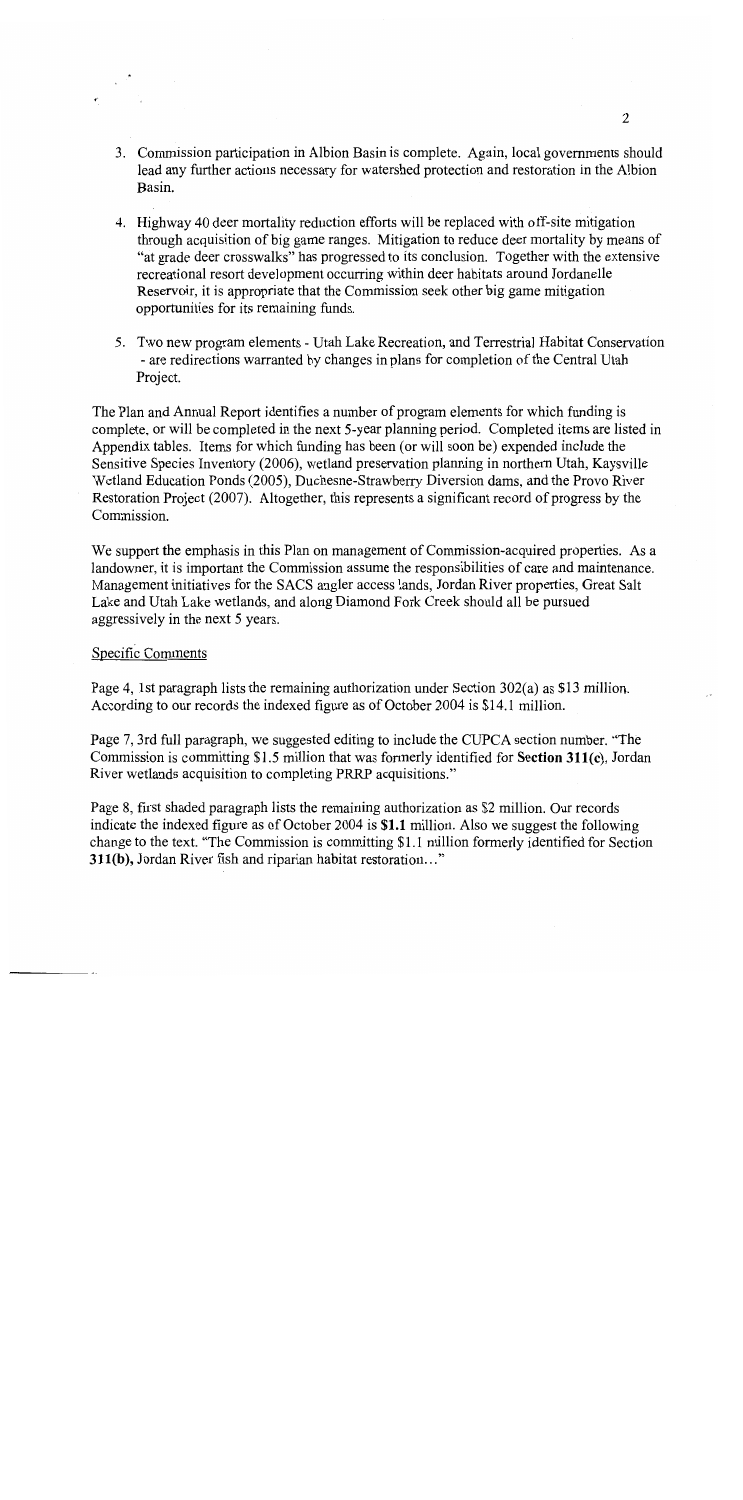Page 24, shaded paragraph, we suggest the following change. "In accordance with CUPCA Section 301(f)(2), the Commission is reallocating funding (\$797,900) from the Section 311(c). Jordan River wetlands acquisition program to the Section Great Salt Lake wetlands program."

Table 1 (page 31) is an effective way to display shifts in funding proposed by the Commission. The table shows where funds originate and the Commission's revised plans for expenditure. However, the table includes only reallocations from the Jordan River activities. Other reallocations noted in the Plan and Annual Report are:

- 1. Reallocation of funds remaining for Utah Lake/Provo River water rights acquisitions to ULS mitigation.
- 2. Albion Basin remaining authorization
- 3. Highway 40 deer mortality mitigation
- 4. Sources and amounts to be shifted into the two new program elements.

#### Appendix Tables

 $\vec{v}$ 

It is unclear why the numbers in the columns headed "Committed Funds FY 1994-2004" in Appendix A and "FY 94-04 Prior Years" in Appendix B are not identical. These columns purport to show the same expenditures and should contain the same numbers.

Appendix A, page A-1, the heading "Indexed Balance & Remaining Auth [2004]" Seems to indicate the balance is some how indexed when only the remaining authorization is actually indexed. We suggest using a heading "Balance and Indexed Remaining Auth [2004]."

Appendix A, Provo River/Utah Lake, Lower Provo River – the original authorizations for Public Access, and for Water Quality do not appear to reflect indexing since 1994.

Appendix B, page B-1, Replace = with  $\cdot$  where appropriate.

Appendix B (page B-1), 3rd paragraph – the last sentence describing how the Commission intends to fund administrative costs needs to be updated for this next 5-year Plan period.

Appendix B, Lower Provo River, June Sucker Recovery – plans to spend just \$65,000 in the next 5 years seem inconsistent with expenditures to date exceeding \$1.1 million and the high priority we all attach to this recovery effort. We are aware that the Commission has provided major funding for the Recovery Implementation Program (RIP). For example, the Commission funded over \$482,000 for June sucker RIP Annual Work Plan actions in 2005, albeit from a number of different section authorities. We recommend expenditures for this line item be reviewed to ensure that sufficient funds are available going forward for this important activity.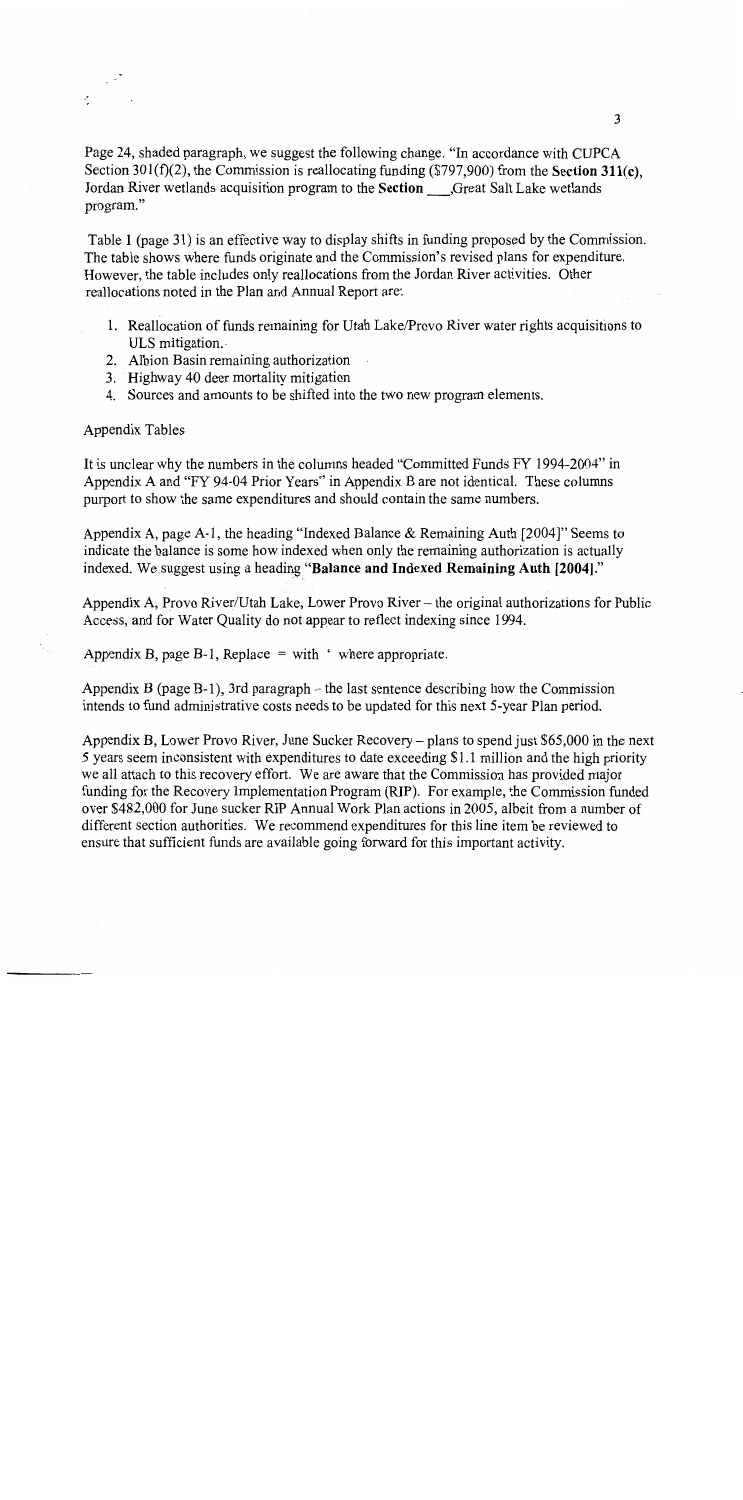Appendix B, Uinta Basin Replacement Project Mitigation – we recommend Section Authority be identified as "202(c)" rather than "Unidentified."

Appendix B, Strawberry/Duchesne, Instream Flow Management (309b) – with the completion of studies on impacts of the Strawberry Collection System (SACS), there seems no reason to delay action on determining flow regimes necessary to sustain and improve riparian communities on the south slope of the Uinta Mountains affected by SACS. We recommend additional funds be scheduled through 2009.

Appendix B, Strawberry/Duchesne, Strawberry Area Assessment, Watershed – a commitment of just \$40,000 through 2009 does not track with the extensive planning that has been completed for this task and the apparent support for future actions described on pages 18-19. All indications are that the Commission and Forest Service are now ready to move ahead with mitigation projects in the Strawberry River basin. We recommend additional funding for this item.

Appendix B, Great Salt Lake, Restoration and Management of Commission Properties – the lack of funding for this item is at variance with the extensive management needs described on page 24. If sufficient funds are already available, this should be explained.

Appendix B, Jordan River, Restoration and Management – the zero funding level for this item is at variance with Commission commitments to move forward with management of 3 properties already acquired along the Jordan River (page 29).

Thank you for the opportunity to comment on the Draft Annual Report and Mitigation and Conservation Plan. If you have any questions please contact Mr. Ralph Swanson at 801-379-1254.

Sincerely ACTING FOR Ronald Johnston

Program Director

cc: Assistant Secretary, Water and Science (Attn: Mr. Jason Peltier) Assistant Secretary, Policy, Management and Budget (Attn: Mr. Mark Davis) Field Supervisor, U.S. Fish and Wildlife Service, 2369 Orton Circle, West Valley City, UT 84119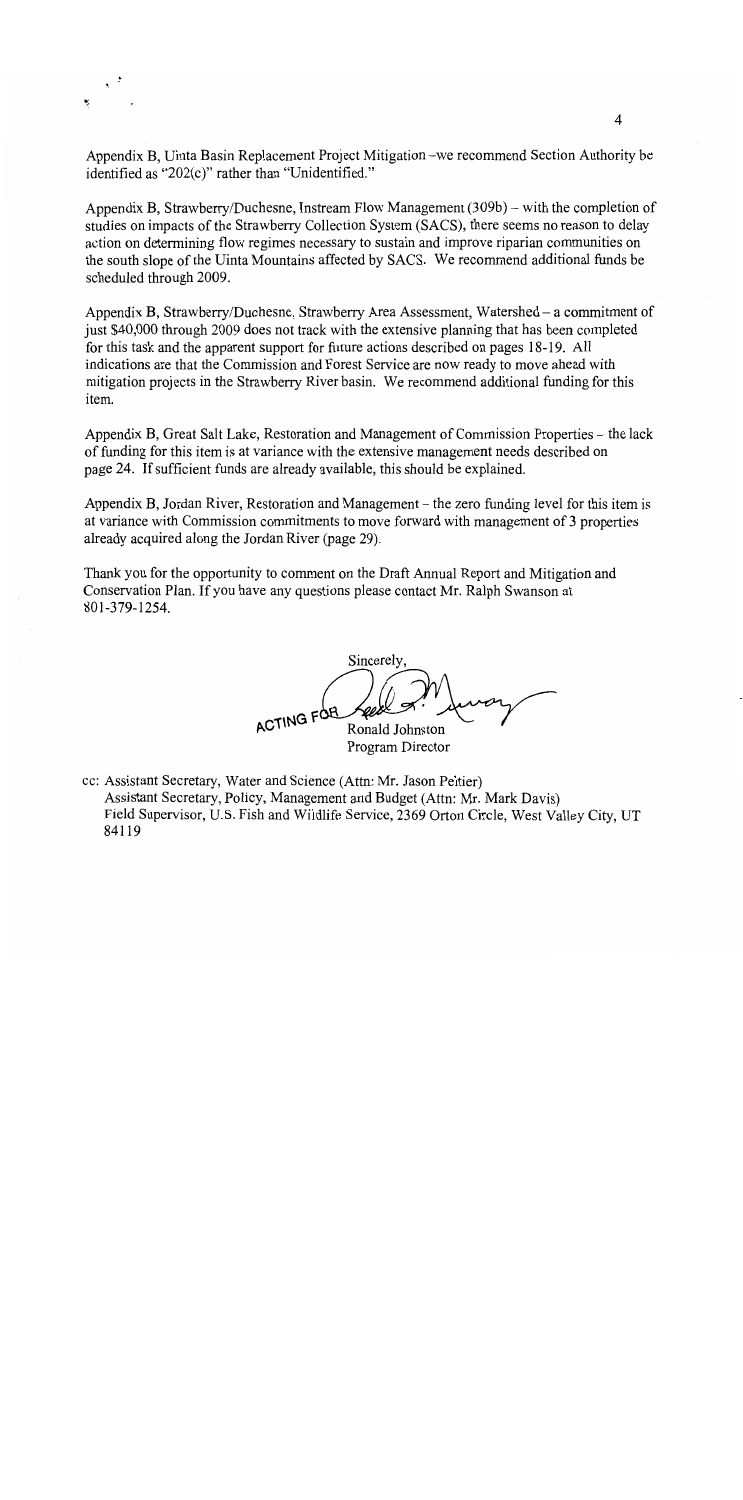

## DUCHESNE COUNTY COMMISSION

Larry S. Ross, Chairman; Kent R. Peatross, Member; WR Rod Harrison, Member P.O. Box 270 Duchesne, Utah 84021-0270 Phone (435) 738-1100 Fax (435) 738-5522

> **MITIOATION COMMESION CLASSIFICATION PROJECT**



May 26, 2005

Utah Reclamation Mitigation And Conservation Commission 102 West 500 South, Suite #315 Salt Lake City, UT 84101

Gentlemen:

The Draft Annual Report and Mitigation Conservation Plan that is being circulated dated May 2005 states on page 17 that a final environment impact statement will be released on the Lower Duchesne Mitigation Project in 2005. Duchesne County has asked your office to include the county in the mitigation plan. You will recall, the county and private land owners were opposed to the previous mitigation plan. We are opposed to additional mosquito breeding waters and to any initiative to take private property. We asked you during the previous process to include the county in all deliberations concerning this project. We have not received any notice that a second draft is being written. Please inform the Duchesne County Commission as to your intentions.

Sincerely,

**Duchesne County Commission** 

LSR/aa